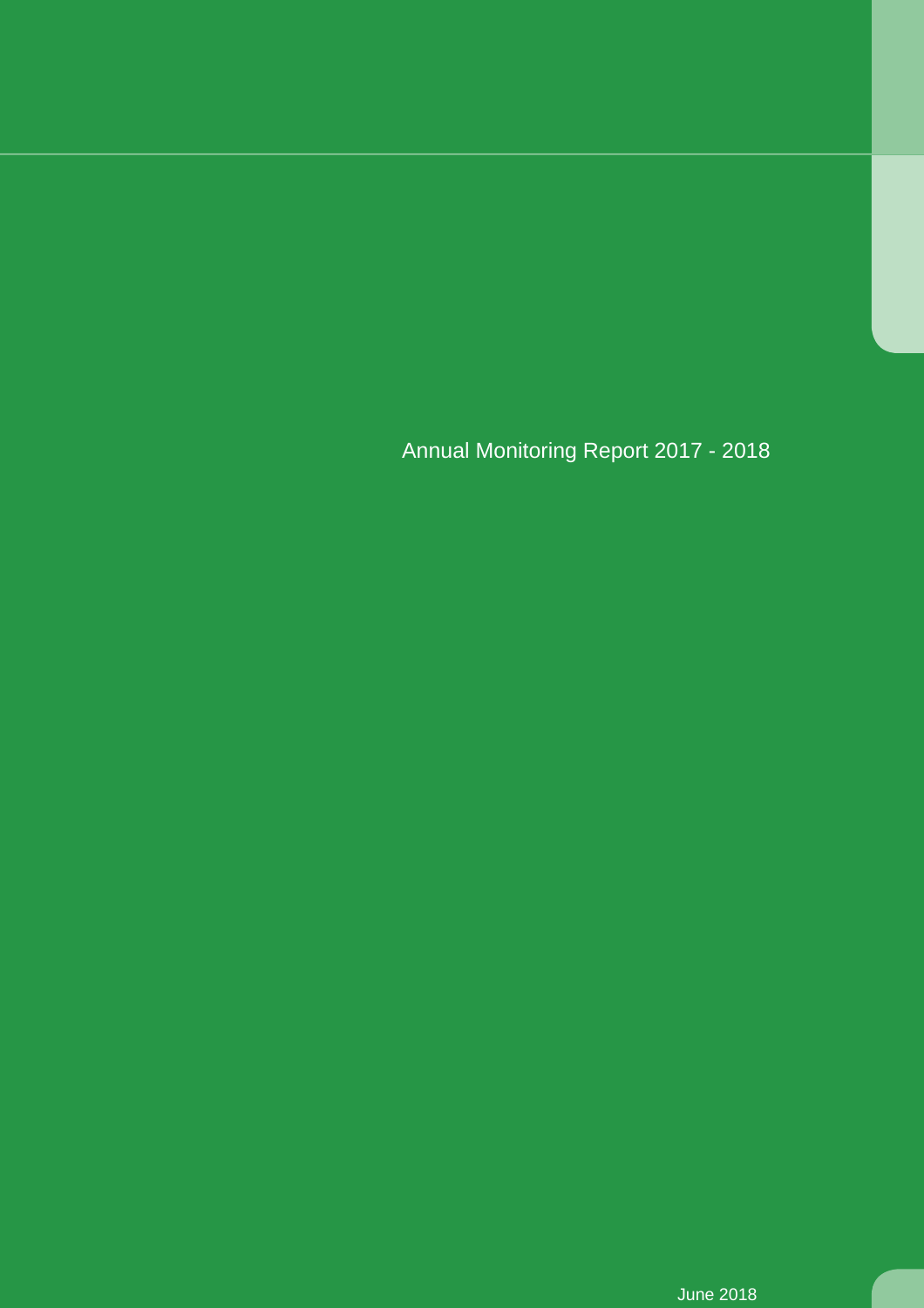| 1 Introduction                         | 4  |
|----------------------------------------|----|
| 2 Timetable                            | 6  |
| <b>3 Housing Progress</b>              | 11 |
| 3.1 Open Space                         | 13 |
| 4 Duty to Co-operate                   | 17 |
| 5 Statement of Community Involvement   | 41 |
| 6 Neighbourhood Planning               | 45 |
| <b>7 Community Infrastructure Levy</b> | 50 |
| 8 Self Build Register                  | 52 |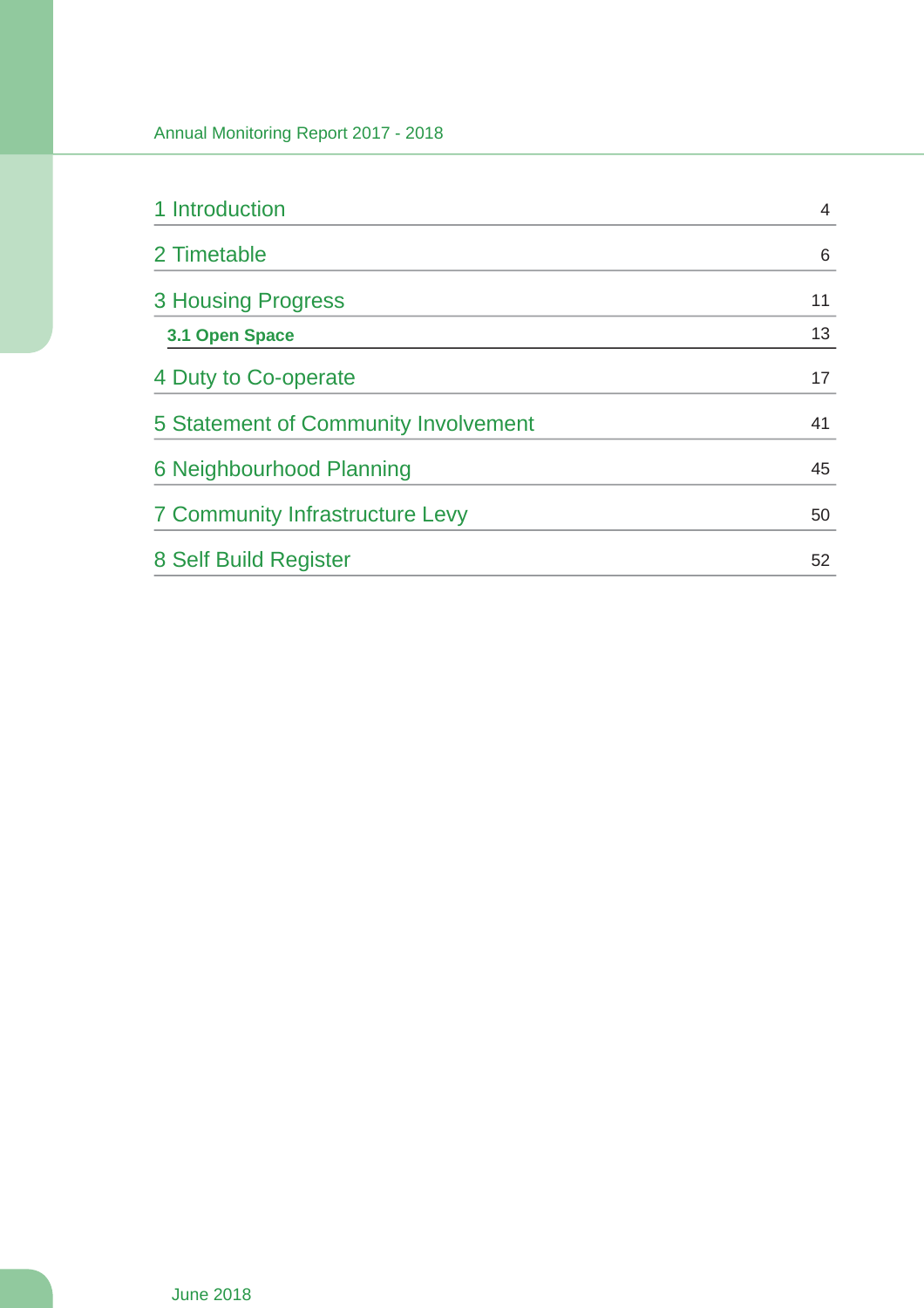Introduction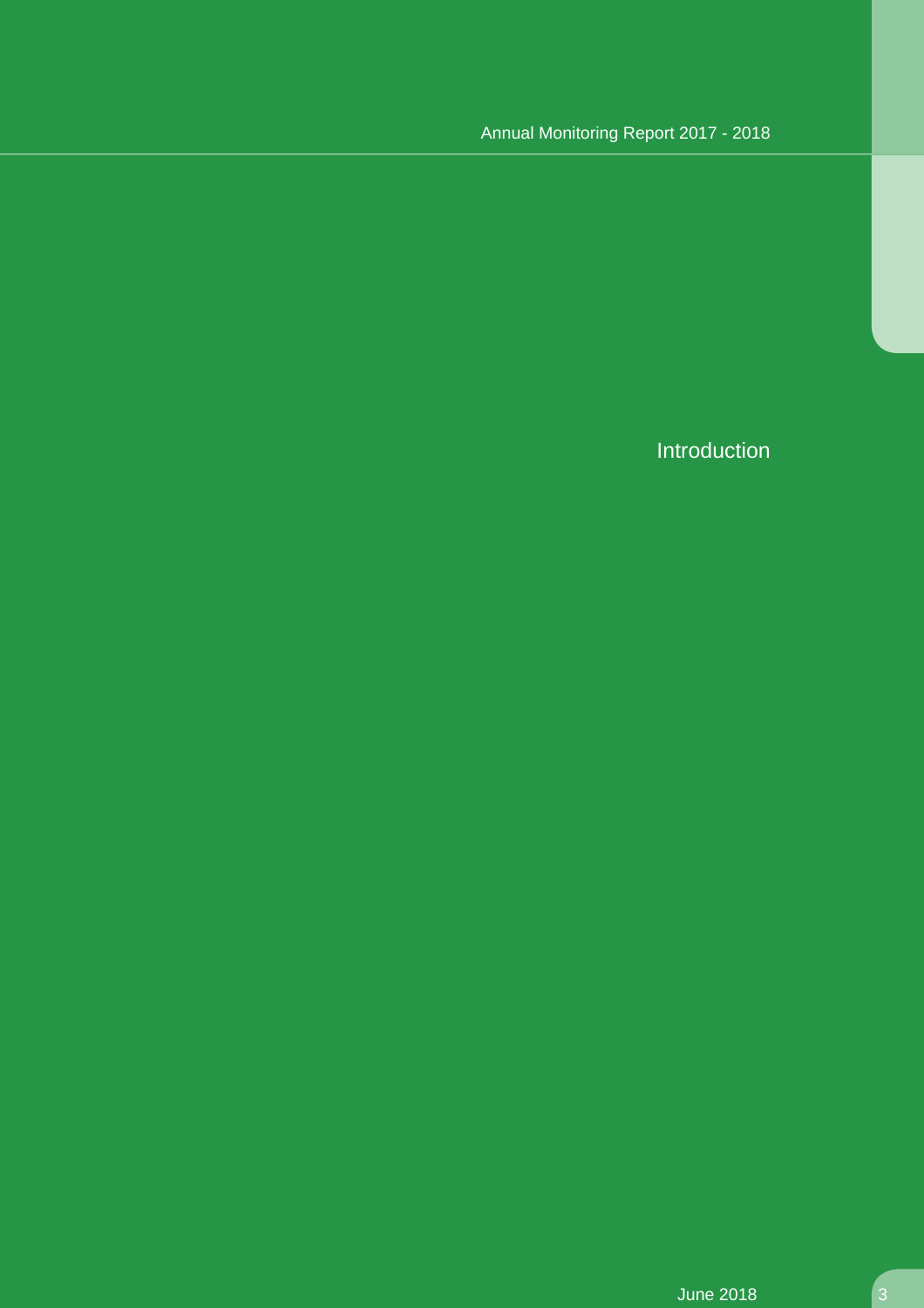### **1 Introduction**

**1.1** This Annual Monitoring Report (AMR) produced by Staffordshire Moorlands District Council covers the 12 month period from 1 April 2017 - 31 March 2018. Only key indicators have been monitored as resources have been focused on the the preparation of the Local Plan.

**1.2** The report covers the following aspects outlined in the Town and Country Planning (Local Planning) (England) Regulations 2012:

- Details of the Local Development Scheme and how the Council is performing against time scales and milestones for preparing LDF documents as set out in the document;
- Details of progress towards the housing requirement and the number of new affordable homes provided;
- The Duty to Co-operate;
- The Statement of Community Involvement;
- Neighbourhood Planning; and
- The Community Infrastructure Levy  $\bullet$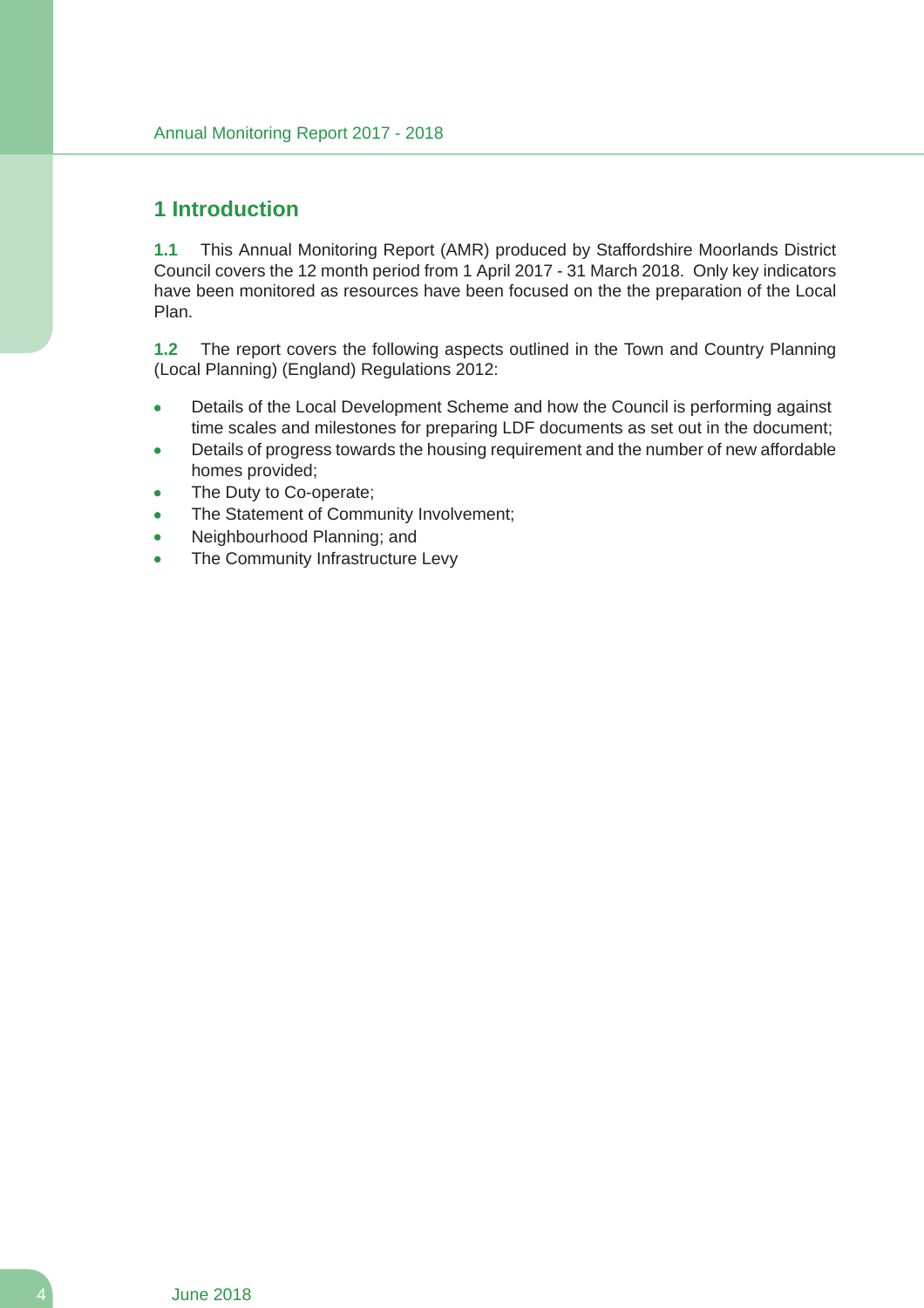**Timetable**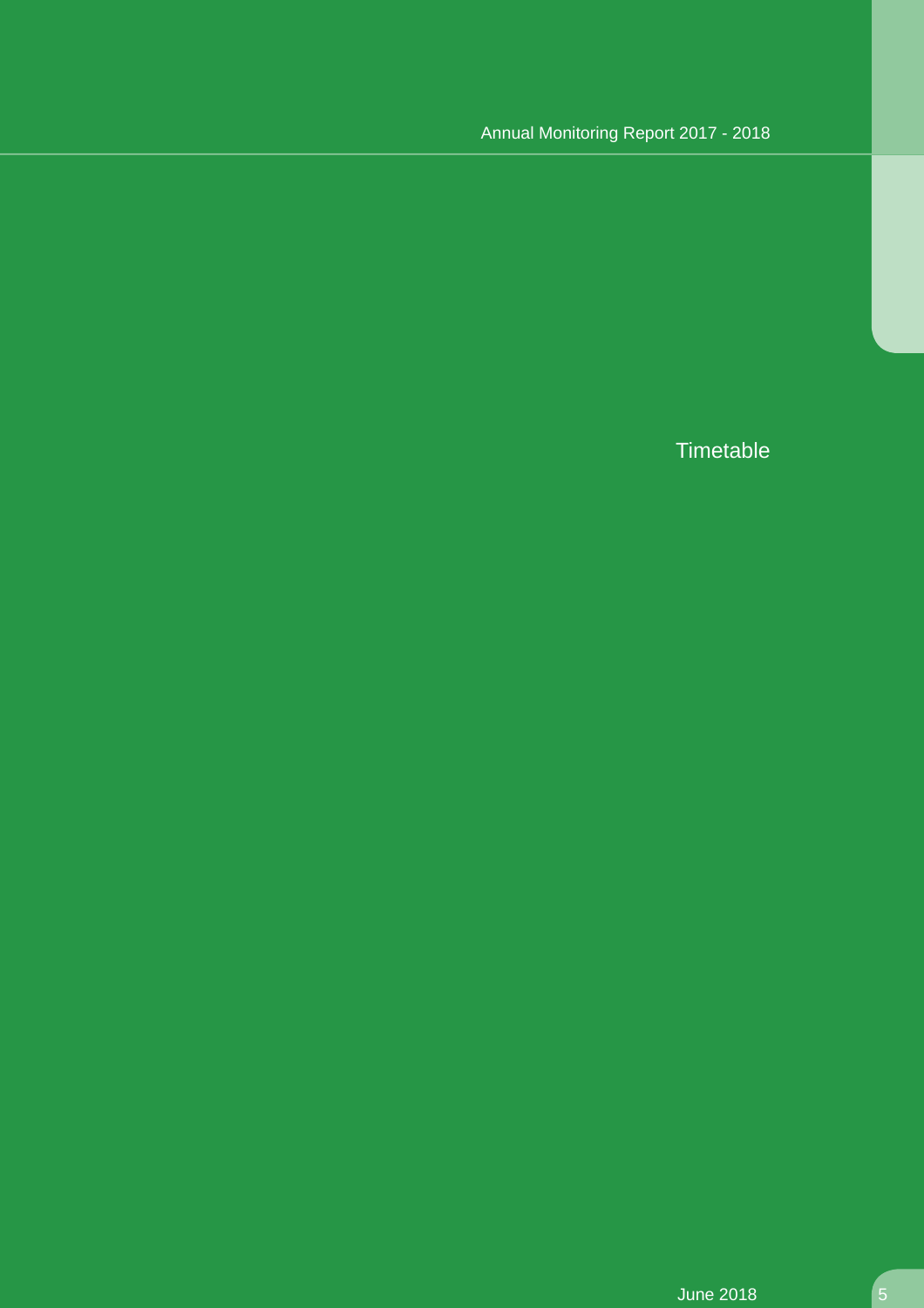# **2 Timetable**

#### **Local Development Scheme**

**2.1** The Planning and Compulsory Purchase Act 2004 (amended by the Localism Act 2011) introduced the requirement for councils to prepare and maintain a Local Development Scheme (LDS). The LDS specifies the documents which, when prepared, will comprise the Local Plan for the area. It must be made available publicly and kept up to date. It is important that local communities and interested parties can keep track of progress. Local planning authorities should publish their LDS on their website.

**2.2** Following changes to the Regulations in 2009, there is no longer a requirement for Supplementary Planning Documents (SPDs) to be listed in the Local Development Scheme. Whilst this LDS continues to include SPDs in order to provide information on their content, the timetable for the production of SPDs in this LDS is indicative only. An up-to-date timetable is published on the Council's website where 'real time' information on the progress of all planning documents is given.

**2.3** The current Local Development Scheme was agreed and brought into effect by the Council in February 2018. This LDS sets out the planning policy documents that are in the pipeline for the District. This includes the Local Plan which has been published in line with the timetable agreed by the Council. The document supersedes the previous Local Development Scheme that was adopted by the Council in 2012.

**2.4** This Local Development Scheme incorporates a number of changes from the 2012 version. They include; the removal of the Core Strategy and Biddulph Town Centre Area Action Plan which have been adopted, expanding the scope of the Site Allocations DPD to encompass a full Local Plan with a revised timetable and amendments to the proposed Supplementary Planning Documents to reflect those identified in the emerging Local Plan.

**2.5** The future programme for planning policy in the District includes the following:

- Staffordshire Moorlands Local Plan (2016 to 2031) and Policies Map
- Design Guide SPD
- Developer Contributions SPD
- Open Space, Sport and Recreation SPD
- Neighbourhood Plans
- Monitoring Reports
- Community Infrastructure Levy (potential)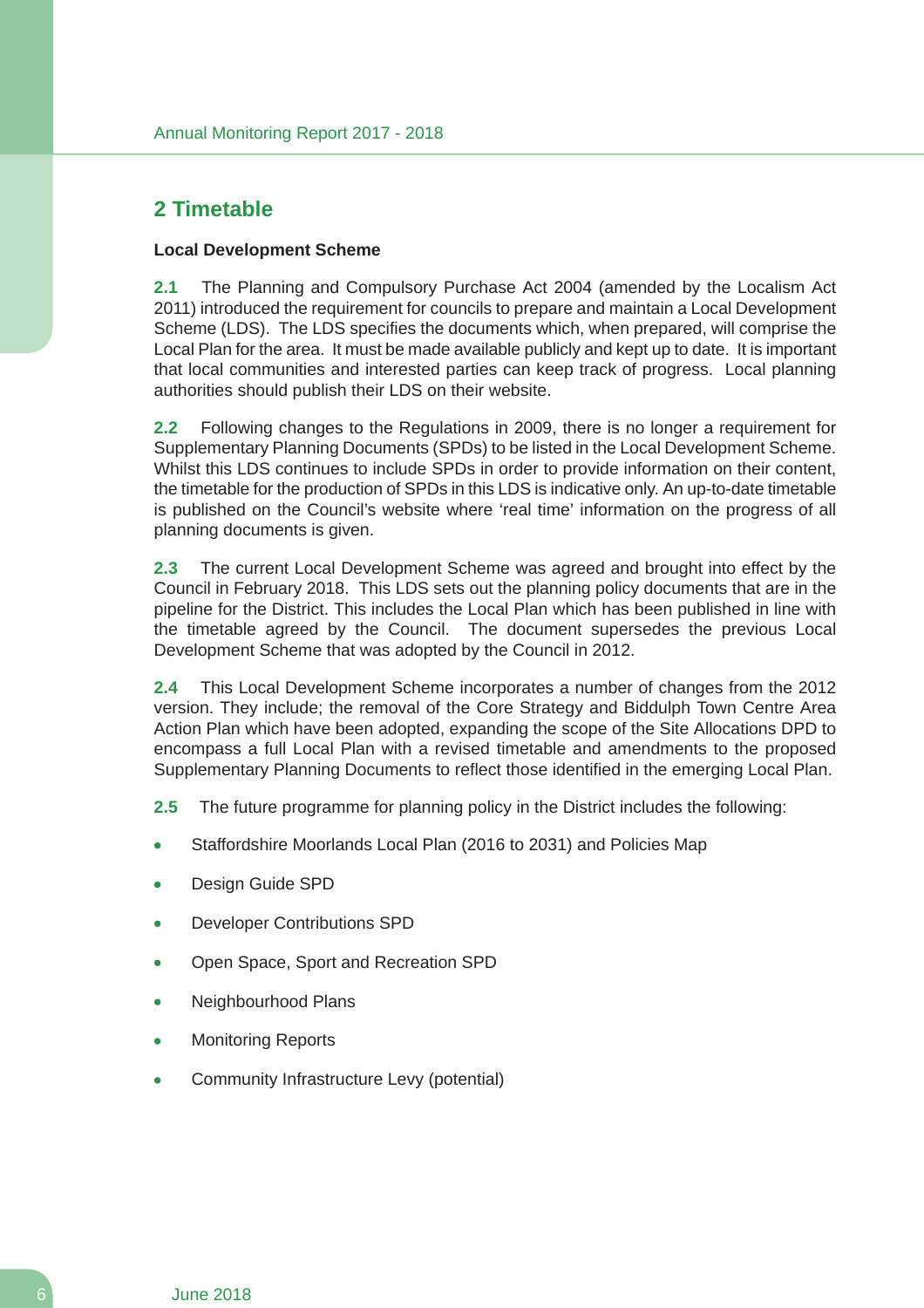### **Stafffordshire Moorlands Local Plan and Policies Map**

#### **Table 2.1**

| <b>Purpose and scope</b>                                             |                                                                 |                                                                                                          |  |  |
|----------------------------------------------------------------------|-----------------------------------------------------------------|----------------------------------------------------------------------------------------------------------|--|--|
| What is the subject of the<br>document?                              |                                                                 | A spatial strategy and vision for the District and the policies<br>and site allocations to deliver them. |  |  |
| What is the status of the<br>document?                               | Part of Development Plan.                                       |                                                                                                          |  |  |
| What will it replace?                                                | The Core Strategy and Biddulph Town centre Area Action<br>Plan. |                                                                                                          |  |  |
| <b>Timetable</b>                                                     |                                                                 | <b>Progress against target</b>                                                                           |  |  |
| <b>Options consultation</b>                                          | <b>July 2015</b>                                                | Consultation carried out 6 <sup>th</sup> July -<br>1 <sup>st</sup> September 2015                        |  |  |
| <b>Preferred Options Sites and</b><br><b>Boundaries Consultation</b> | <b>April 2016</b>                                               | Consultation carried out 28 <sup>th</sup> April<br>$-13th$ June 2016                                     |  |  |
| <b>Preferred Options Local Plan</b><br>consultation                  | <b>July 2017</b>                                                | Consultation carried out 24 <sup>th</sup> July<br>$-15th$ September 2017                                 |  |  |
| <b>Publication of Local Plan</b>                                     | February 2018                                                   | Plan publication period<br>27 <sup>th</sup> February - 11 <sup>th</sup> April 2018                       |  |  |
| <b>Submission of Local Plan</b>                                      | <b>June 2018</b>                                                | Local Plan submitted 29 <sup>th</sup> June                                                               |  |  |
| Examination                                                          | September / October<br>2018                                     |                                                                                                          |  |  |
| <b>Adoption</b>                                                      | March / April 2019                                              |                                                                                                          |  |  |

#### **Design Guide SPD**

#### **Table 2.2**

| <b>Purpose and Scope</b>   |                                                    |                                           |  |
|----------------------------|----------------------------------------------------|-------------------------------------------|--|
| What is the subject of the | Guidance regarding design to supplement Policy DC1 |                                           |  |
| document?                  | (Design Considerations)                            |                                           |  |
| What is the status of the  | <b>Supplementary Planning Document</b>             |                                           |  |
| document?                  |                                                    |                                           |  |
| What will it replace?      | N/A                                                |                                           |  |
| <b>Timetable</b>           |                                                    | <b>Progress against target</b>            |  |
| Consultation               | February - March 2016                              | Consultation carried out 29 <sup>th</sup> |  |
|                            |                                                    | February - 29 <sup>th</sup> March 2016    |  |
| Adoption                   | February 2018                                      | 21 <sup>st</sup> February 2018            |  |

### **Developer Contributions SPD**

### **Table 2.3**

| <b>Purpose and Scope</b>                |                                                                                                                                                        |
|-----------------------------------------|--------------------------------------------------------------------------------------------------------------------------------------------------------|
| What is the subject of the<br>document? | Guidance for the application of Local Plan policies relating to<br>developer contributions required to make development<br>acceptable in planing terms |
| What is the status of the<br>document?  | <b>Supplementary Planning Document</b>                                                                                                                 |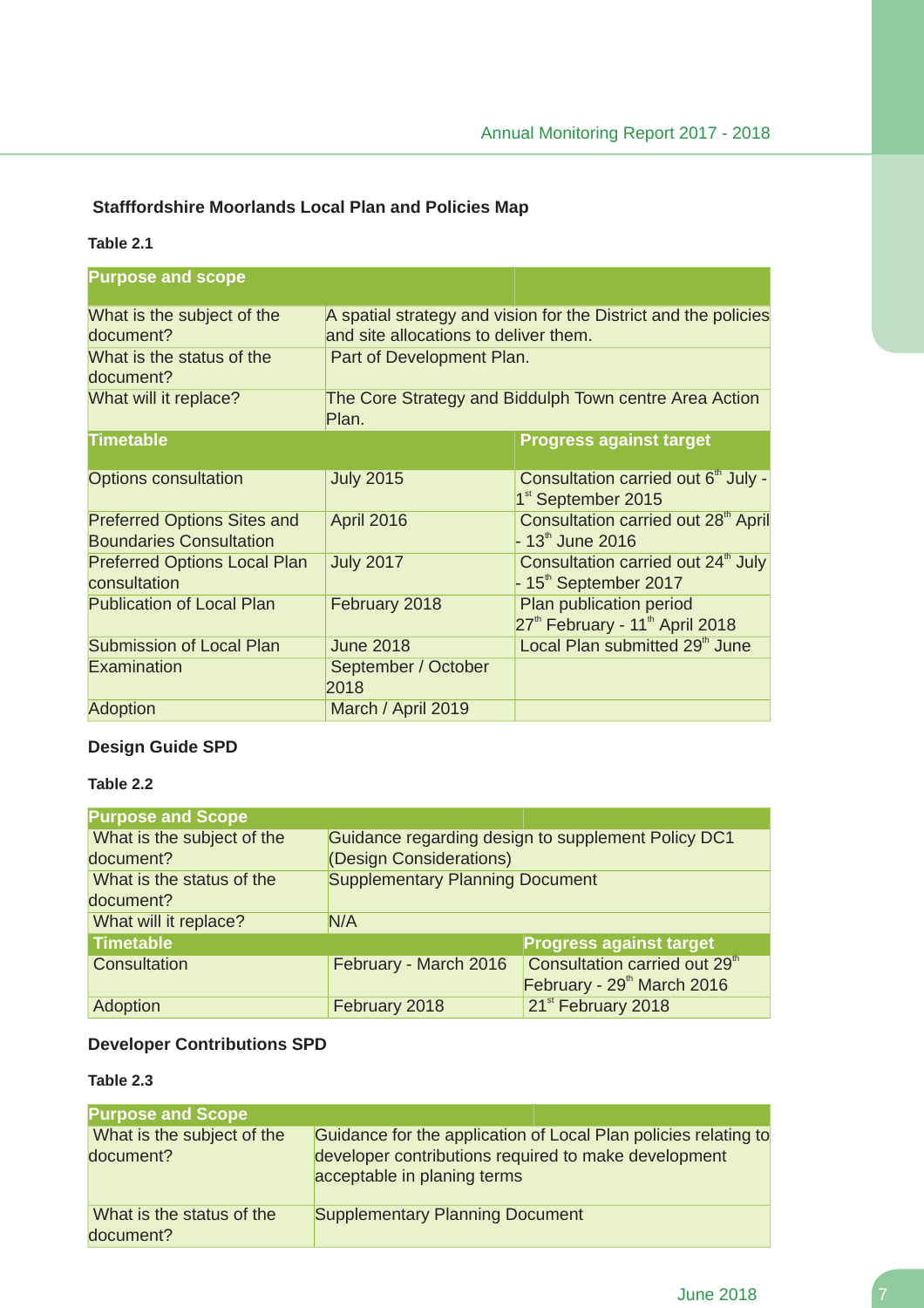| <b>Purpose and Scope</b> |                                                                              |                                |  |
|--------------------------|------------------------------------------------------------------------------|--------------------------------|--|
| What will it replace?    | Developer / Landowner Contribution Supplementary Planning<br>Guidance (2004) |                                |  |
| l Timetable              |                                                                              | <b>Progress against target</b> |  |
| Consultation             | TBD                                                                          | N/a                            |  |
| Adoption                 | TBD                                                                          | N/a                            |  |

# **Open Space Sport and Recreation SPD**

**Table 2.4**

| <b>Purpose and Scope</b>                |                                                          |                                                                                                                               |  |
|-----------------------------------------|----------------------------------------------------------|-------------------------------------------------------------------------------------------------------------------------------|--|
| What is the subject of the<br>document? | space, sport and recreation                              | Guidance for the application of Local Plan policies relating to<br>developer contributions towards, and the provision of open |  |
| What is the status of the<br>document?  | <b>Supplementary Planning Document</b>                   |                                                                                                                               |  |
| What will it replace?                   | Public Open Space Supplementary Planning Guidance (2004) |                                                                                                                               |  |
| <b>Timetable</b>                        |                                                          | <b>Progress against target</b>                                                                                                |  |
| Consultation                            | TBD                                                      | N/a                                                                                                                           |  |
| Adoption                                | TBD                                                      | N/a                                                                                                                           |  |

# **Neighbourhood Plans**

#### **Table 2.5**

| <b>Purpose and Scope</b>                 |                                                   |                                                                                                                                                                                             |
|------------------------------------------|---------------------------------------------------|---------------------------------------------------------------------------------------------------------------------------------------------------------------------------------------------|
| What is the subject of the<br>documents? | To be determined by the relevant Parish Councils. |                                                                                                                                                                                             |
| What is the status of the<br>document?   | Local Plan)                                       | Part of the Development Plan for the respective Parishes.<br>Plans must be in general conformity with the strategic policies<br>of the development plan (as set out in the Core Strategy or |
| What will it replace?                    | TBD                                               |                                                                                                                                                                                             |
| <b>Timetable</b>                         |                                                   | <b>Progress against target</b>                                                                                                                                                              |
| <b>Consultations</b>                     | TBD                                               | N/a                                                                                                                                                                                         |
| <b>Adoptions</b>                         | TBD                                               | N/a                                                                                                                                                                                         |

### **Monitoring reports**

#### **Table 2.6**

| <b>Purpose and Scope</b>                |                                                                                           |
|-----------------------------------------|-------------------------------------------------------------------------------------------|
| What is the subject of the<br>document? | Presentation and analysis of data for indicators relating to<br>development plan policies |
| What is the status of the<br>document?  | <b>Monitoring Report</b>                                                                  |
| What will it replace?                   | Monitoring Report to be replaced annually                                                 |
| <b>Timetable</b>                        | <b>Progress against target</b>                                                            |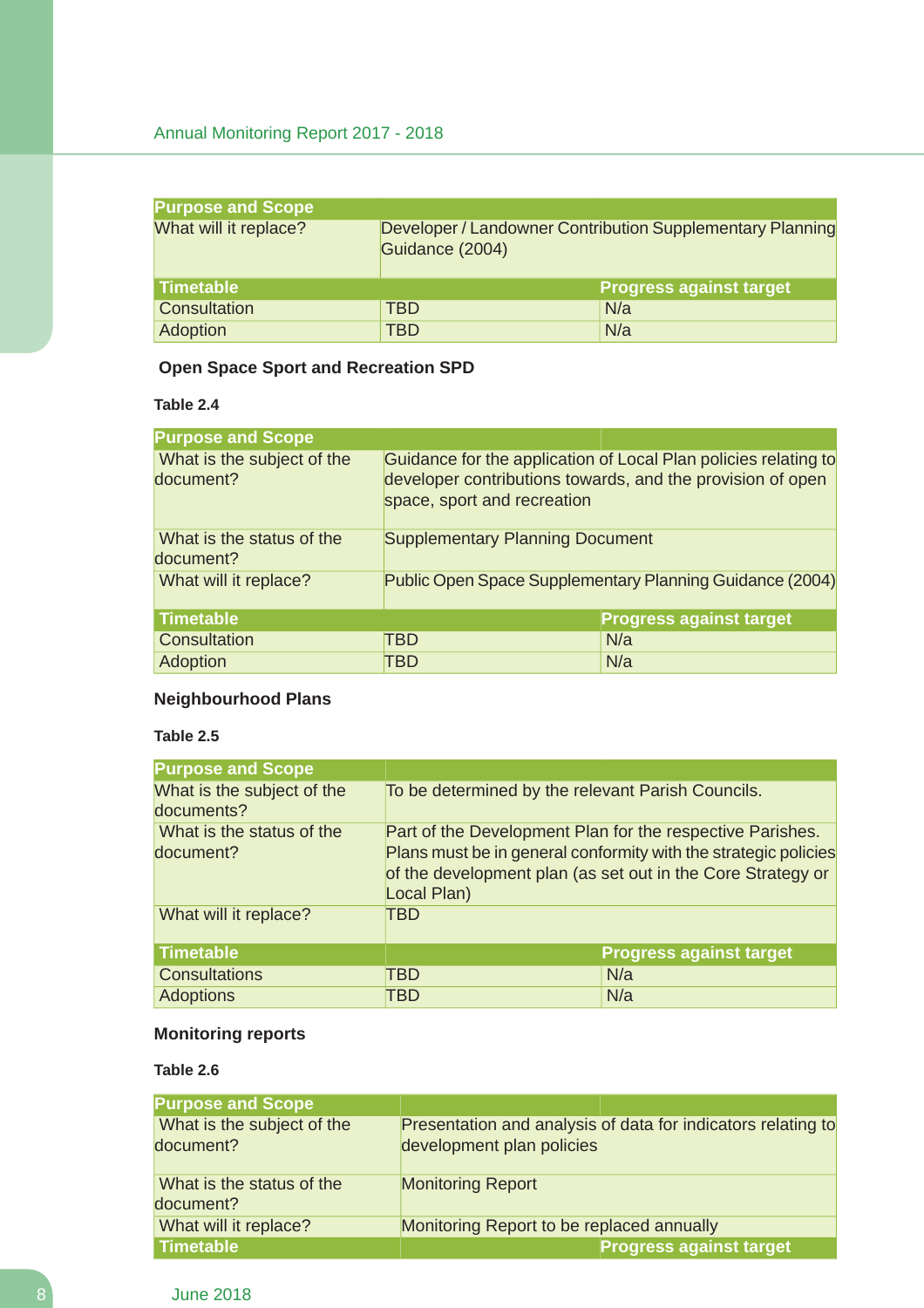| <b>Purpose and Scope</b> |                    |                                         |
|--------------------------|--------------------|-----------------------------------------|
| Consultation             | N/A                | N/a                                     |
| Publication              | December each year | Monitoring report published<br>annually |

### **Community Infrastructure Levy (CIL) Charging Schedule and Infrastructure List (potential)**

#### **Table 2.7**

| <b>Purpose and Scope</b>                                   |                                                                                                                                                                                                                                                                                                                                                                                                                                                                                                                                                                                                                                                                                                                                                                                                                                               |                                |  |
|------------------------------------------------------------|-----------------------------------------------------------------------------------------------------------------------------------------------------------------------------------------------------------------------------------------------------------------------------------------------------------------------------------------------------------------------------------------------------------------------------------------------------------------------------------------------------------------------------------------------------------------------------------------------------------------------------------------------------------------------------------------------------------------------------------------------------------------------------------------------------------------------------------------------|--------------------------------|--|
| document?                                                  | What is the subject of the A CIL Charging Schedule would establish the rates per m <sup>2</sup> that<br>would be chargeable for developments. Full collected would be<br>used to provide infrastructure required to support the growth of the<br>area. The Infrastructure List would identify which infrastructure<br>projects would be support through the levy. The Council will need<br>to consider the implications of the ongoing national review of CIL<br>and viability before deciding upon an appropriate course of action.<br>This project would be closely linked to the preparation of the<br>Developer Contributions SPD and Open Space, Sport and<br>Recreation SPD in order to ensure a clear and consistent approach<br>to funding infrastructure via development.<br>What is the status of the Community Infrastructure Levy |                                |  |
| document?                                                  |                                                                                                                                                                                                                                                                                                                                                                                                                                                                                                                                                                                                                                                                                                                                                                                                                                               |                                |  |
| What will it replace?                                      | N/A                                                                                                                                                                                                                                                                                                                                                                                                                                                                                                                                                                                                                                                                                                                                                                                                                                           |                                |  |
| <b>Timetable</b>                                           |                                                                                                                                                                                                                                                                                                                                                                                                                                                                                                                                                                                                                                                                                                                                                                                                                                               | <b>Progress against target</b> |  |
| <b>Consultation on</b><br>preliminary charging<br>schedule | <b>TBD</b>                                                                                                                                                                                                                                                                                                                                                                                                                                                                                                                                                                                                                                                                                                                                                                                                                                    | N/a                            |  |
| <b>Consultation on draft</b><br>charging schedule          | <b>TBD</b>                                                                                                                                                                                                                                                                                                                                                                                                                                                                                                                                                                                                                                                                                                                                                                                                                                    | N/a                            |  |
| Examination                                                | <b>TBD</b>                                                                                                                                                                                                                                                                                                                                                                                                                                                                                                                                                                                                                                                                                                                                                                                                                                    | N/a                            |  |
| Adoption                                                   | <b>TBD</b>                                                                                                                                                                                                                                                                                                                                                                                                                                                                                                                                                                                                                                                                                                                                                                                                                                    | N/a                            |  |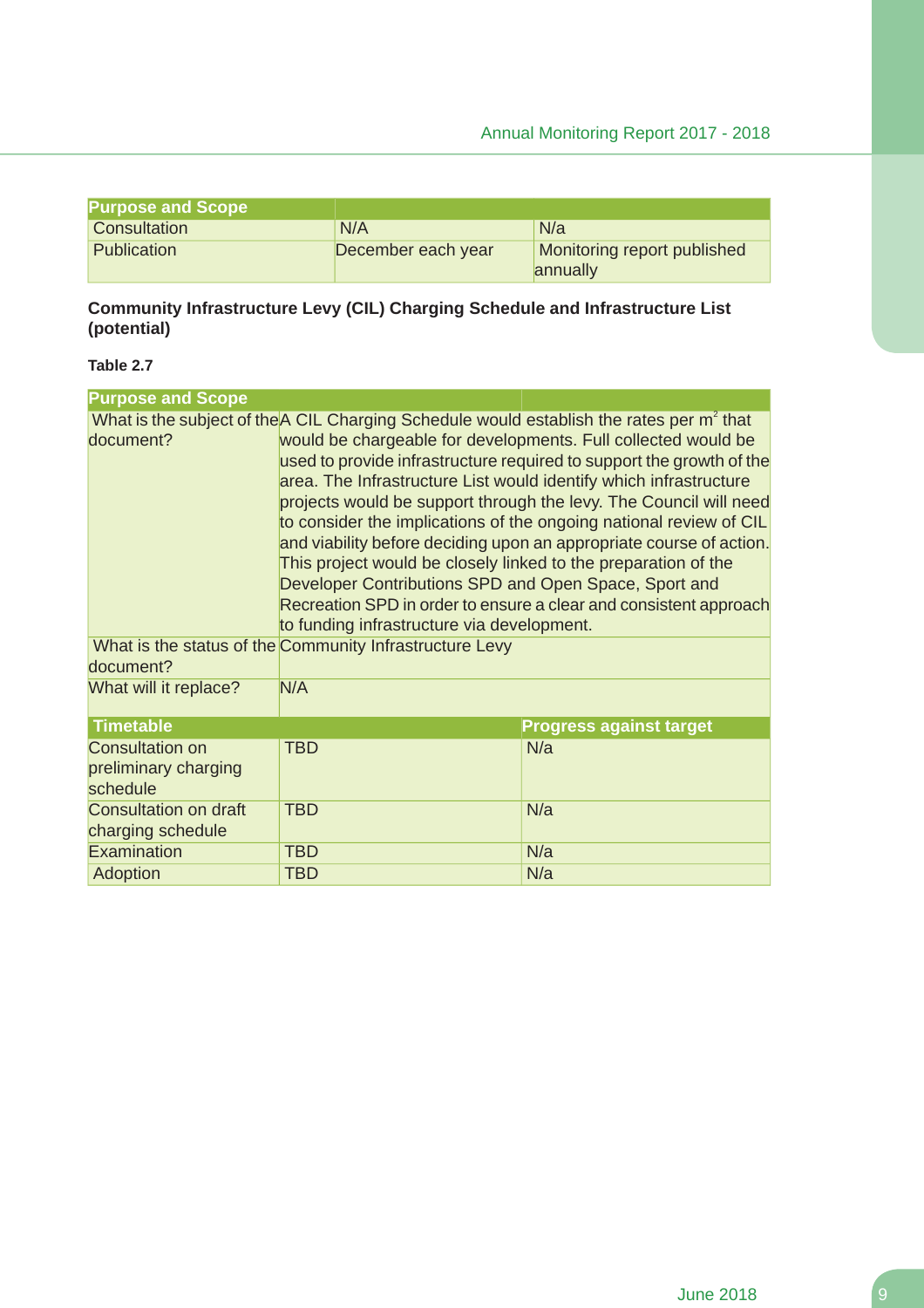# Housing Progress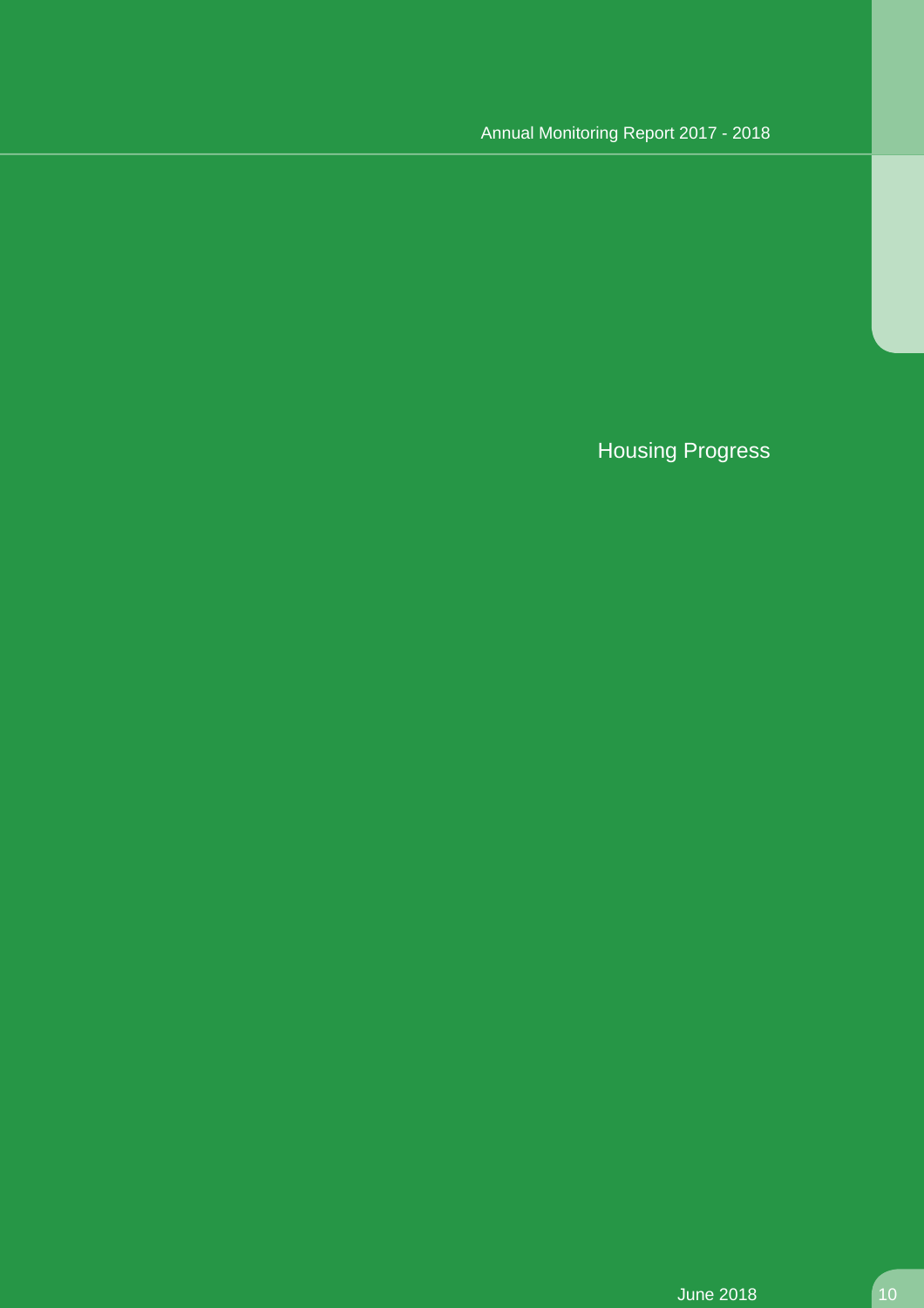# **3 Housing Progress**

#### **Housing Completions**

**3.1** There were 142 (net) completions of new housing between 1st April 2017 and 31 March 2018.

#### **Annual Housing Completions**

| Year    | <b>Gross</b> | <b>Net</b> |
|---------|--------------|------------|
| 2006/07 | 260          | 260        |
| 2007/08 | 265          | 261        |
| 2008/09 | 243          | 236        |
| 2009/10 | 199          | 185        |
| 2010/11 | 116          | 110        |
| 2011/12 | 76           | 58         |
| 2012/13 | 96           | 96         |
| 2013/14 | 124          | 78         |
| 2014/15 | 307          | 278        |
| 2015/16 | 100          | 99         |
| 2016/17 | 128          | 128        |
| 2017/18 | 142          | 142        |

#### **Housing Supply 31st March 2018**

| Sub-area        | <b>Commitments</b>                                     |                                                 | <b>Total Supply</b> |            |
|-----------------|--------------------------------------------------------|-------------------------------------------------|---------------------|------------|
|                 | <b>Balance under</b><br><b>Construction</b><br>(Gross) | <b>Planning</b><br><b>Permission</b><br>(Gross) | <b>Gross</b>        | <b>Net</b> |
| Leek            | 98                                                     | 467                                             | 565                 | 565        |
| Biddulph        | 15                                                     | 43                                              | 58                  | 58         |
| Cheadle         | 9                                                      | 187                                             | 196                 | 196        |
| Rural           | 77                                                     | 416                                             | 493                 | 493        |
| <b>District</b> | 199                                                    | 1113                                            | 1312                | 1312       |

#### **Definitions**

**Total Supply** - Total Supply over the next 5 years. Comprises of balance of all dwellings  $\bullet$ under construction and all unimplemented sites with valid planning permission.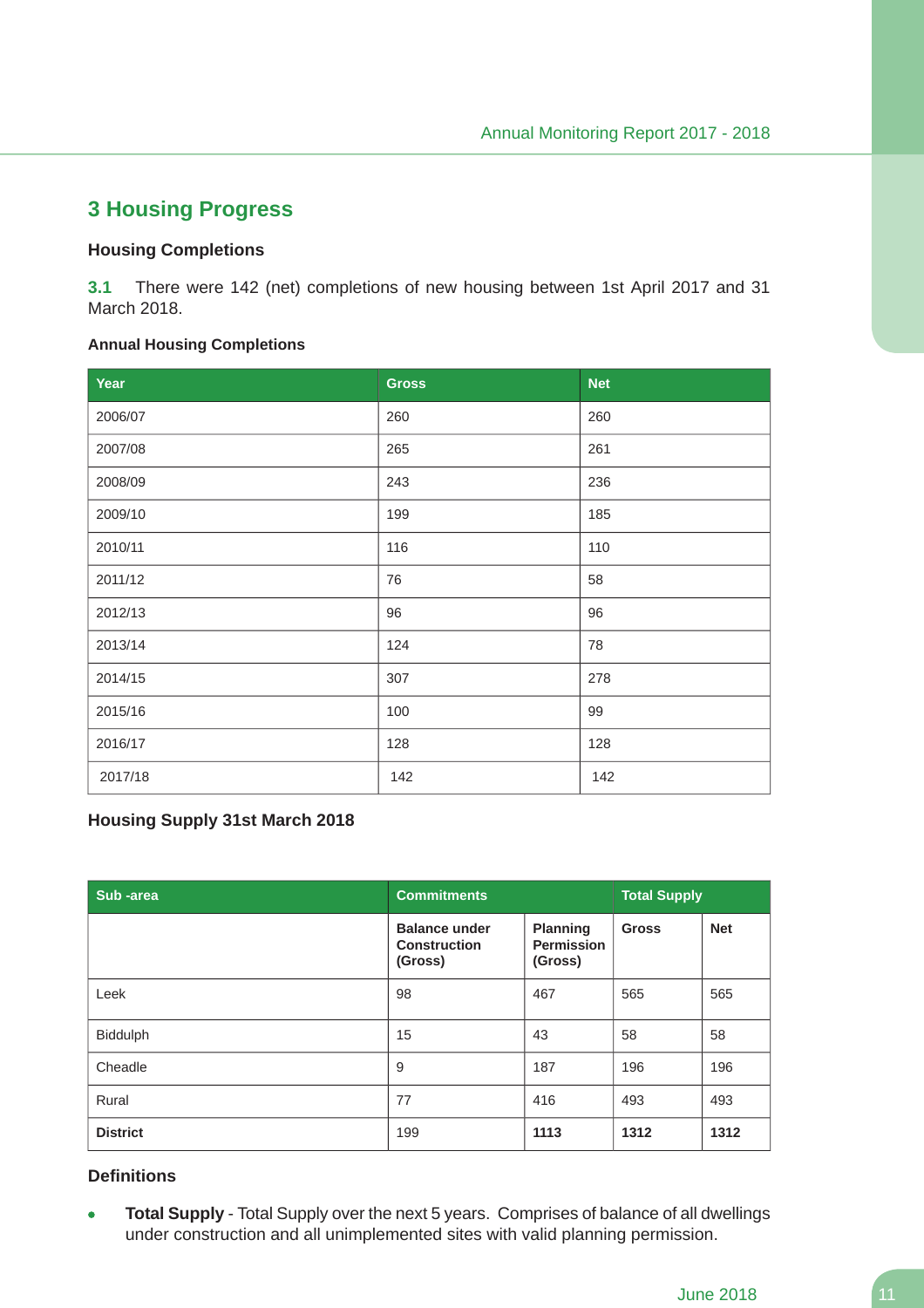- **Total Deliverable Supply** Number of dwellings on sites which are assessed to be deliverable over the next five years. Comprises of balance of all dwellings under construction and all unimplemented sites with valid planning permission, but excludes uncommitted sites identified in the Strategic Housing Land Availability Assessment which may be deliverable over the next 5 years.
- **Gross** The gross figure includes proposed new build dwellings and gross gains from change of use and conversions.
- **Net** the net figure is the gross figure less any proposed losses through change of use, conversions and demolitions.
- **Sub-area** based on parishes of Leek, Cheadle and Biddulph and other rural parishes.

#### **5 Year Land Supply Assessment (20% buffer and shortfall in 5 years with 20% added to shortfall - 300 target) (Sedgefield)**

- **A. Completions from April 2006-31st March 2017 = 1931**
- B. Sites construction as at 31st March 2017 = 199 gross
- C. Sites with planning permission as at 31st March 2017 = 1113 gross
- D. Losses as at 31st March  $2017 = 15$
- **E. Total supply ( B+C-D) =1297 net**
- F. Housing Requirement  $(2006-2026)^* = 6000$
- G. Annual Requirement [F/20] = 300
- H. Target Completions (April 2006 to 31st March 2017) [Gx10] = 3600
- I. Current Shortfall [H-A] = 1669
- **J. 5 year requirement with shortfall [(Gx5)+I] x 1.2 = 3803**
- K. Annual 5 year requirement with shortfall  $[J/5] = 761$
- **L. No of years supply [E/K] = 1.7 years**

\* Core Strategy requirement as adopted 26th March 2014

#### **Affordable Housing**

**3.2** Between 1st April 2016 and 31st March 2017 33 affordable housing units were built in the Staffordshire Moorlands.

- Biddulph 0 units
- Cheadle 0 units
- Leek 31 units
- Rural Area 2 units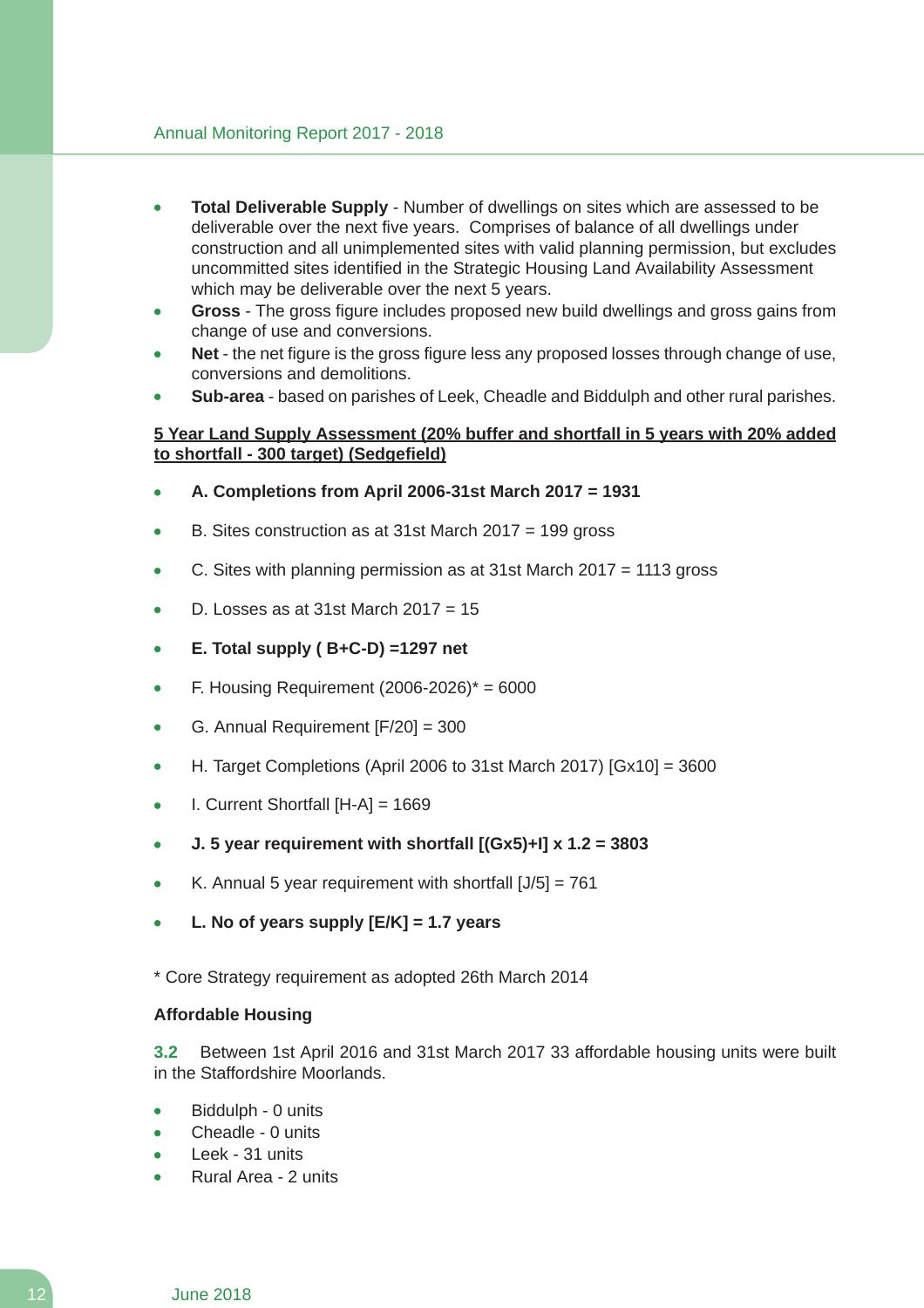| <b>Monitoring period</b> | <b>Biddulph</b> | <b>Cheadle</b> | <b>Leek</b> | <b>Rural Areas</b> | <b>Total</b> |
|--------------------------|-----------------|----------------|-------------|--------------------|--------------|
| 2014-15                  | 33              | 29             | 138         | 25                 | 225          |
| 2015-16                  |                 | O              | 12          | 0                  | 19           |
| 2016-17                  | O               | 0              | 31          | 2                  | 33           |
| <b>Total</b>             | 40              | 29             | 181         | 27                 | 277          |

#### **Table 3.1 Affordable Housing Completions**

### **3.1 Open Space**

#### **Sport, Recreation and Open Space**

**3.3** The Council monitors the quantity, quality and accessibility of open space and outdoor sports facilities. Adopted Core Strategy Policy C2 states that where there is a proven deficiency, qualifying new residential development will be expected to make provision, or a contribution towards provision of open space, sports and recreation facilities which are necessary and reasonably related in form and scale.

**3.4** Updated evidence has been prepared: Open Space Study (August 2017) and Playing Pitch Strategy (December 2017) as part of the evidence base for the Local Plan to provide updated details on provision of facilities in the District.

**3.5** Consultants Knight Kavanagh & Page (KKP) prepared an Open Space Study Standards paper that proposes quantity standards used to identify areas of shortfall. These have been used to inform the current balance of provision set out in the table below.

**3.6** The report recommended that a quantity standard is not set for natural and semi-natural greenspace. The 2009 study recommended a standard of 0.75 hectares per 1,000 population. In 2017, the current provision per 1,000 population is 5.44 hectares. The location and proximity of the Peak District National Park is also recognised as a significant contributor to natural provision in the area.

|                         |                                     |         | Quantity standard in hectares per 1,000 population |         |                                                              |         |                             |         |
|-------------------------|-------------------------------------|---------|----------------------------------------------------|---------|--------------------------------------------------------------|---------|-----------------------------|---------|
| <b>Analysis</b><br>area | <b>Parks and</b><br>gardens<br>0.14 |         | <b>Amenity Green</b><br><b>Space</b><br>0.60       |         | <b>Provision for</b><br>children and<br>young people<br>0.08 |         | <b>Allotments</b><br>0.10   |         |
|                         | <b>Current</b><br>provision         | $+1-$   | <b>Current</b><br>provision                        | $+1-$   | <b>Current</b><br>provision                                  | $+1-$   | <b>Current</b><br>provision | $+1-$   |
| <b>Biddulph</b>         |                                     | $-0.14$ | 1.44                                               | $+0.84$ | 0.05                                                         | $-0.03$ | 0.06                        | $-0.04$ |
| Cheadle                 |                                     | $-0.14$ | 0.91                                               | $+0.31$ | 0.03                                                         | $-0.05$ | 0.06                        | $-0.04$ |

**Table 3.2 Current open space provision against recommended quantity standards (2017)**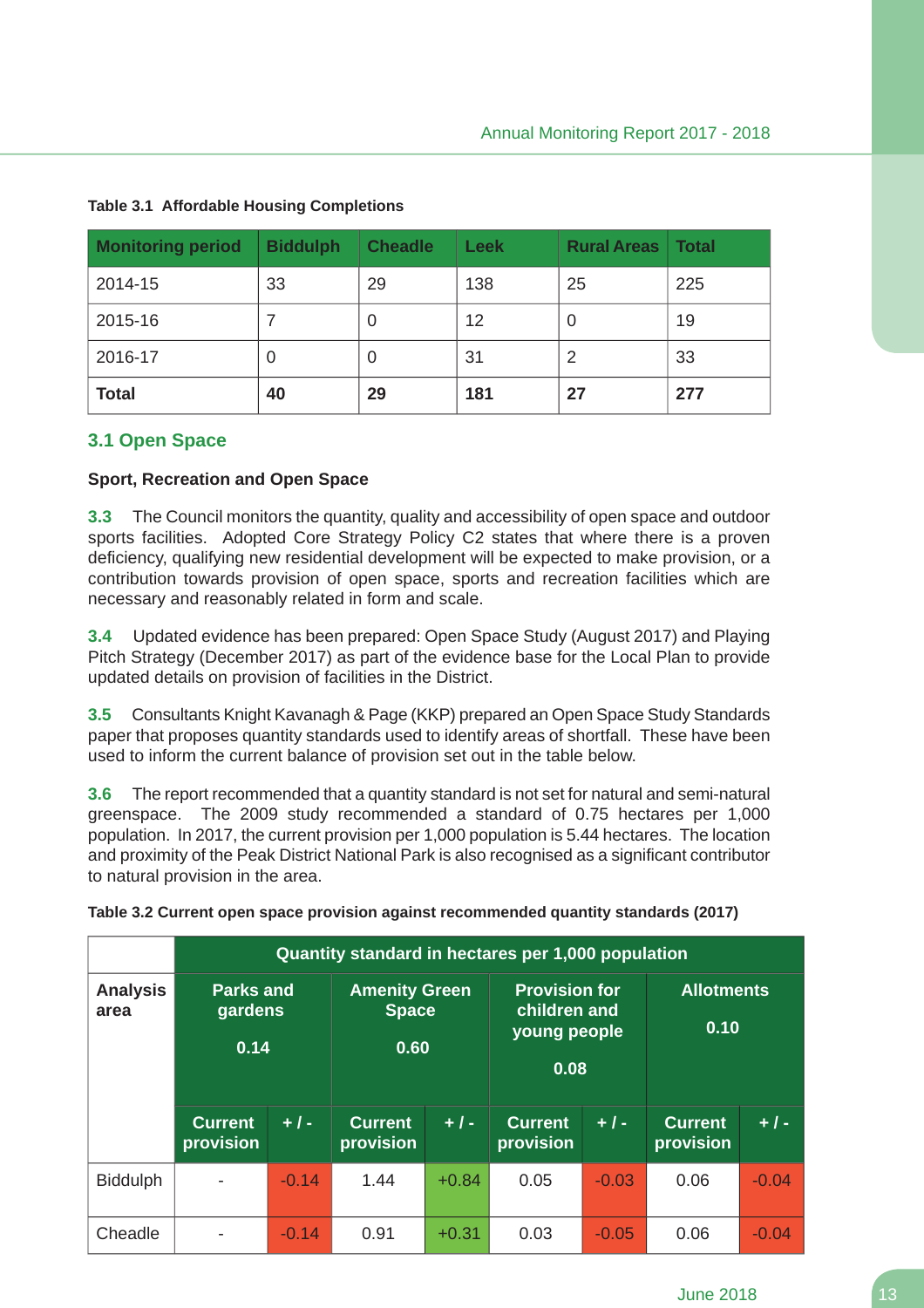|                         |                                     |         | Quantity standard in hectares per 1,000 population |         |                                                              |         |                             |         |
|-------------------------|-------------------------------------|---------|----------------------------------------------------|---------|--------------------------------------------------------------|---------|-----------------------------|---------|
| <b>Analysis</b><br>area | <b>Parks and</b><br>gardens<br>0.14 |         | <b>Amenity Green</b><br><b>Space</b><br>0.60       |         | <b>Provision for</b><br>children and<br>young people<br>0.08 |         | <b>Allotments</b><br>0.10   |         |
|                         | <b>Current</b><br>provision         | $+1-$   | <b>Current</b><br>provision                        | $+1-$   | <b>Current</b><br>provision                                  | $+1-$   | <b>Current</b><br>provision | $+1-$   |
| Leek                    | 0.66                                | $+0.52$ | 1.00                                               | $+0.40$ | 0.16                                                         | $+0.08$ | 0.37                        | $+0.27$ |
| Rural                   | ٠                                   | $-0.14$ | 0.89                                               | $+0.29$ | 0.03                                                         | $-0.05$ | 0.04                        | $-0.06$ |

**3.7** As only the Leek analysis area has parks and gardens provision, the other three areas currently have a shortfall against the recommended quantity standard of 0.14 hectares per 1,000 population. Leek analysis area currently has 0.66 hectares of provision and therefore meets the recommended standard.

**3.8** All analysis areas meet the recommended quantity standard for amenity greenspace (0.60 hectares per 1,000 population).

**3.9** Leek analysis area, with 0.37 hectares per 1,000 head of population, is currently the only analysis area to meet the recommended quantity standard (0.10 hectares) for allotments. Leek analysis area also meets national benchmarks such as National Society of Allotment and Leisure Gardeners (0.25 hectares).

**3.10** Leek analysis area is also currently the only area to meet the recommended quantity standard (0.08 hectares per 1,000 population) with respect to provision for children and young people. The other analysis areas fall short of this standard. The largest shortfalls are noted in the Cheadle and Rural analysis areas (both 0.05 hectares per 1,000 population).

**3.11** The identified deficiencies and surpluses in existing and future open space provision should help inform an approach to securing open space facilities through new housing development and help form the basis for negotiation with developers for contributions towards the provision of open spaces.

**3.12** A Playing Pitch Strategy (PPS) and Action Plan have been developed from research and analysis of outdoor sports provision and usage within Staffordshire Moorlands. Preparation of the PPS has been undertaken in accordance with the methodology provided in Sport England's Guidance 'Playing Pitch Strategy Guidance' for assessing demand and supply for outdoor sports facilities (2013). Future demand set out in the table below is based on ONS calculations and club consultation which also includes latent and displaced demand identified.

**Table 3.3 Quantitative headline findings all sports (2017)**

| <b>Sport</b>                                | <b>Current picture</b>                                 | <b>Future picture (2031)</b>                             |
|---------------------------------------------|--------------------------------------------------------|----------------------------------------------------------|
| Football<br>$\vert$ (grass pitches) $\vert$ | Spare capacity of 3 adult match<br>equivalent sessions | Spare capacity of 2.5 adult<br>match equivalent sessions |
|                                             |                                                        |                                                          |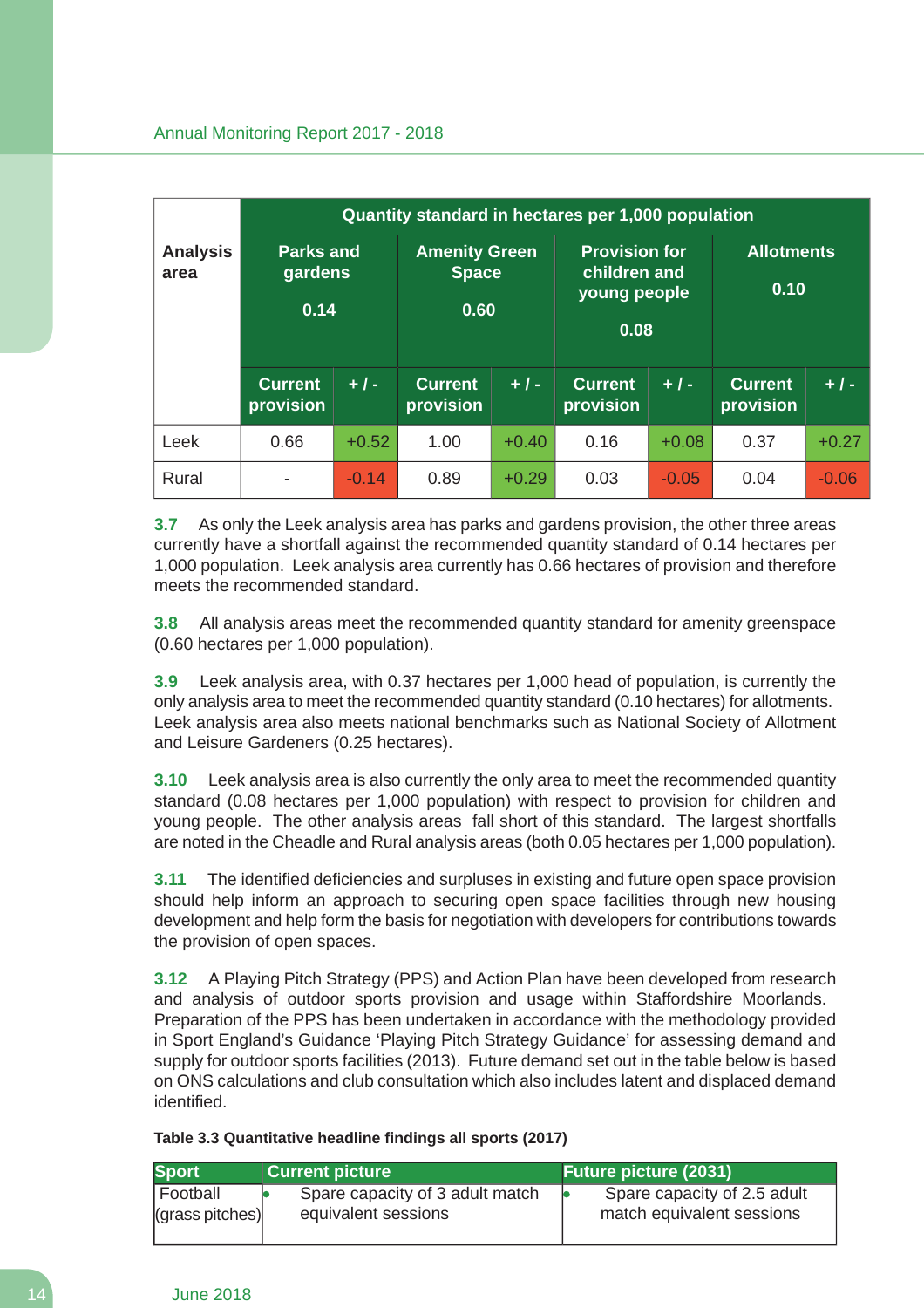| <b>Sport</b>             | <b>Current picture</b>                                                                                                                                                                                                              | <b>Future picture (2031)</b>                                                                                                                                                                                                        |
|--------------------------|-------------------------------------------------------------------------------------------------------------------------------------------------------------------------------------------------------------------------------------|-------------------------------------------------------------------------------------------------------------------------------------------------------------------------------------------------------------------------------------|
|                          | Shortfall of 2 youth 11v11 pitches<br>Spare capacity of 0.5 youth 9v9                                                                                                                                                               | Shortfall of 4 youth 11v11<br>pitches                                                                                                                                                                                               |
|                          | match equivalent sessions                                                                                                                                                                                                           | Spare capacity of 0.5 youth 9v9<br>match equivalent sessions.                                                                                                                                                                       |
|                          | Mini 7v7 pitches at capacity<br>Shortfall of 1.5 mini 5v5 pitches                                                                                                                                                                   | Shortfall of 2 match sessions on                                                                                                                                                                                                    |
|                          |                                                                                                                                                                                                                                     | mini 7v7 pitches.<br>Shortfall of 2.5 mini 5v5 pitches                                                                                                                                                                              |
| Football (3G<br>pitches) | Shortfall of three full sized 3G<br>pitches (due to the rural nature of<br>Staffordshire Moorlands, FA<br>registered small sided pitches will<br>have a substantial impact on<br>adequately meeting demand across<br>the District). | Shortfall of three full sized 3G<br>pitches (due to the rural nature<br>of Staffordshire Moorlands, FA<br>registered small sided pitches<br>will have a substantial impact on<br>adequately meeting demand<br>across the District). |
| Cricket                  | Currently at operating at capacity.<br>Shortfalls are however identified at<br>Ashcome Park CC, Bagnall Norton<br>CC, Checkley CC and Endon CC.                                                                                     | Shortfall of 35 match equivalent<br>sessions.                                                                                                                                                                                       |
| Rugby Union              | Shortfall of one match session per-<br>week at Leek RFC.                                                                                                                                                                            | Shortfall of 3 match sessions<br>per week at Leek RFC.                                                                                                                                                                              |
| Hockey                   | Current demand is being met.                                                                                                                                                                                                        | Future demand can be met.                                                                                                                                                                                                           |
| <b>Bowls</b>             | Current demand is being met.                                                                                                                                                                                                        | Future demand can be met.                                                                                                                                                                                                           |
| <b>Tennis</b>            | All club sites are within<br>recommended capacity.                                                                                                                                                                                  | Future demand can be met.                                                                                                                                                                                                           |
|                          | All remaining courts have spare<br>capacity.                                                                                                                                                                                        |                                                                                                                                                                                                                                     |
| <b>Athletics</b>         | Current demand is being met.                                                                                                                                                                                                        | Future demand can be met.                                                                                                                                                                                                           |

**3.13** The existing position for all sports is either that demand is being met or that there is a shortfall, however the future position shows the exacerbation of current shortfalls and the creation of shortfalls for some facilities and for some areas where demand is currently being met.

**3.14** In the main, surpluses and shortfalls expressed can be met by improving quality to increase capacity. In some instances, however, there may also be a requirement for access to existing unused provision, such as pitches located at currently unavailable school sites, or pitch re-configuration. However this does not apply to the shortfall of 3G pitches, which can only be met through increased provision.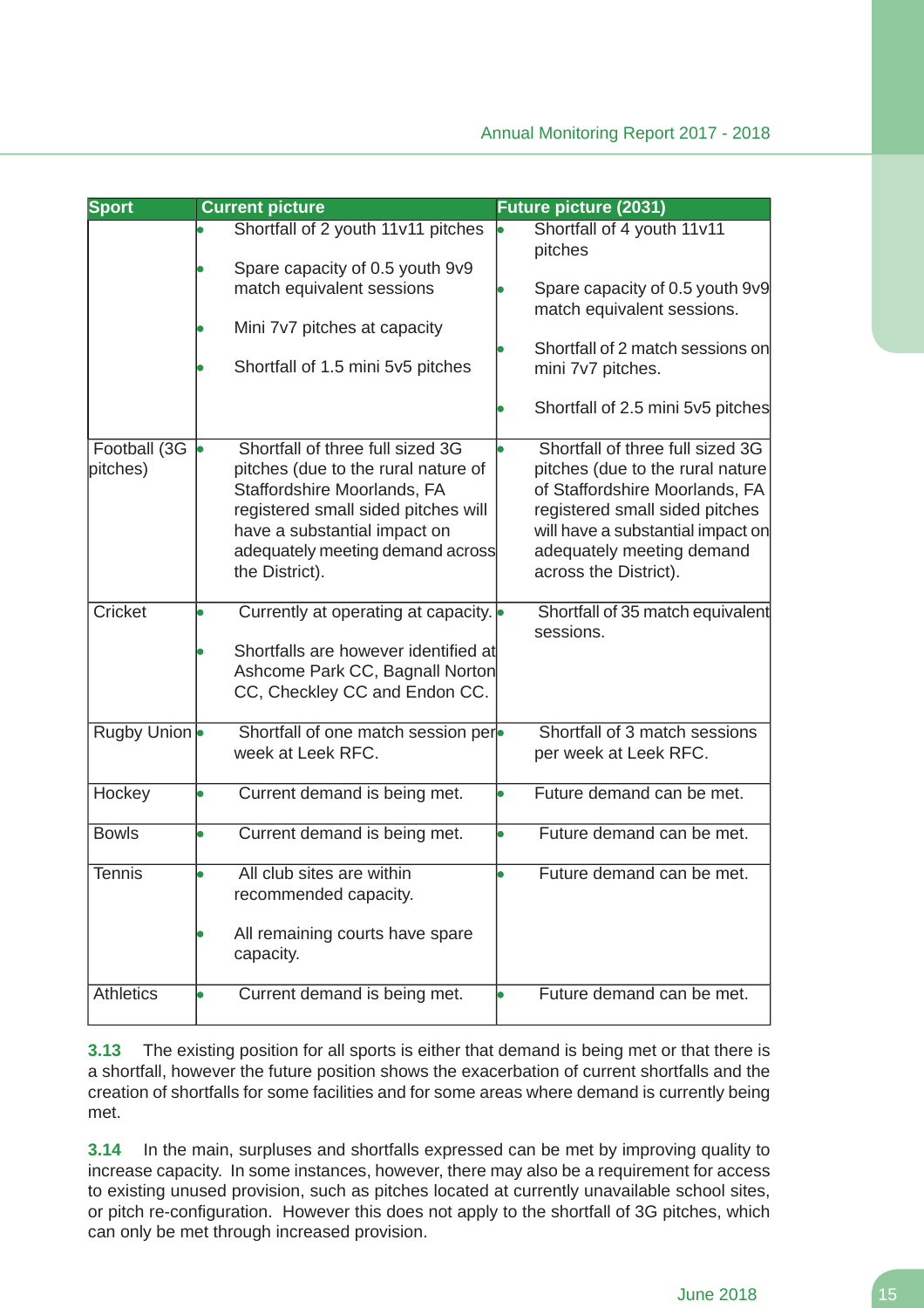# Duty to Co-operate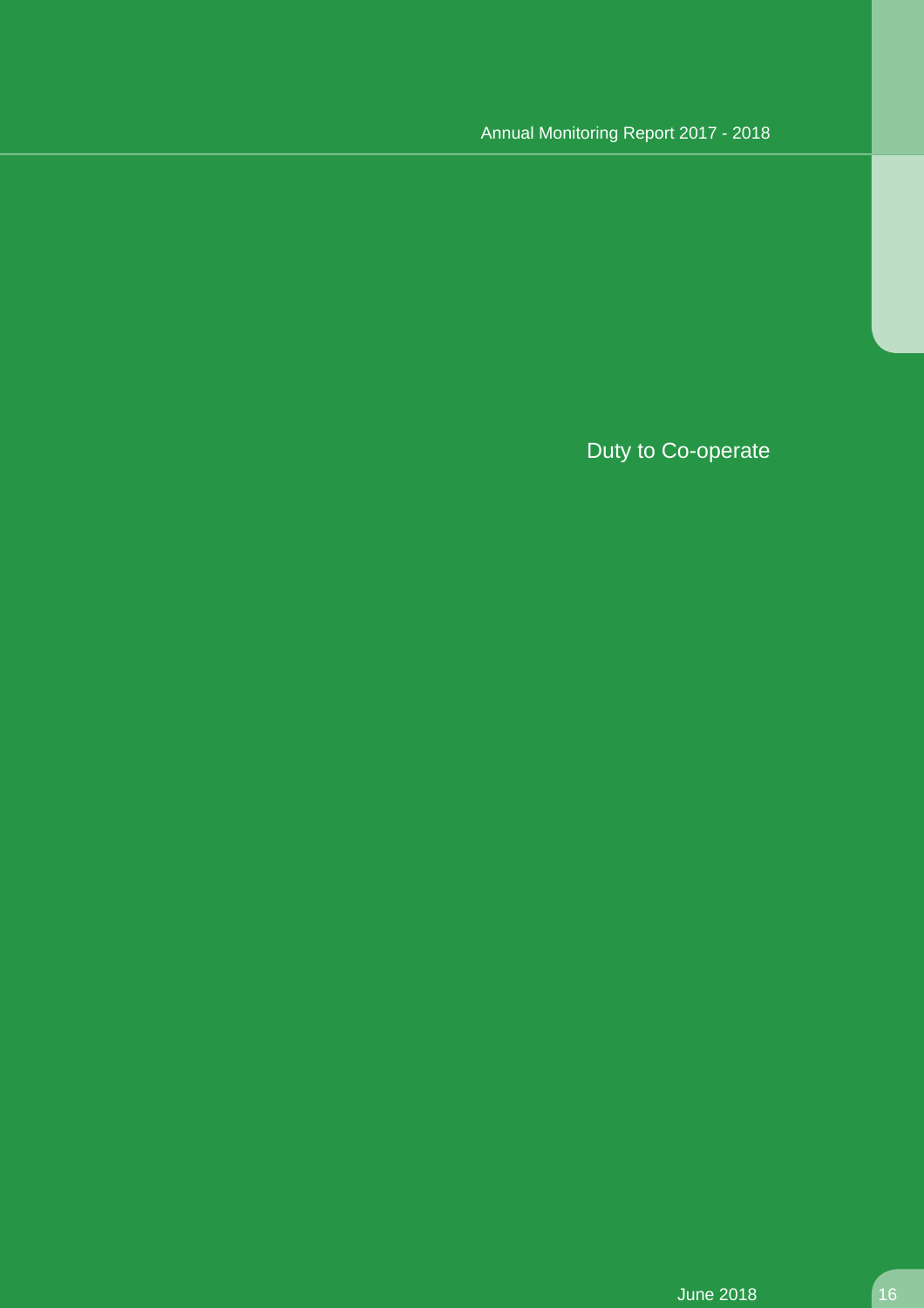# **4 Duty to Co-operate**

**4.1** Strategic planning is a key element of plan-making to ensure that social, economic and environmental planning issues are properly addressed at a larger than local scale. This is because the actions of people, businesses and services have consequences which go beyond a single local authority area. Following the abolition of the regional level, strategic planning will be undertaken through the 'duty to co-operate' requirement set out in the Localism Act and the NPPF which ensures that local authorities and public bodies that are critical to plan making co-operate with each other and that they are involved in continual constructive and active engagement as part of the planning process.

**4.2** The Council is working with neighbouring authorities, other public bodies and relevant partners in preparing the Local Plan. Work on the Local Plan's ongoing engagement methods have included meetings, consultation, partnership working and joint evidence gathering.

**4.3** The Local Plan identifies eleven Strategic Objectives (SO) that it seeks to achieve. The following table provides an overview of the spatial relationship of each Duty to Co-operate body with Staffordshire Moorlands, associated cooperation matters, engagement methods and Local Plan Strategic Objectives that co-operation supports.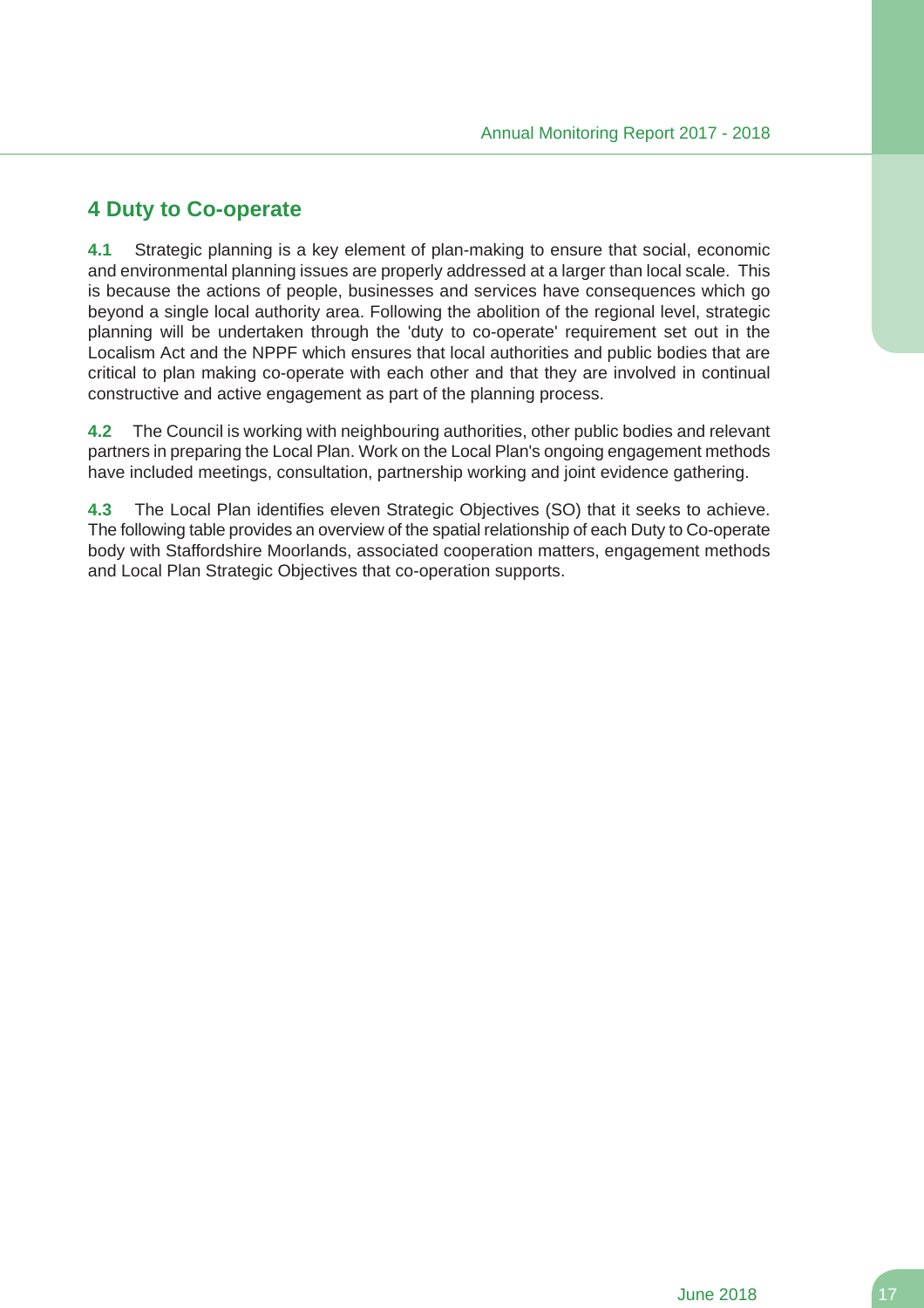| <b>Organisation</b>                      | Spatial relationship                                                                                          | <b>Strategic matters</b>                                                                                                    | <b>Objectives</b><br><b>Strategic</b> | <u>Engagement</u><br>methods                     |
|------------------------------------------|---------------------------------------------------------------------------------------------------------------|-----------------------------------------------------------------------------------------------------------------------------|---------------------------------------|--------------------------------------------------|
| Staffordshire County<br>Council          | Local highways authority                                                                                      | infrastructure has sufficient capacity SO9, SO10,<br>Ensuring that County Council led                                       | SO1, SO2,                             | working, joint evidence<br>Meetings, partnership |
|                                          | Waste and minerals planning<br>authority                                                                      | to accommodate planned growth SO11                                                                                          |                                       | gathering, consultation                          |
|                                          | Lead local flood authority                                                                                    | Need for coordinated polices and<br>designations                                                                            |                                       |                                                  |
|                                          | Key infrastructure/service provider<br>transport and green infrastructure<br>including; education, libraries, | infrastructure, minerals and waste<br>in respect of the Local Plan,                                                         |                                       |                                                  |
|                                          | Land owner in Distric                                                                                         | Consideration of emerging strategy<br>for the Constellation Partnership                                                     |                                       |                                                  |
|                                          | Member of Constellation<br>Partnership                                                                        |                                                                                                                             |                                       |                                                  |
| Peak District National<br>Park Authority | •Local planning authority<br>District                                                                         | for part of the <b>Working</b> towards meeting development SO2,<br>requirements                                             | SO3, SO4,                             | evidence gathering,<br>Meetings, joint           |
|                                          | and functional economic areas                                                                                 | ·Partly lies within same housing market • Consideration of the landscape setting<br>and nature conversation of the National | SO7, SO8, SO9consultation             |                                                  |
|                                          | the National Park and Local Plan area<br>·Parish boundaries span the border of                                | • Co-ordination of shared infrastructure<br>Park                                                                            |                                       |                                                  |
|                                          | Green<br>·Shared infrastructure e.g.<br>Infrastructure                                                        | · Joint support for neighbourhood<br>planning where applicable                                                              |                                       |                                                  |

Table 4.1 Spatial relationships and strategic matters **Table 4.1 Spatial relationships and strategic matters**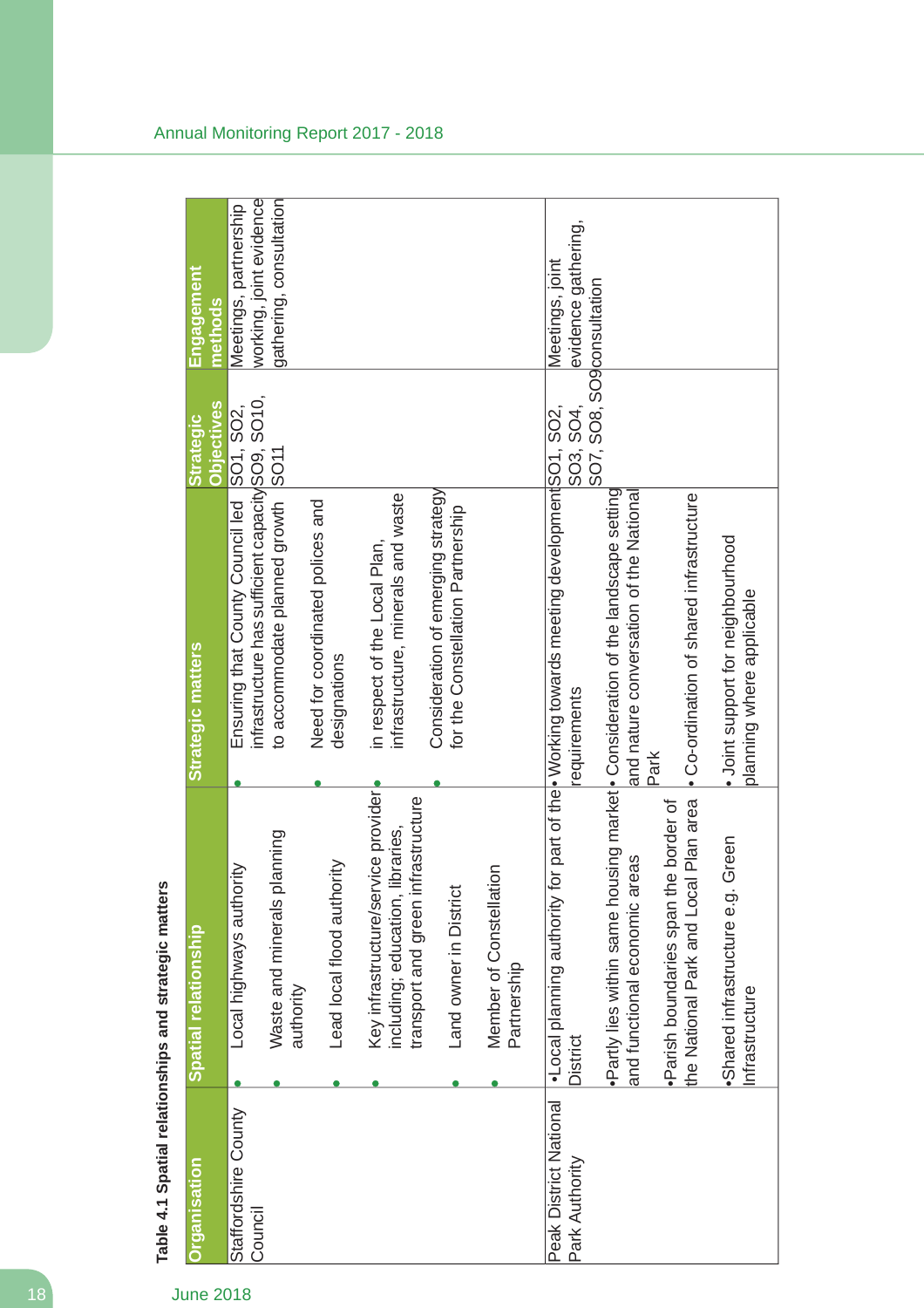| Organisation                   | Spatial relationship                                                                            | Strategic matters                                                                                 | <b>Objectives</b><br><b>Strategic</b> | Engagement<br>methods                  |
|--------------------------------|-------------------------------------------------------------------------------------------------|---------------------------------------------------------------------------------------------------|---------------------------------------|----------------------------------------|
|                                | SO1, SO2, SO3, SO4, SO7, SO8, SO9<br>Meetings, joint evidence gathering,<br>consultation        |                                                                                                   |                                       |                                        |
| Stoke-on-Trent City<br>Council |                                                                                                 | •Adjoining local planning authority •Working towards meeting developmentSO1, SO3,<br>requirements | SO <sub>11</sub>                      | evidence gathering,<br>Meetings, joint |
|                                | Housing market and functional<br>economic area relationships                                    | •Co-ordination of shared infrastructure<br>e.g. growth on A50                                     |                                       | partnership working,<br>consultation   |
|                                | A53<br>·Shared infrastructure e.g.                                                              | •Co-ordination of Green Belt reviews                                                              |                                       |                                        |
|                                | Shared Green Belt boundary                                                                      | •Consideration of Blythe Vale Strategic                                                           |                                       |                                        |
|                                | Partnership<br>•Member of Constellation                                                         | Site                                                                                              |                                       |                                        |
|                                |                                                                                                 | Consideration of emerging strategy for<br>the Constellation Partnership                           |                                       |                                        |
| Borough Council                | Newcastle-under-Lyme • Adjoining local planning authority<br>tional<br>Housing market and funct | ·Working towards meeting development SO1, SO3,<br>equirements                                     | SO4, SO6,                             | evidence gathering,<br>Meetings, joint |
|                                | economic area relationships                                                                     | •Co-ordination of shared infrastructure                                                           | SO11                                  | partnership working,<br>consultation   |
|                                | ·Shared infrastructure                                                                          | •Co-ordination of Green Belt reviews                                                              |                                       |                                        |
|                                | Partnership<br>Shared Green Belt boundary<br>·Member of Constellation                           | •Consideration of emerging strategy for<br>the Constellation Partnership                          |                                       |                                        |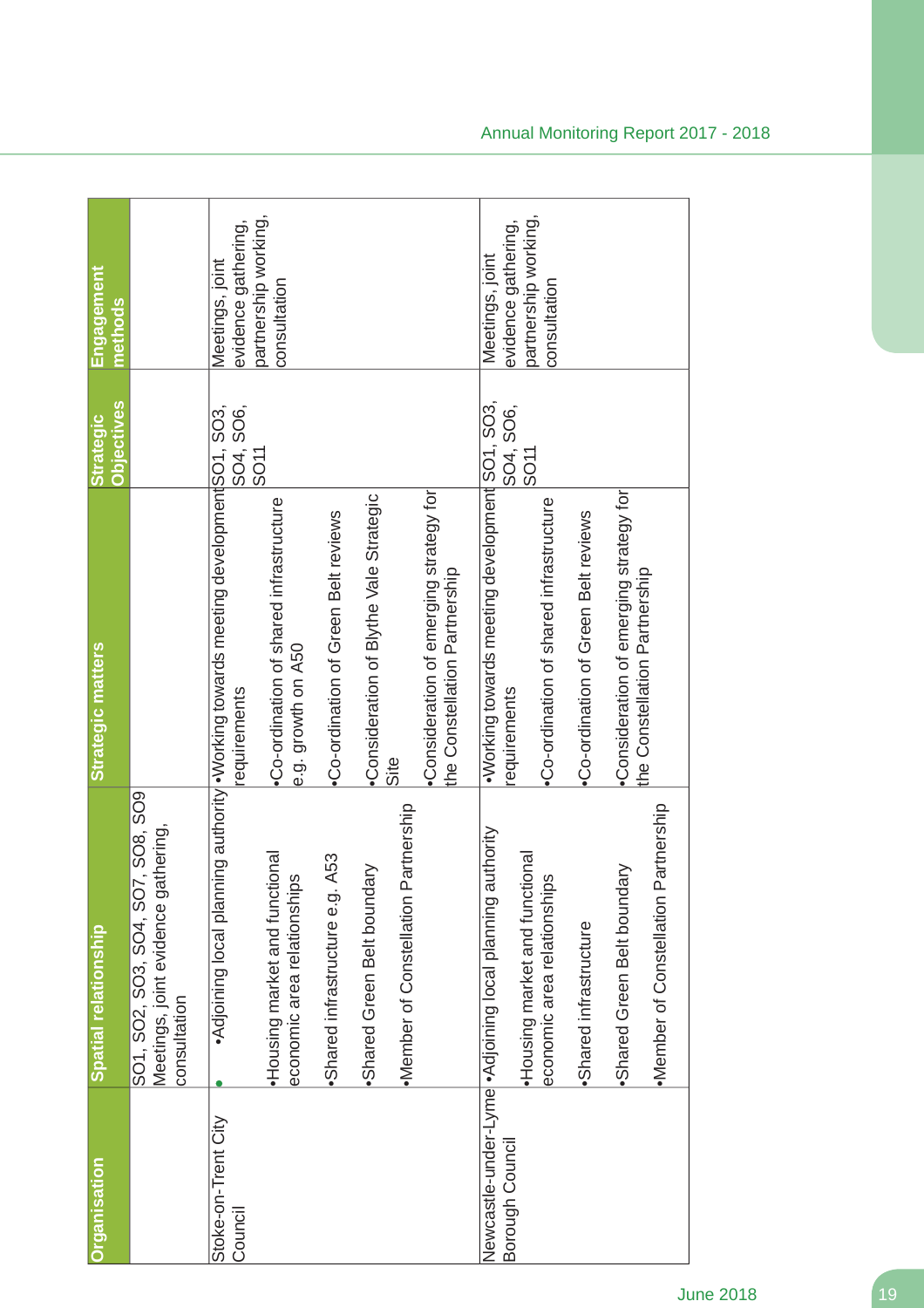| Organisation                          | Spatial relationship                                                                                                                                                                                              | Strategic matters                                                                                                                                                                                                                                                                                      | <b>Objectives</b><br><b>Strategic</b> | Engagement<br>methods                                                          |
|---------------------------------------|-------------------------------------------------------------------------------------------------------------------------------------------------------------------------------------------------------------------|--------------------------------------------------------------------------------------------------------------------------------------------------------------------------------------------------------------------------------------------------------------------------------------------------------|---------------------------------------|--------------------------------------------------------------------------------|
| Stafford Borough<br>Council           | Partnership<br>authority<br>•Housing market and functional<br>Shared infrastructure e.g. A50<br>Shared Green Belt boundary<br>economic area relationships<br>Adjoining local planning<br>·Member of Constellation | .Working towards meeting development SO1, SO3,<br>•Consideration of emerging strategy for<br>•Consideration of Blythe Vale Strategic<br>•Co-ordination of shared infrastructure<br>.Co-ordination of Green Belt reviews<br>the Constellation Partnership<br>e.g. growth on A50<br>requirements<br>Site | SO4, SO6,<br>SO11                     | partnership working,<br>evidence gathering,<br>Meetings, joint<br>consultation |
| East Staffordshire<br>Borough Council | ·Borough includes parts of Churnet<br>authority<br>Shared infrastructure e.g. A50<br>Adjoining local planning<br>Valley                                                                                           | e.g. traffic implications of Alton Towers SO8, SO9,<br>and growth on A50<br>Initiatives to conserve and improve the<br>.Co-ordination of shared infrastructure<br>•Consideration of Blythe Vale Strategic<br>and growth on A50<br>Churnet Valley<br>Site                                               | SO2, SO7,                             | working, joint evidence<br>Meetings, partnership<br>gathering, consultation    |
|                                       | Partnership<br>authority<br>Shared infrastructure e.g. A527<br>Shared Green Belt boundary<br>Cheshire East Council   Adjoining local planning<br>·Member of Constellation                                         | .Co-ordination of shared infrastructure SO7, SO9,<br>Consideration of emerging strategy for<br>•Co-ordination of Green Belt reviews<br>the Constellation Partnership<br>e.g. Green Infrastructure                                                                                                      | SO <sub>11</sub>                      | working, joint evidence<br>gathering, consultation<br>Meetings, partnership    |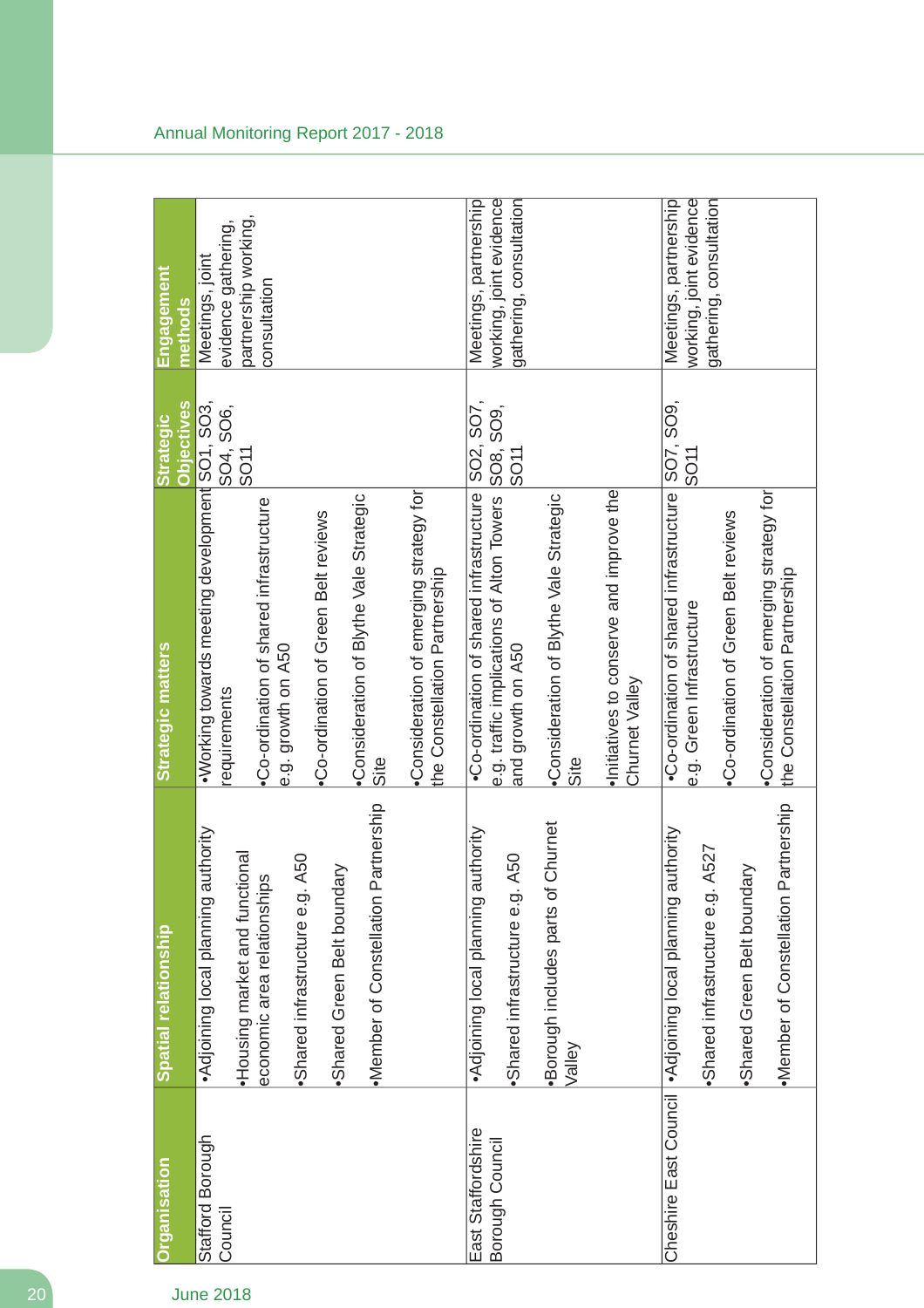| <b>Organisation</b>                  | Spatial relationship                                                                                                                    | <b>Strategic matters</b>                                                                                  | <b>Objectives</b><br><b>Strategic</b>      | <u>Engagement</u><br>methods                     |
|--------------------------------------|-----------------------------------------------------------------------------------------------------------------------------------------|-----------------------------------------------------------------------------------------------------------|--------------------------------------------|--------------------------------------------------|
| High Peak Borough<br>Council         | Adjoining local authority (planning)<br>ne Peak<br>areas separated by th<br>District National Park)                                     | setting and nature conservation of SO9<br>Shared need for consideration of<br>Peak District National Park | SO2, SO8,                                  | co-ordination of<br>Joint staff and<br>resources |
|                                      | (A53)<br>Shared infrastructure                                                                                                          |                                                                                                           |                                            |                                                  |
| Derbyshire Dales<br>District Council | Adjoining local authority (planning<br>areas separated by the Peak<br>District National Park)                                           | setting and nature conservation of<br>Shared need for consideration of<br>Peak District National Park     |                                            | SO2, SO8, SO9Consultation, meeting               |
|                                      | (A53<br>Shared infrastructure                                                                                                           |                                                                                                           |                                            |                                                  |
| Environment Agency                   | for a range of environmental issues<br>Statutory body with responsibility<br>including; flood risk, water quality<br>and climate change | environmental matters including<br>Input on flood risk and<br>Churnet Valley                              | SO2, SO8                                   | Consultation, ongoing<br>dialogue                |
| Historic England                     | Statutory body with responsibility<br>for the historic environment                                                                      | matters including Churnet Valley<br>Input on historic environment                                         |                                            | SO7, SO8, S09 Consultation, ongoing<br>dialogue  |
| Natural England                      | enhancement<br>Statutory body with responsibility<br>he natural<br>for the conservation,<br>and management of<br>environment            | Input on environmental matters<br>including Churnet Valley                                                | SO <sub>2</sub> , SO <sub>8</sub> ,<br>809 | Consultation, ongoing<br>dialogue                |
| Civil Aviation Authority             | Statutory body with responsibility<br>for management of UK airspace                                                                     | No strategic matters identified                                                                           |                                            | Consultation                                     |
| Homes England                        | regeneration<br>Agency with responsibilities for<br>enabling housing and                                                                | Partner in the delivery of housing,<br>including affordable housing                                       | SO4, SO6                                   | Consultation, ongoing<br>dialogue                |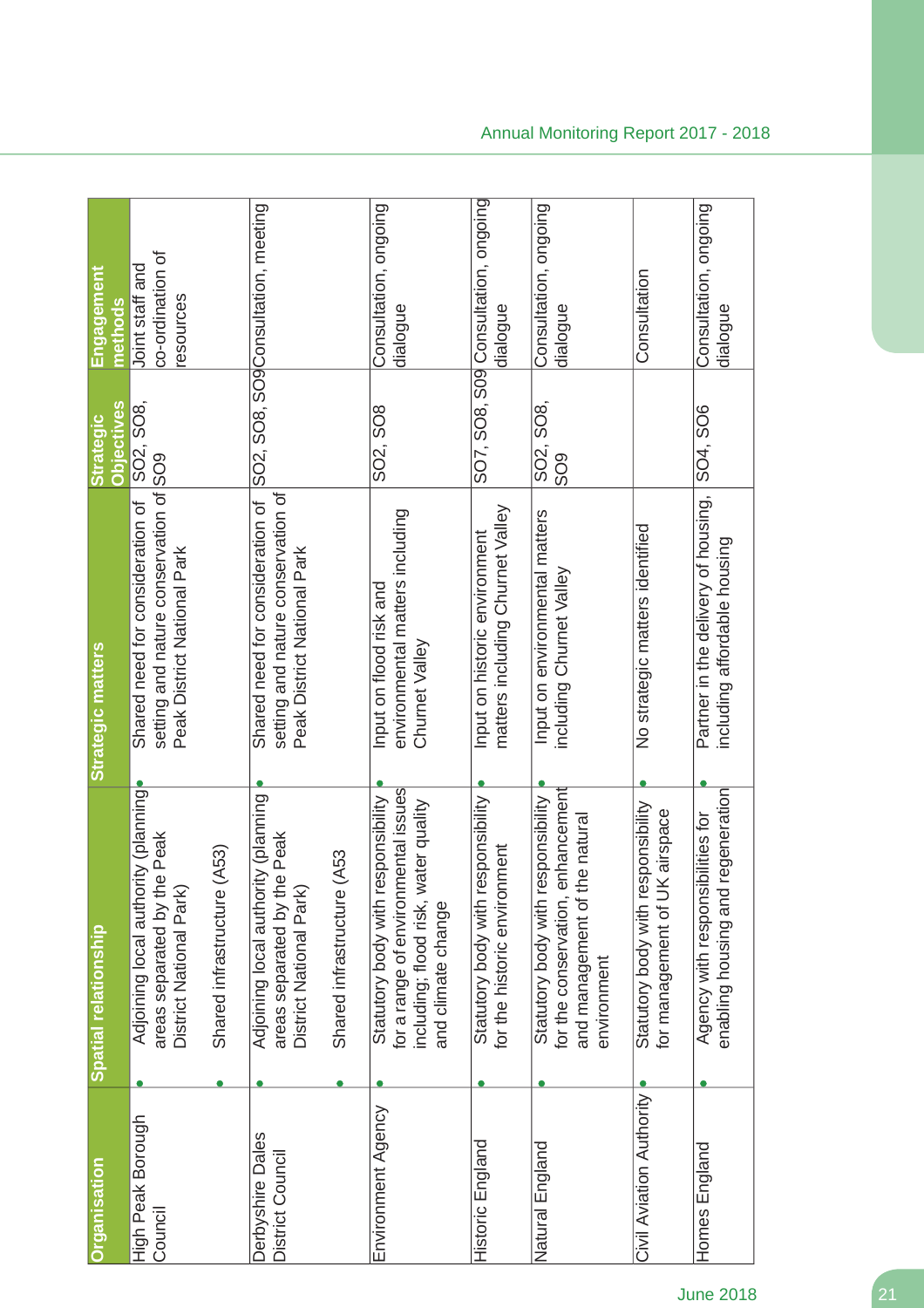| Organisation                                                                    | Spatial relationship                                                                                             | Strategic matters                                                                   | <b>Objectives</b><br><b>Strategic</b> | <b>Engagement</b><br>methods    |
|---------------------------------------------------------------------------------|------------------------------------------------------------------------------------------------------------------|-------------------------------------------------------------------------------------|---------------------------------------|---------------------------------|
| North Staffordshire and<br>Commissioning Groups<br>Stoke-on-Trent Clinical      | Plan and purchase health care for<br>residents                                                                   | co-ordination with Local Plan<br>Provision of health care in                        | S10                                   | Consultation, meeting           |
| National Health Service<br>Commissioning Board<br>(NHS England)                 | services and<br>Responsible for support the<br>development of CCGs and<br>providing specialised<br>primary care. | co-ordination with Local Plan<br>Provision of health care in                        | S10                                   | Consultation,<br>discussions    |
| Office of Rail Regulation                                                       | stry in the UK<br>Regulate the rail indu                                                                         | Consideration of railway provision<br>at Blythe Bridge                              | SO11                                  | Consultation                    |
| Highways England                                                                | Highways authority for A50                                                                                       | Consideration of impacts of growth SO11<br>on A50                                   |                                       | Consultation, meeting           |
| Stoke and Staffordshire<br>Partnership (LEP) <sup>(1)</sup><br>Local Enterprise | Local Enterprise Partnership Stoke<br>and for Staffordshire                                                      | Local Plan should reflect and assist SO3, SO5,<br>in delivering economic objectives | SO6, SO7                              | Consultation                    |
| Nature Partnership<br>Peak District Local<br>(LNP)                              | Peak District<br>an grivoring<br>Partnership with role in im<br>natural environment of the<br> occ               | Local Plan should assist in<br>delivering LNP objectives                            | SO2, SO8,<br>SO <sub>9</sub>          | Consultation                    |
| Nature Partnership<br>Staffordshire Local<br>(LNP)                              | Partnership with role in improving the<br>natural environment of Staffordshire<br>local                          | Local Plan should assist in<br>delivering LNP objectives                            |                                       | SO2, SO8, SO9 Consultation, mee |

Note - LEP and LNP are not subject to the Duty to Co-operate but regard should be given to them 1. Note - LEP and LNP are not subject to the Duty to Co-operate but regard should be given to them

 $\div$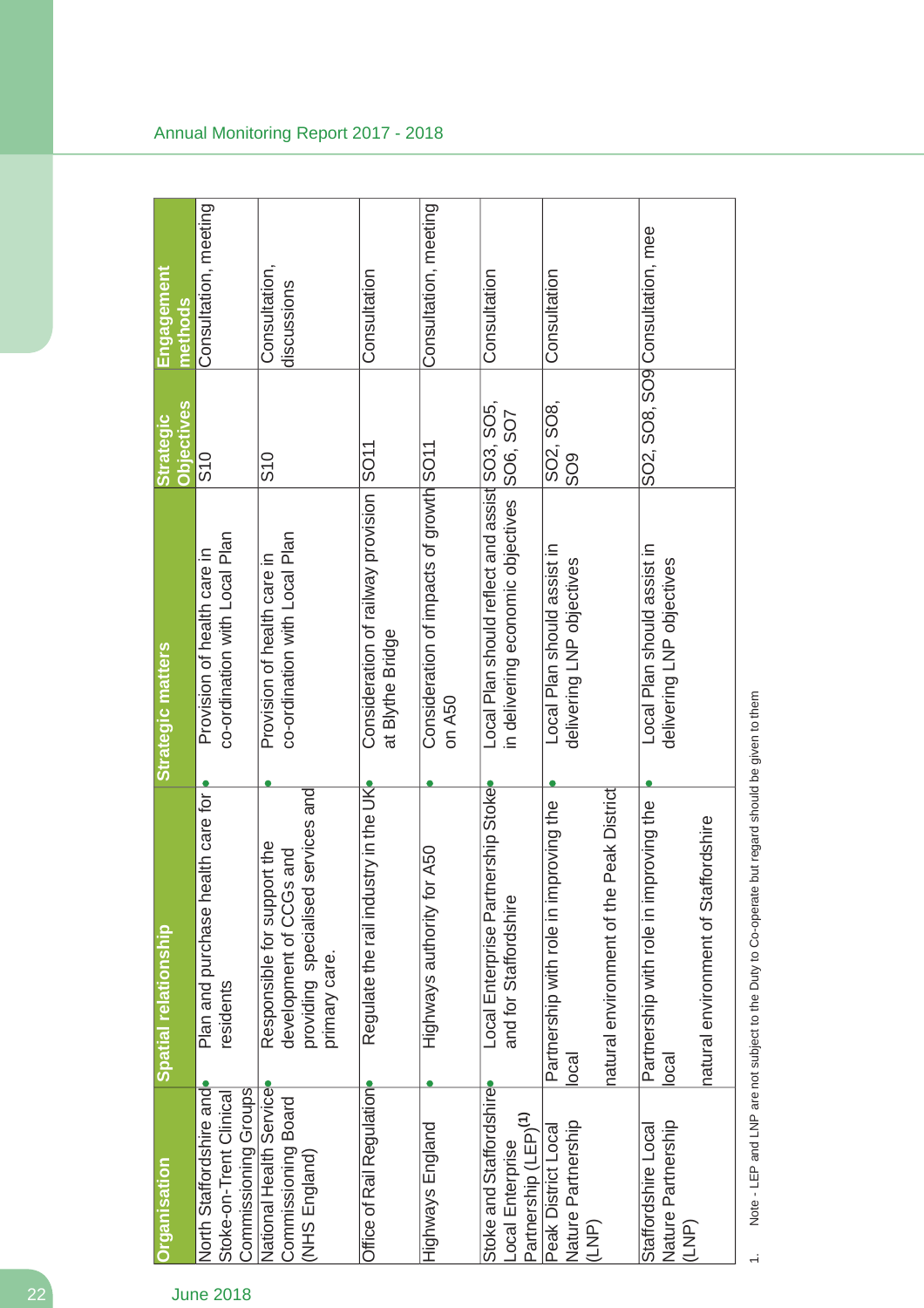#### **Joint evidence base studies**

**4.4** Numerous joint evidence base studies have shaped the Local Plan and those of neighbouring authorities. In addition, when not directly involved in relevant studies, neighbouring authorities and other stakeholders have also been consulted on the approach and initial findings of evidence base studies to ensure that a consistent approach. A summary of joint working on the Local Plan evidence base is provided below.

#### **Table 4.2 Evidence base**

| <b>Study</b>                                    | <b>Study Partners</b>                                  | <b>Consultees</b>                      |
|-------------------------------------------------|--------------------------------------------------------|----------------------------------------|
| <b>Strategic Housing Market</b>                 | High Peak Borough                                      | Neighbouring local planning            |
| Assessment                                      | Council                                                | authorities                            |
| <b>Employment Land Study</b>                    | High Peak Borough                                      | Neighbouring local planning            |
|                                                 | Council                                                | authorities                            |
| Updated Gypsy and Traveller Stoke-on-Trent City |                                                        | Neighbouring local planning            |
| <b>Needs Assessment</b>                         | Council,                                               | authorities                            |
|                                                 | Newcastle-under-Lyme                                   |                                        |
|                                                 | Borough Council,                                       |                                        |
|                                                 | Stafford Borough Council                               |                                        |
| <b>Retail Study</b>                             | <b>High Peak Borough</b>                               |                                        |
|                                                 | Council                                                |                                        |
| Level 1 Strategic Flood Risk                    | Environmental Agency,                                  | Highways Agency, neighbouring          |
| <b>Assessment Update</b>                        | <b>Staffordshire County</b><br>Council                 | local authorities, utilities companies |
| Ecological Study and update                     |                                                        | Natural England (data records)         |
| <b>Cheadle Town Centre</b>                      | <b>Staffordshire County</b>                            |                                        |
| Transport Study and Phase 2 Council             |                                                        |                                        |
| Assessment                                      |                                                        |                                        |
| <b>Green Belt Review and</b>                    |                                                        | Neighbouring local planning            |
| Updates                                         |                                                        | authorities                            |
| <b>Strategic Housing Land</b>                   |                                                        | Neighbouring local planning            |
| <b>Availability Assessment</b>                  |                                                        | authorities, Staffordshire County      |
| (SHLAA)                                         |                                                        | Council, Highways Agency, English      |
|                                                 |                                                        | Heritage, Natural England,             |
|                                                 |                                                        | <b>Environment Agency, Historic</b>    |
|                                                 |                                                        | <b>England, Homes and Communities</b>  |
|                                                 |                                                        | Agency, North Staffordshire and        |
|                                                 |                                                        | <b>Stoke-on-Trent Clinical</b>         |
|                                                 |                                                        | Commissioning Groups, NHS              |
|                                                 |                                                        | England, Office of Rail Regulation     |
| Strategic Housing and                           | <b>Peak District National</b>                          |                                        |
| Economic Land Assessment                        | Park Authority, High                                   |                                        |
| (SHELAA)                                        | Peak Borough Council                                   |                                        |
| Green Infrastructure Strategy                   | <b>Staffordshire County</b>                            | Neighbouring local authorities and     |
|                                                 | Council, Peak District                                 | other statutory bodies                 |
|                                                 | National Park Authority,<br><b>Staffordshire Local</b> |                                        |
|                                                 | Nature Partnership,                                    |                                        |
|                                                 | Environment Agency,                                    |                                        |
|                                                 | Natural England                                        |                                        |
|                                                 |                                                        |                                        |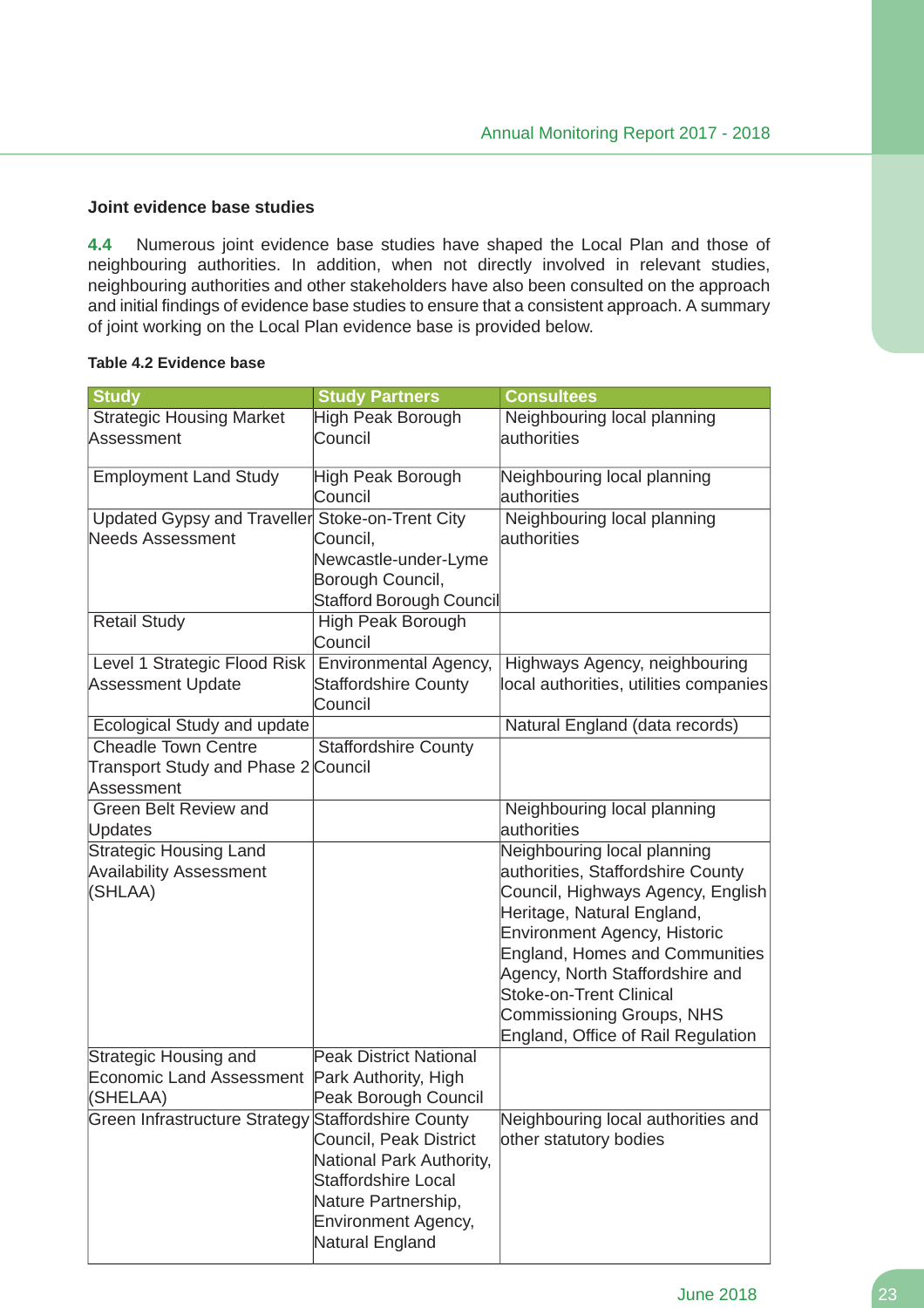| <b>Study</b>                   | <b>Study Partners</b> | <b>Consultees</b>                      |
|--------------------------------|-----------------------|----------------------------------------|
| Open Space Study and           |                       | <b>Staffordshire County Council</b>    |
| <b>Playing Pitch Strategy</b>  |                       |                                        |
| Development Capacity,          |                       | Staffordshire County Council,          |
| <b>Viability and Community</b> |                       | Highways England, Network              |
| Infrastructure Levy Study,     |                       | Rail, North Staffordshire and          |
| including                      |                       | Stoke-on-Trent Clinical                |
|                                |                       | Commissioning Groups, NHS              |
| Infrastructure Delivery Plan   |                       | England                                |
| <b>Habitats Regulations</b>    |                       | Staffordshire County Council,          |
| Assessment                     |                       | Derbyshire County Council (provision   |
|                                |                       | of cross boundary traffic data),       |
|                                |                       | Natural England                        |
| Landscape, Local Green         |                       | Peak District National Park Authority, |
| Space and Heritage Impact      |                       | Historic England, Natural England,     |
| Assessment                     |                       | <b>Staffordshire County Council</b>    |

# **Outcomes and future arrangements**

**4.5** The outcome of the co-operation undertaken during the preparation of the Local Plan in terms of its influence on the plan, its delivery and the plans and strategies of partners are specified in the table below. Details of how these outcomes will be taken forward and implemented during the plan period are also recorded.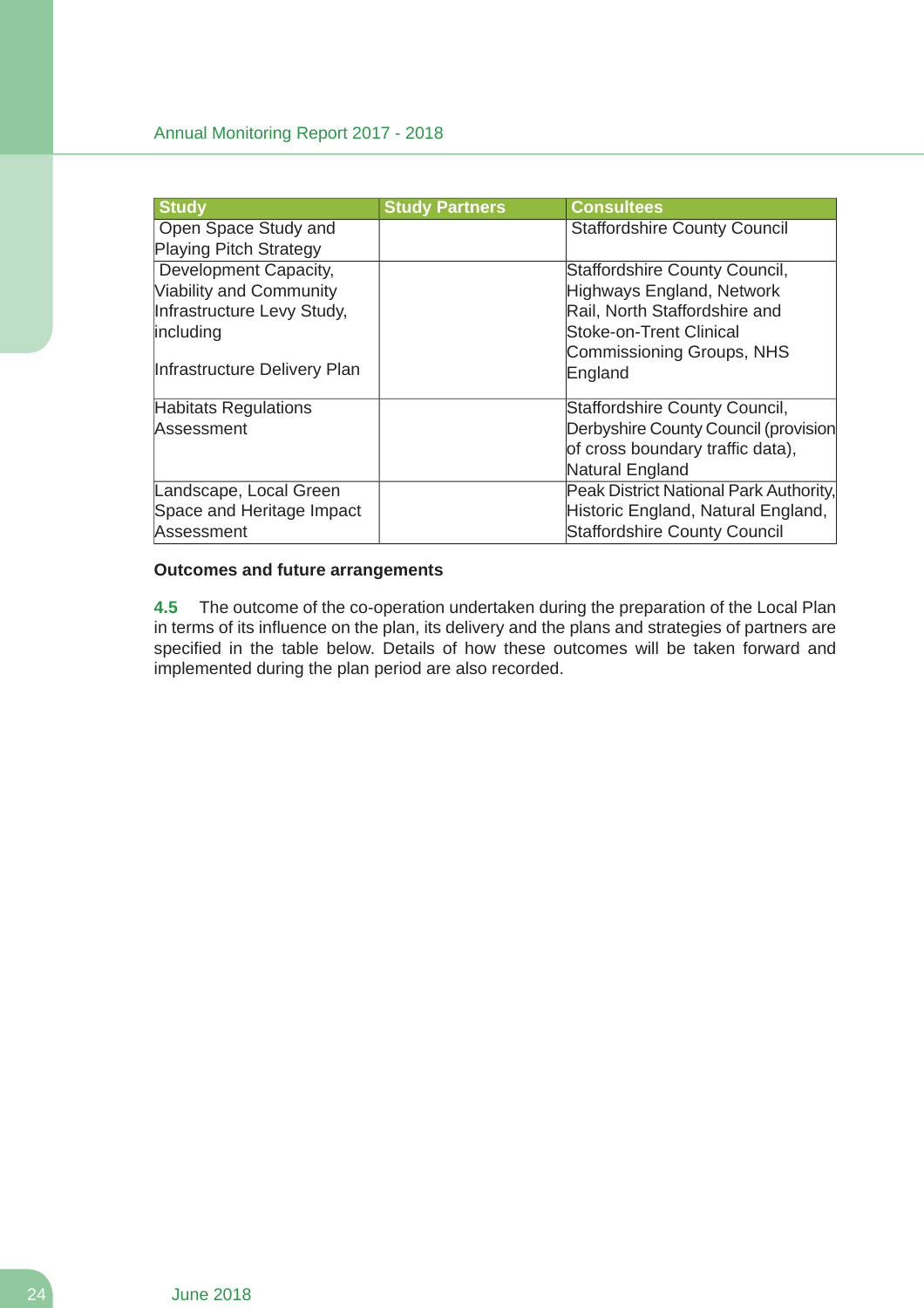| <u>Organisation</u>          | ίŅ,<br>Strategic matter    | <b>Outcomes</b>                                                                                                                     | Future arrangements                                   |
|------------------------------|----------------------------|-------------------------------------------------------------------------------------------------------------------------------------|-------------------------------------------------------|
| Staffordshire County Council | Ensuring that County       | Local Plan spatial strategy (Policies SS2 and                                                                                       | Implementation and monitoring                         |
| (SCC)                        | Council led infrastructure | SS3) seeks to concentrate development in townsof relevant policies                                                                  |                                                       |
|                              | has sufficient capacity to | and larger villages which are more sustainable                                                                                      |                                                       |
|                              | accommodate planned        | in terms of infrastructure                                                                                                          | Consultation on planning<br>applications              |
|                              | growth                     | Allocations including Policy H2 (Housing) and                                                                                       | Ongoing dialogue to deliver                           |
|                              |                            | E2 (Employment) informed by SCC feedback<br>and consideration of infrastructure                                                     | infrastructure in line with the<br>Local Plan and IDP |
|                              |                            | makes provisions for developers to pay towards <sup>I</sup> Further details in future<br>Policy SS12 (Planning Obligations and CIL) |                                                       |
|                              |                            | SCC related infrastructure. Commitment for                                                                                          | Statement of Common Ground                            |
|                              |                            | arrangements and cross boundary education<br>further joint consideration of funding                                                 |                                                       |
|                              |                            | movements                                                                                                                           |                                                       |
|                              |                            | Policies update to reflect SCC advice and                                                                                           |                                                       |
|                              |                            | in respect of broadband and SS7 (Cheadle Area<br>evidence including; DC1 (Design Considerations)                                    |                                                       |
|                              |                            | Strategy) / DSC3 (Mobberley Farm) in relation                                                                                       |                                                       |
|                              |                            | to transport infrastructure                                                                                                         |                                                       |
|                              |                            | Staffs Moorlands Infrastructure Delivery Plan                                                                                       |                                                       |
|                              |                            | includes measures identified by SCC including<br>additional school provision                                                        |                                                       |
|                              |                            |                                                                                                                                     |                                                       |
|                              |                            | Alton Towers Resort Transport Liaison Group                                                                                         |                                                       |
|                              |                            | co-ordinates transport improvements to mitigate<br>traffic impacts under terms of legal agreement                                   |                                                       |
|                              |                            |                                                                                                                                     |                                                       |

Table 4.3 Co-operation, outcomes and future arrangements **Table 4.3 Co-operation, outcomes and future arrangements**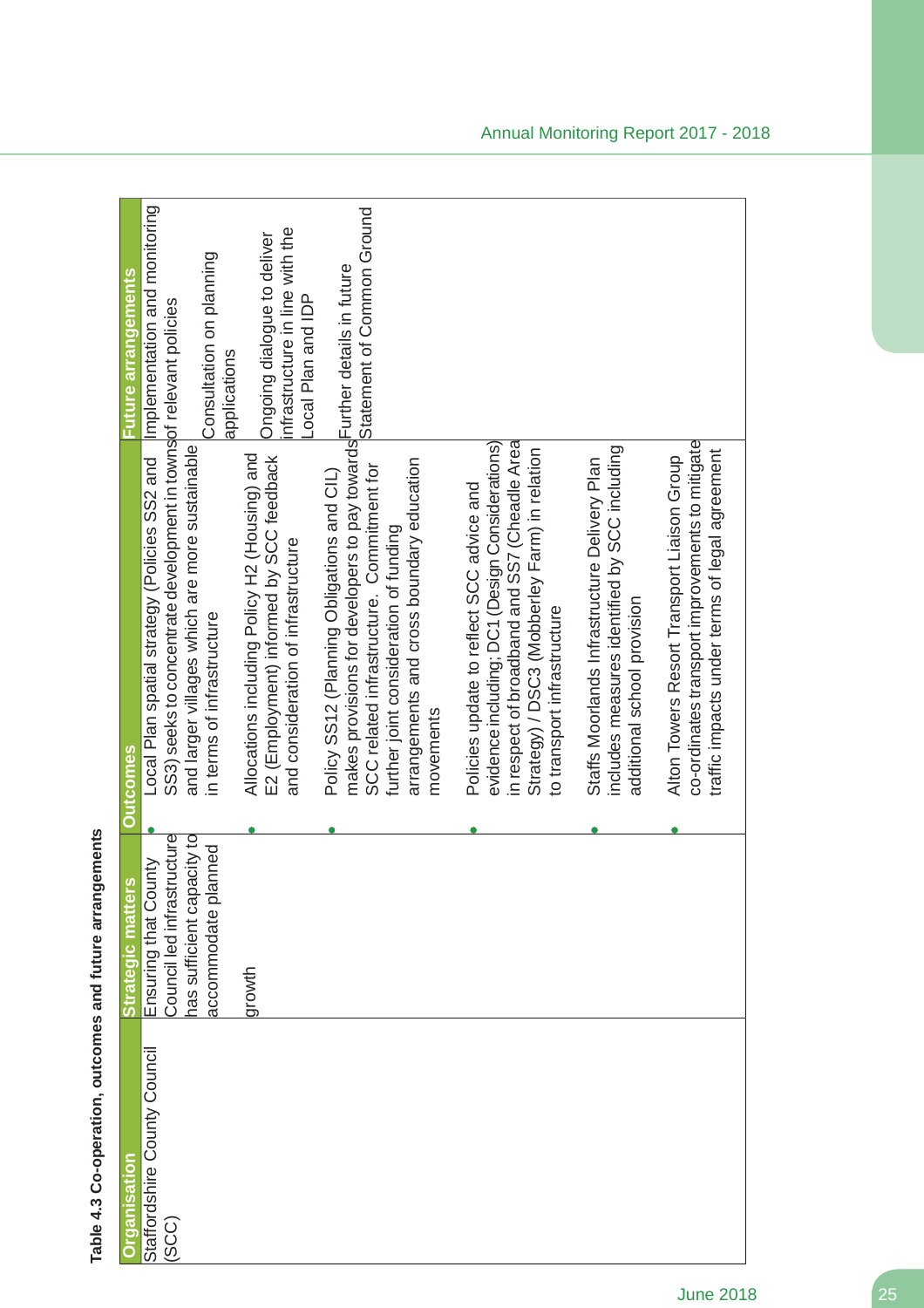| <b>Organisation</b>                      | respect of the Local Plan<br>Need for coordinated<br>$\subseteq$<br><b>Strategic matters</b><br>and designations<br>polices | address minerals and waste issues to support<br>Policy SD5 (Flood Risk) reflects requirements<br>& Strippedia ADDO1/CD1/CH02<br>Policy SD1 (Sustainable Use of resources)<br>Site allocated to enable additional school<br>of Lead Local Flood Authority (SCC)<br>Minerals and waste Plan.<br><b>Outcomes</b>                                                                                             | Implementation and monitoring<br>Continued joint working and<br>Consultation on planning<br>Future arrangements<br>iaison on site delivery<br>of relevant policies<br>applications |
|------------------------------------------|-----------------------------------------------------------------------------------------------------------------------------|-----------------------------------------------------------------------------------------------------------------------------------------------------------------------------------------------------------------------------------------------------------------------------------------------------------------------------------------------------------------------------------------------------------|------------------------------------------------------------------------------------------------------------------------------------------------------------------------------------|
|                                          | lership<br>emerging strategy for the<br>Constellation Partr<br>Consideration of                                             | Allocation of Blythe Vale site which may support<br>Joint work towards emerging strategy<br>strategy<br>LE140                                                                                                                                                                                                                                                                                             | Constellation Partnership<br>Continued work through                                                                                                                                |
| Peak District National Park<br>Authority | hent<br>meeting developm<br>Working towards<br>requirements                                                                 | Objectively assessed need for development of Sharing of monitoring data and<br>to take account of likely completions within the Implementation of relevant<br>100 dwelling allowance in the Local Plan. Plan<br>National Park Authority agree to inclusion of a<br>District up to the year 2031 (supporting text to<br>Policy SS4) <sup>(1)</sup><br>housing and employment relates to whole<br>District. | Common Ground (Appendix 1) <sup>(2)</sup><br>Further details in Statement of<br>Consultation on planning<br>applications<br>evidence<br>policies                                   |
|                                          |                                                                                                                             |                                                                                                                                                                                                                                                                                                                                                                                                           |                                                                                                                                                                                    |

Please note - the figure of 100 dwellings within the National Park is an estimate based on past delivery rates and does not represent a housing target for the National Park Authority.<br>Please note - as of June 2018, Stateme 1 Please note - the figure of 100 dwellings within the National Park is an estimate based on past delivery rates and does not represent a housing target for the National Park Authority. 2 Please note - as of June 2018, Statement of Common Ground signed by Leader of SMDC and Planning Policy Manager of PDNPA.

 $\sim$   $\sim$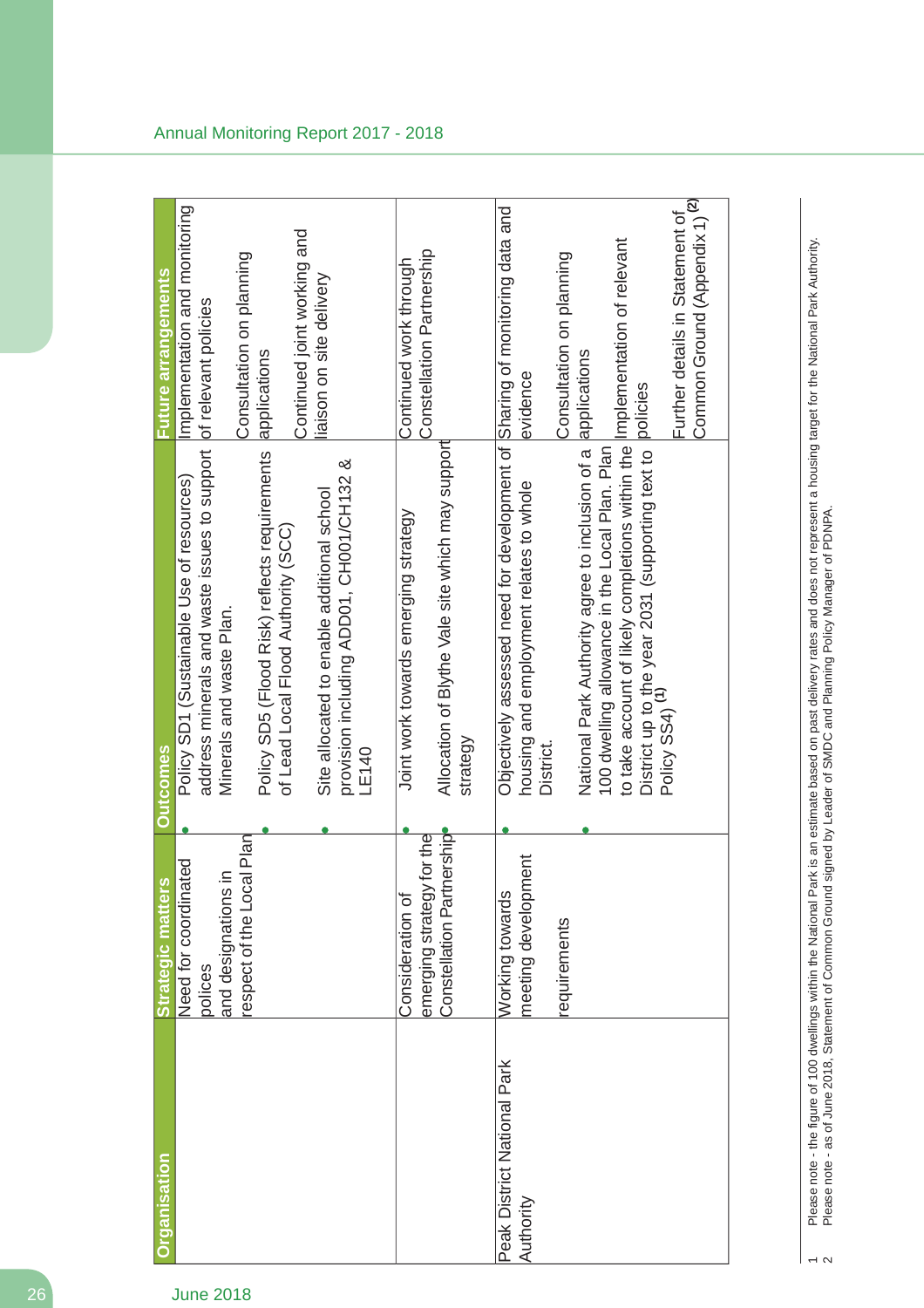| <u> Organisation</u> | <b>Strategic matters</b>                                        | <b>Outcomes</b>                                                                                                                                                                           | ture arrangements                                                       |
|----------------------|-----------------------------------------------------------------|-------------------------------------------------------------------------------------------------------------------------------------------------------------------------------------------|-------------------------------------------------------------------------|
|                      |                                                                 | within the District is likely to be negligible and so<br>Employment land delivery in the National Park<br>no allowance is made for this.                                                  |                                                                         |
|                      |                                                                 | Joint Strategic Housing and Economic Land<br>Availability Assessment                                                                                                                      |                                                                         |
|                      | <u>bd</u><br>Consideration of th<br>andscape setting            | Policies SS1 (Development Principles), (SD2<br>Low Carbon Energy), DC3 (Landscape &                                                                                                       | Implementation of relevant<br>policies                                  |
|                      | sation<br>and nature conver<br>of the National                  | Settlement Setting) outline policy to address<br>impacts on the National Park                                                                                                             | Consultation on planning<br>applications                                |
|                      | Park                                                            | Heritage Impact Study which has informed site Further details in Statement of<br>allocations and policy in respect of mitigation<br>Input on Landscape, Local Green Space and<br>measures | Common Ground (Appendix 1)                                              |
|                      | pared<br>Co-ordination of sl                                    | Input into Green Infrastructure Strategy which in Implementation of relevant                                                                                                              |                                                                         |
|                      | infrastructure                                                  | turn informs Policy C3 (Green Infrastructure)                                                                                                                                             | policies                                                                |
|                      |                                                                 |                                                                                                                                                                                           | Infrastructure Strategy working<br>Joint working through Green<br>dhoub |
|                      |                                                                 |                                                                                                                                                                                           | Common Ground (Appendix 1)<br>Further details in Statement of           |
|                      | neighbourhood planning<br>where applicable<br>Joint support for | Support given to emerging Leekfrith<br>Neighbourhood Plan                                                                                                                                 | Common Ground (Appendix 1)<br>Further details in Statement of           |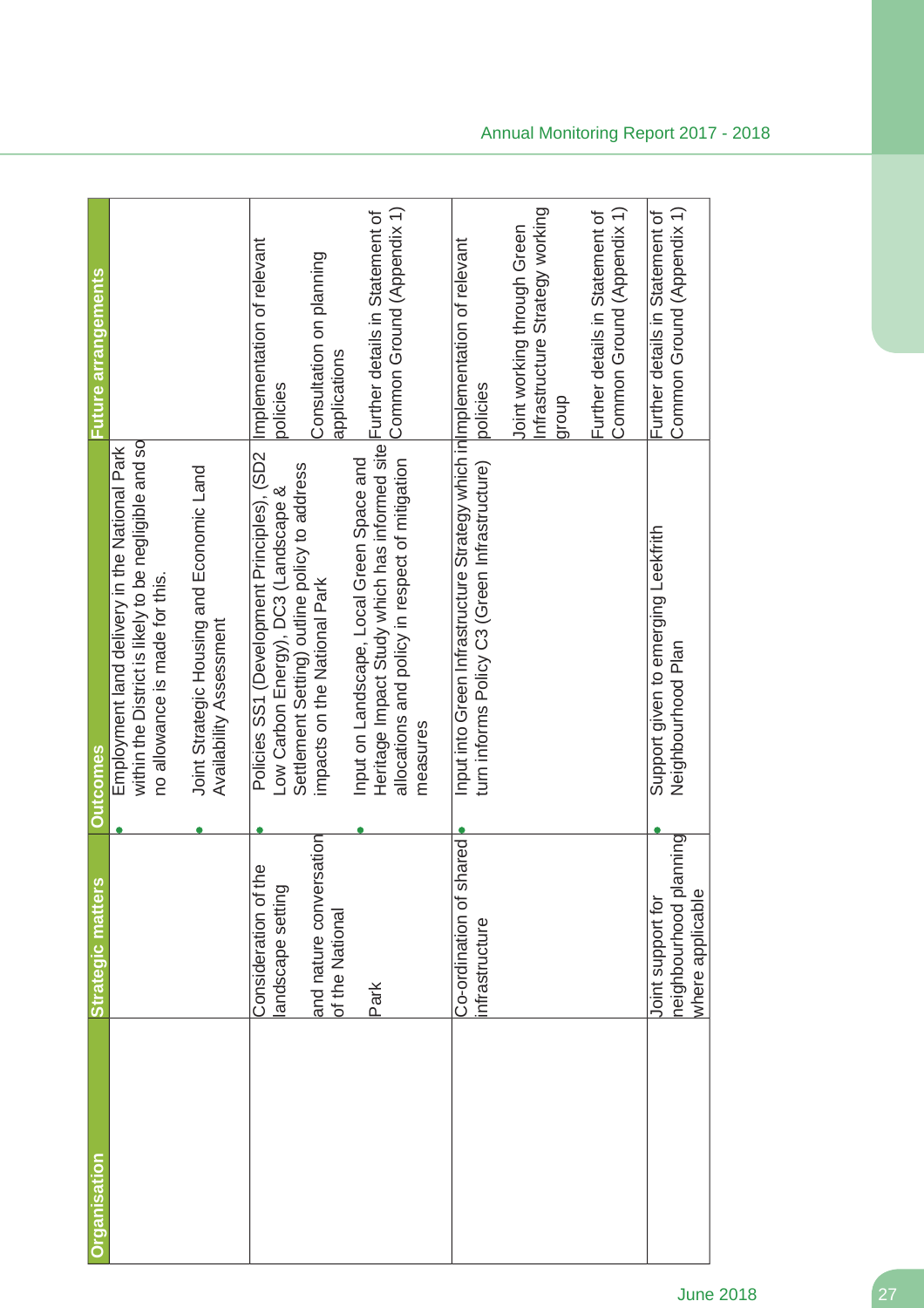| <b>Organisation</b>         | Strategic matters   | <b>Outcomes</b>                                    | Future arrangements                       |
|-----------------------------|---------------------|----------------------------------------------------|-------------------------------------------|
| Stoke-on-Trent City Council | Working towards     | Policy SS4 (Housing and Employment Land            | Further details in Statement of           |
| (SoTCC)                     | meeting development | Supply) supports growth in Moorlands               | Common Ground (Appendix 1) <sup>(3)</sup> |
|                             |                     | Staffordshire without undermining emerging         |                                           |
|                             | requirements        | Stoke-on-Trent and Newcastle-under-Lyme Joint      |                                           |
|                             |                     | Local Plan                                         |                                           |
|                             |                     | SMDC enquired whether a site in Stoke-on-Trent     |                                           |
|                             |                     | near to Biddulph could be allocated in the         |                                           |
|                             |                     | Stoke-on-Trent and Newcastle-under-Lyme Joint      |                                           |
|                             |                     | Local Plan help with the provision of housing for  |                                           |
|                             |                     | SMDC. SoTCC were unable to support this            |                                           |
|                             |                     | request as the suggested site lay within the North |                                           |
|                             |                     | Staffordshire Green Belt and evidence for          |                                           |
|                             |                     | exceptional circumstances for the release of that  |                                           |
|                             |                     | site did not exist. Stoke-on-Trent City Council    |                                           |
|                             |                     | are not proposing amendments to the North          |                                           |
|                             |                     | Staffordshire Green Belt as part of the            |                                           |
|                             |                     | consultation on the Stoke-on-Trent and             |                                           |
|                             |                     | J.<br>Newcastle-under-Lyme Joint Local Plan        |                                           |
|                             |                     | Preferred Options Consultation.                    |                                           |
|                             |                     | SoTCC unable to assist in meeting SMDC's           |                                           |
|                             |                     | housing development requirements due to the        |                                           |
|                             |                     | fact that the Stoke-on-Trent and                   |                                           |
|                             |                     | Newcastle-under-Lyme Joint Local Plan is in the    |                                           |
|                             |                     | early stages of preparation and the councils are   |                                           |
|                             |                     | gathering evidence and consulting on the           |                                           |
|                             |                     | Preferred Options to meet their own needs. The     |                                           |
|                             |                     | Joint Local Plan will need to be at a more         |                                           |

Please note: as of June 2018, the Statement of Common Ground has been agreed at officer level by all Staffordshire Moorlands District Council, Stoke-on-Trent City Council, Stafford Borough<br>Council and Newcastle-under-Lyme 3 Please note: as of June 2018, the Statement of Common Ground has been agreed at officer level by all Staffordshire Moorlands District Council, Stoke-on-Trent City Council, Stafford Borough Council and Newcastle-under-Lyme Borough Council and by relevant Councillors on behalf of Staffordshire Moorlands District Council and Newcastle-under-Lyme Borough Council.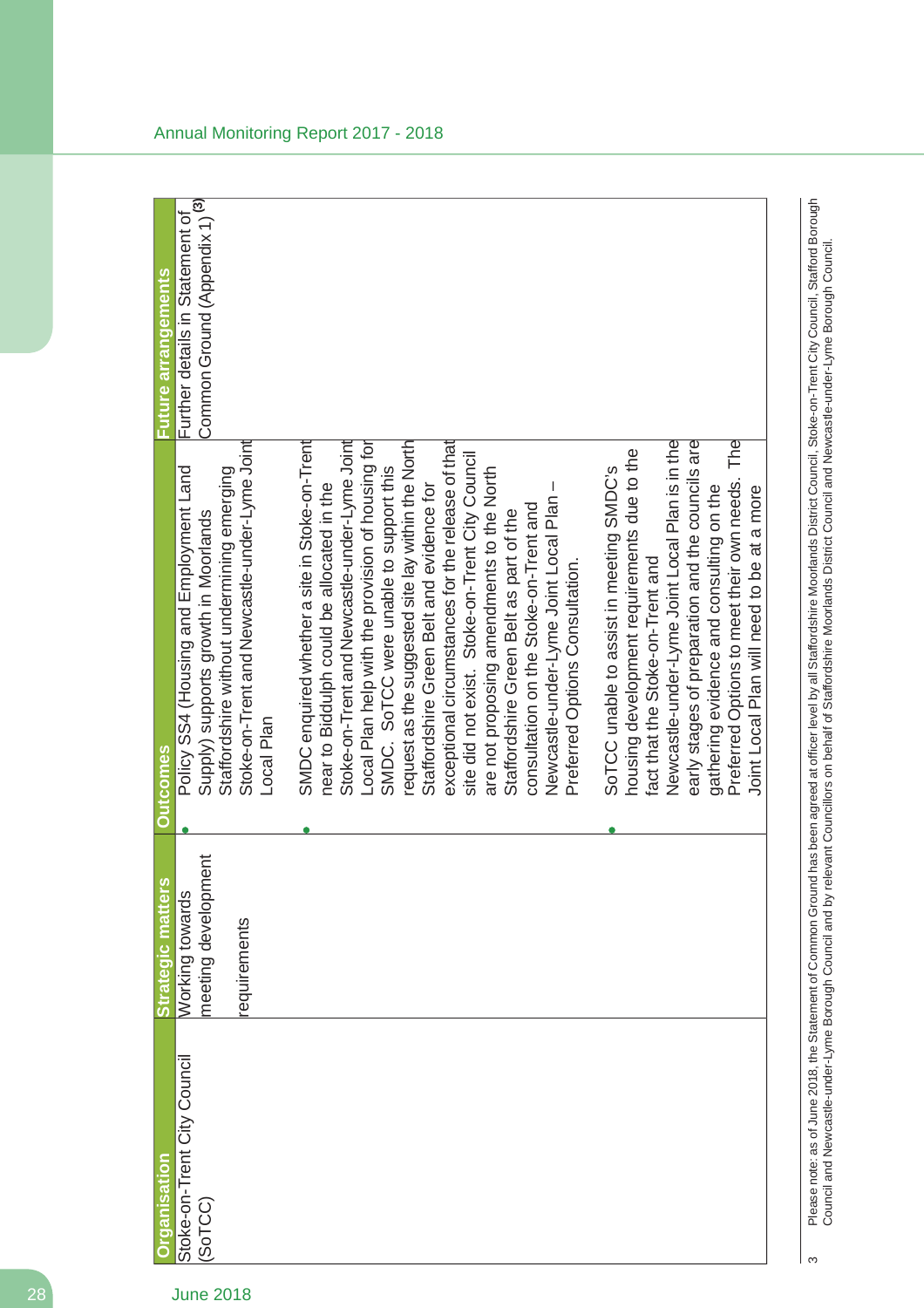| rganisation | n<br>Strategic matter | <b>Outcomes</b>                                                                                                                                                                                                                                                                                                                                                                                                                                                                                    | Future arrangements |
|-------------|-----------------------|----------------------------------------------------------------------------------------------------------------------------------------------------------------------------------------------------------------------------------------------------------------------------------------------------------------------------------------------------------------------------------------------------------------------------------------------------------------------------------------------------|---------------------|
|             |                       | identifies a shortfall in housing supply within the<br>Newcastle-under-Lyme which would need to be<br>need arising from Staffordshire Moorlands could<br>advanced stage before the councils can consider<br>the needs of adjoining authorities. The Joint<br>resolved before the consideration of housing<br>Housing Market Area of Stoke-on-Trent and<br>Local Plan Preferred Options Consultation<br>be considered.                                                                              |                     |
|             |                       | Newcastle-under-Lyme Joint Local Plan is in the<br>gypsy and travellers development requirements<br>early stages of preparation and consideration of<br>meeting their own gypsy and traveller needs was<br>on-going as part of the plan preparation. It was<br>additional needs could be met over and above<br>SoTCC unable to assist in meeting SMDC's<br>the existing requirement for Stoke-on-Trent.<br>due to the fact that the Stoke-on-Trent and<br>therefore too early to determine whether |                     |
|             |                       | development constraints, including Green Belt.<br>SoTCC's development requirements due to<br>SMDC is unable to assist in meeting any of                                                                                                                                                                                                                                                                                                                                                            |                     |
|             |                       | Joint assessment of gypsies, travellers and<br>travelling showpersons accommodation<br>Consultation on SHMA                                                                                                                                                                                                                                                                                                                                                                                        |                     |
|             |                       |                                                                                                                                                                                                                                                                                                                                                                                                                                                                                                    |                     |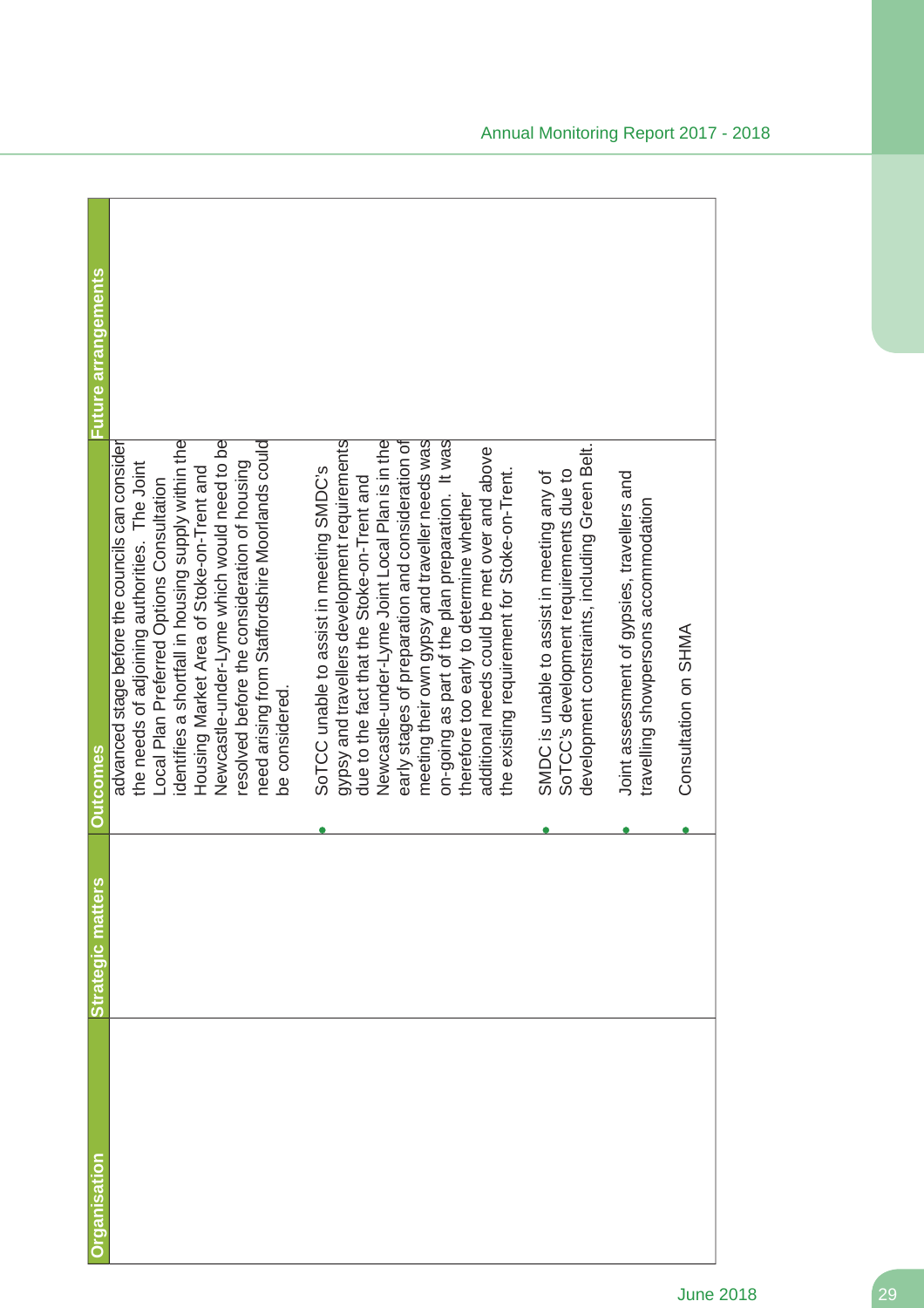| <b>Organisation</b> | Strategic matters                              | <b>Outcomes</b>                                                                                                                                                                                        | <b>Future arrangements</b>                                                                    |
|---------------------|------------------------------------------------|--------------------------------------------------------------------------------------------------------------------------------------------------------------------------------------------------------|-----------------------------------------------------------------------------------------------|
|                     |                                                | Consultation on Employment Land Review                                                                                                                                                                 |                                                                                               |
|                     |                                                | Consultation on SHLAA                                                                                                                                                                                  |                                                                                               |
|                     | Co-ordination of shared<br>infrastructure      | Input into Green Infrastructure Strategy which in Implementation and monitoring<br>turn informs Policy C3 (Green Infrastructure)                                                                       | of relevant polices and                                                                       |
|                     | e.g. growth on A50                             | Agreement to jointly consider impacts of growth<br>on the A50 and Derby/Crewe railway line and<br>services                                                                                             | Common Ground (Appendix 1)<br>Further details in Statement of<br>Infrastructure Delivery Plan |
|                     |                                                | Consideration of potential impacts of growth on<br>school capacity                                                                                                                                     |                                                                                               |
|                     | Co-ordination of Green<br>Belt reviews         | Input into respective green belt reviews<br>undertaken during plan preparation                                                                                                                         | Further details in Statement of<br>Common Ground (Appendix 1)                                 |
|                     |                                                | Agreement to liaise on green belt reviews would<br>would affect the common green belt boundary                                                                                                         |                                                                                               |
|                     | Consideration of Blythe<br>Vale Strategic Site | Agreement for liaison to implement Policy DSR1 Implementation and monitoring<br>employment, 300 homes to the north of the site nfrastructure Delivery Plan<br>(Blythe Vale) - mixed-use development of | of relevant polices and                                                                       |
|                     |                                                | and supporting infrastructure measures                                                                                                                                                                 | Common Ground (Appendix 1)<br>Further details in Statement of                                 |
|                     | emerging strategy for the<br>Consideration of  | Joint work towards emerging strategy                                                                                                                                                                   | Constellation Partnership<br>Continued work through                                           |
|                     | Constellation Partnership                      | Allocation of Blythe Vale site which may support<br>strategy                                                                                                                                           | Common Ground (Appendix 1)<br>Further details in Statement of                                 |
|                     |                                                |                                                                                                                                                                                                        |                                                                                               |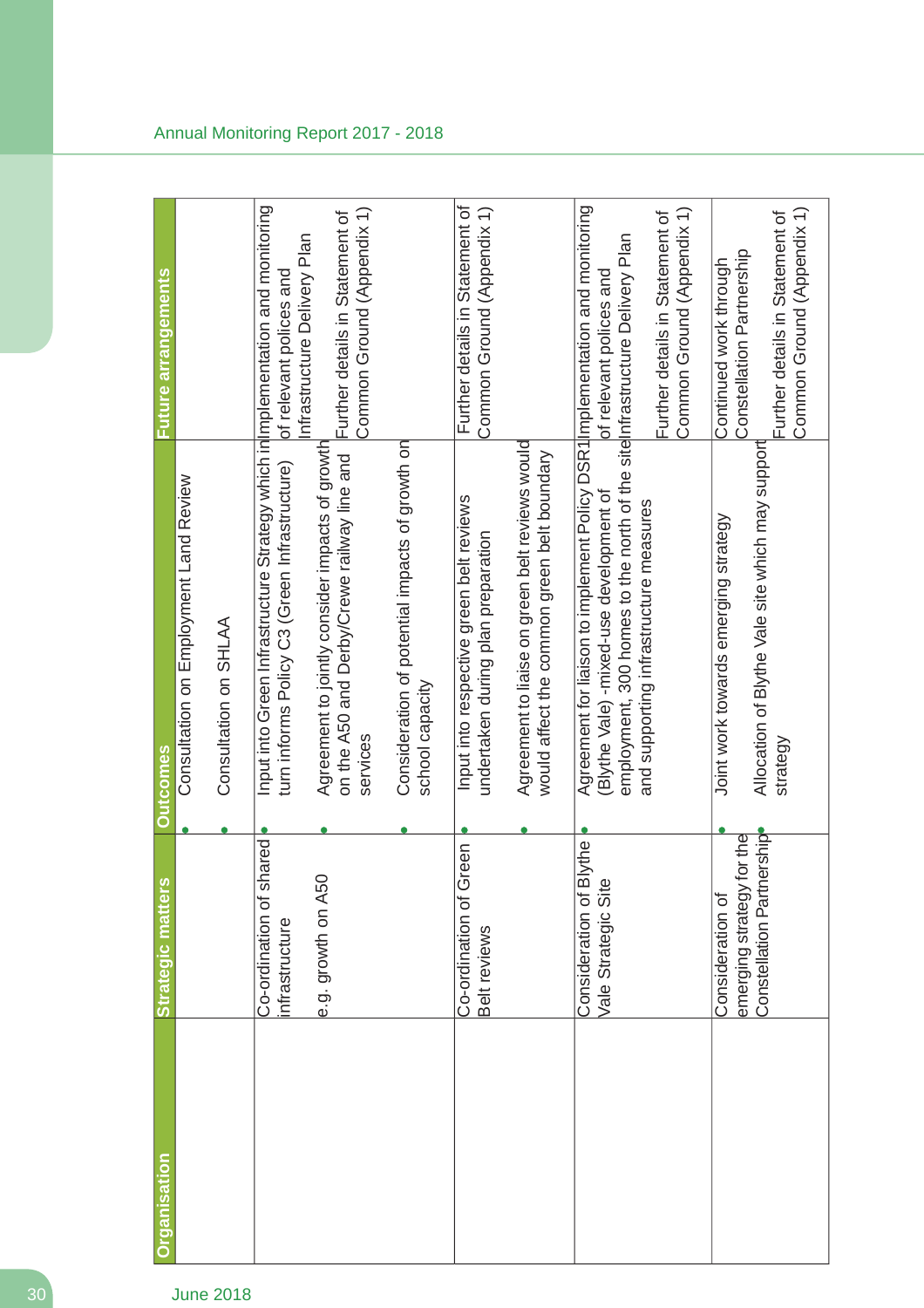| <b>Properisation</b>                                          | S,<br>Strategic matter                         | <b>Outcomes</b>                                                                                                                                            | Future arrangements                                                                           |
|---------------------------------------------------------------|------------------------------------------------|------------------------------------------------------------------------------------------------------------------------------------------------------------|-----------------------------------------------------------------------------------------------|
| Newcastle-under-Lyme Borough Working towards<br>Council (NBC) | meeting development                            | Policy SS4 (Housing and Employment Land<br>Supply) supports growth in Moorlands                                                                            | Common Ground (Appendix 1)<br>Further details in Statement of                                 |
|                                                               | requirements                                   | Staffordshire without undermining emerging Joint<br>Stoke and Newcastle Local Plan                                                                         |                                                                                               |
|                                                               |                                                | Borough near to Biddulph could be allocated in<br>SMDC enquired whether a site in Newcastle                                                                |                                                                                               |
|                                                               |                                                | the Joint Stoke and Newcastle Local Plan help<br>with the provision of housing for SMDC. NBC<br>were unable to support this request                        |                                                                                               |
|                                                               |                                                | development constraints, including Green Belt<br>SMDC is unable to assist in meeting any of<br>NBC's development requirements due to                       |                                                                                               |
|                                                               |                                                | Joint assessment of gypsies, travellers and<br>travelling showpersons accommodation                                                                        |                                                                                               |
|                                                               |                                                | Consultation on SHMA                                                                                                                                       |                                                                                               |
|                                                               |                                                | Consultation on Employment Land Review                                                                                                                     |                                                                                               |
|                                                               |                                                | Consultation on SHLAA                                                                                                                                      |                                                                                               |
|                                                               | shared<br>Co-ordination of s<br>infrastructure | Input into Green Infrastructure Strategy which   Implementation and monitoring<br>in turn informs Policy C3 (Green Infrastructure) of relevant polices and |                                                                                               |
|                                                               |                                                | Agreement to jointly consider impacts of growth<br>on the A50                                                                                              | Common Ground (Appendix 1)<br>Further details in Statement of<br>Infrastructure Delivery Plan |
|                                                               |                                                |                                                                                                                                                            |                                                                                               |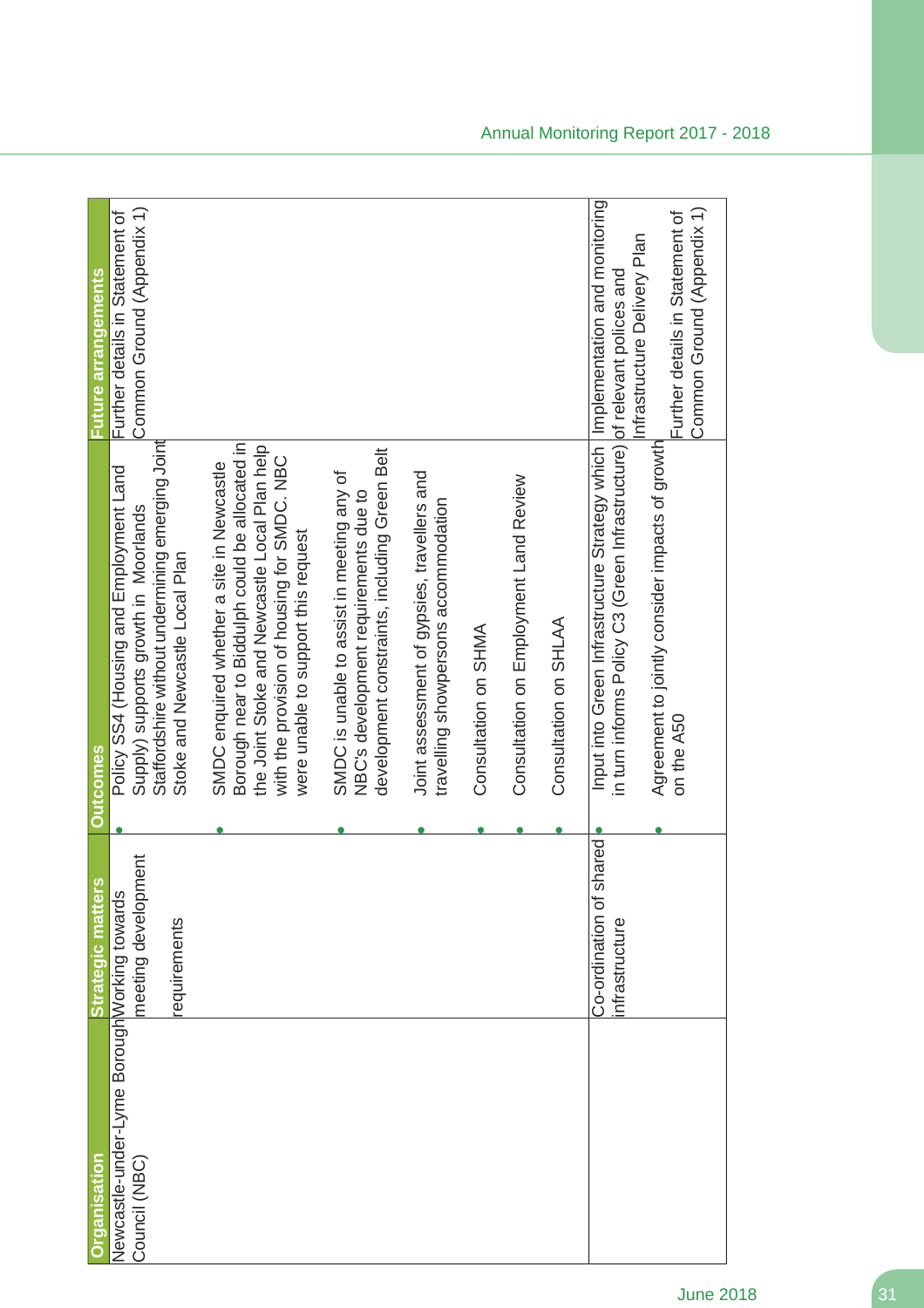| <b>Organisation</b>         | Strategic matters                                                             | <b>Outcomes</b>                                                                                                                          | <b>Future arrangements</b>                                                                                           |
|-----------------------------|-------------------------------------------------------------------------------|------------------------------------------------------------------------------------------------------------------------------------------|----------------------------------------------------------------------------------------------------------------------|
|                             | Green<br>Co-ordination of<br>Belt reviews                                     | Input into respective green belt reviews<br>undertaken during plan preparation                                                           | Common Ground (Appendix 1)<br>Further details in Statement of                                                        |
|                             |                                                                               | Agreement to liaise on green belt reviews would<br>would affect the common green belt boundary                                           |                                                                                                                      |
|                             | emerging strategy for<br>the Constellation<br>Consideration of<br>Partnership | Allocation of Blythe Vale site which may support<br>Joint work towards emerging strategy<br>strategy                                     | Common Ground (Appendix 1)<br>Further details in Statement of<br>Constellation Partnership<br>Continued work through |
| Stafford Borough<br>Council | meeting development<br>Working towards<br>requirements                        | Policy SS4 (Housing and Employment Land<br>Staffordshire without undermining Stafford<br>Supply) supports growth in Moorlands<br>Borough | Common Ground (Appendix 1)<br>Further details in Statement of                                                        |
|                             |                                                                               | development constraints, including Green Belt<br>SMDC is unable to assist in meeting any of<br>SBC's development requirements due to     |                                                                                                                      |
|                             |                                                                               | Joint assessment of gypsies, travellers and<br>travelling showpersons accommodation                                                      |                                                                                                                      |
|                             |                                                                               | Consultation on SHMA                                                                                                                     |                                                                                                                      |
|                             |                                                                               | Consultation on Employment Land Review                                                                                                   |                                                                                                                      |
|                             |                                                                               | Consultation on SHLAA                                                                                                                    |                                                                                                                      |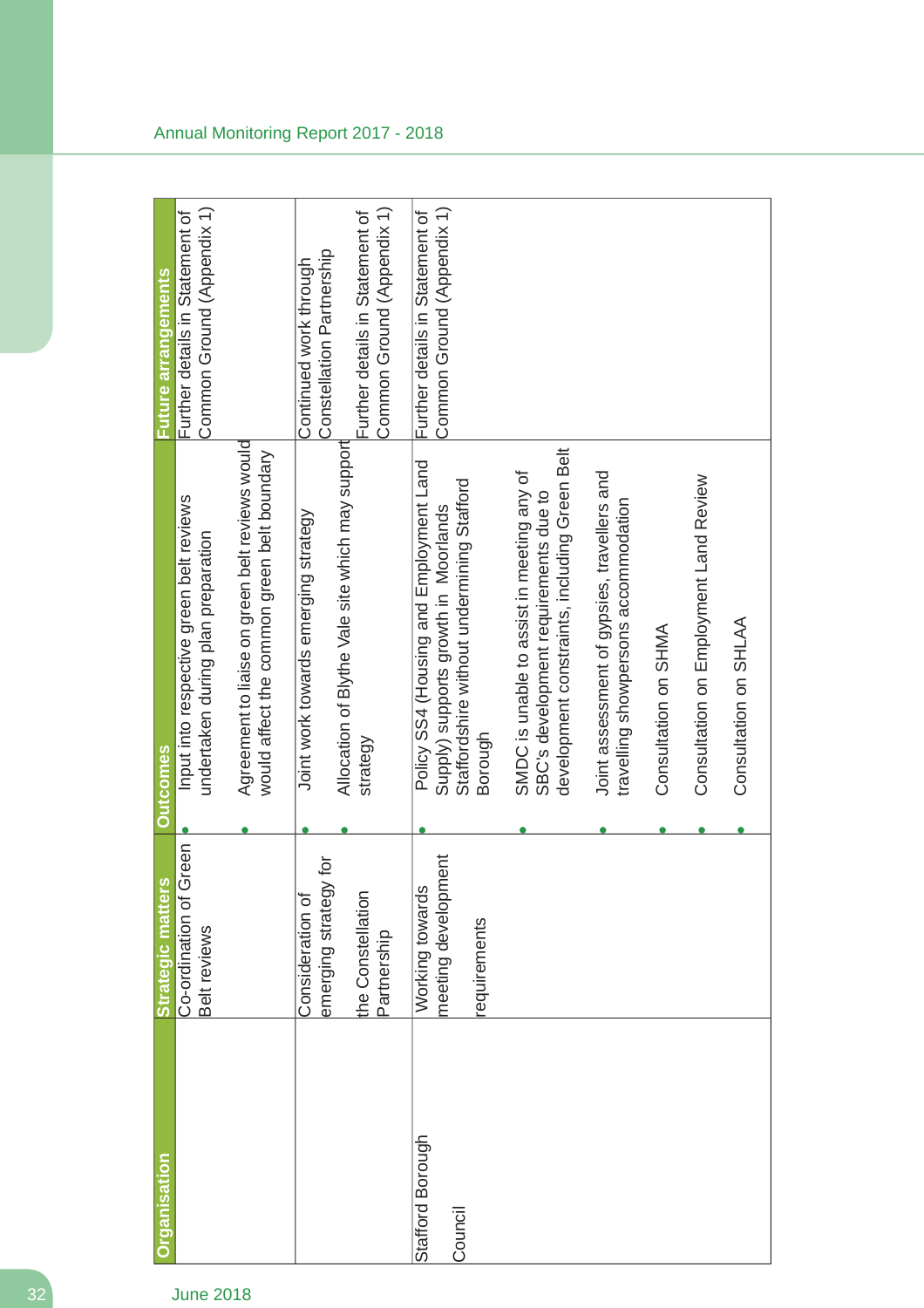| <u>Organisation</u> | Strategic matters                             | <b>Outcomes</b>                                                                                                                                           | <b>Future arrangements</b>                                    |
|---------------------|-----------------------------------------------|-----------------------------------------------------------------------------------------------------------------------------------------------------------|---------------------------------------------------------------|
|                     | Co-ordination of shared                       | Input into Green Infrastructure Strategy which inlimplementation and monitoring                                                                           |                                                               |
|                     | infrastructure                                | turn informs Policy C3 (Green Infrastructure).                                                                                                            | of relevant polices and                                       |
|                     | e.g. growth on A50                            | SBC welcomes the Blythe Bridge Opportunity<br>corridor for green infrastructure, areas                                                                    | Infrastructure Delivery Plan                                  |
|                     |                                               | designated for potential new floodplain and                                                                                                               | Common Ground (Appendix 1)<br>Further details in Statement of |
|                     |                                               | Council's area should be removed from the<br>riparian woodland within Stafford Borough                                                                    |                                                               |
|                     |                                               | Staffordshire Moorlands Local Plan's Green                                                                                                                |                                                               |
|                     |                                               | Infrastructure Strategy maps - maps updated to<br>reflect this                                                                                            |                                                               |
|                     |                                               | Agreement to jointly consider impacts of growth<br>on the A50                                                                                             |                                                               |
|                     | Green<br>Co-ordination of (<br>Belt reviews   | Input into respective green belt reviews<br>undertaken during plan preparation                                                                            | Further details in Statement of<br>Common Ground (Appendix 1) |
|                     |                                               | Agreement to liaise on green belt reviews would<br>would affect the common green belt boundary                                                            |                                                               |
|                     | Consideration of Blythe<br>Vale Strategic     | Agreement for liaison to implement Policy DSR1 Implementation and monitoring<br>(Blythe Vale), including infrastructure measures. of relevant polices and |                                                               |
|                     | Site                                          | studies regarding new infrastructure at Blythe<br>SBC wish to be consulted on further detailed                                                            | Infrastructure Delivery Plan                                  |
|                     |                                               | Vale as well as a master plan for the area setting Further details in Statement of<br>out links to adjoining areas and landscape                          | Common Ground(Appendix 1)                                     |
|                     |                                               | implications                                                                                                                                              |                                                               |
|                     | i pl<br>emerging strategy<br>Consideration of | Joint work towards emerging strategy                                                                                                                      | Constellation Partnership<br>Continued work through           |
|                     |                                               | Allocation of Blythe Vale site which may support<br>strategy                                                                                              |                                                               |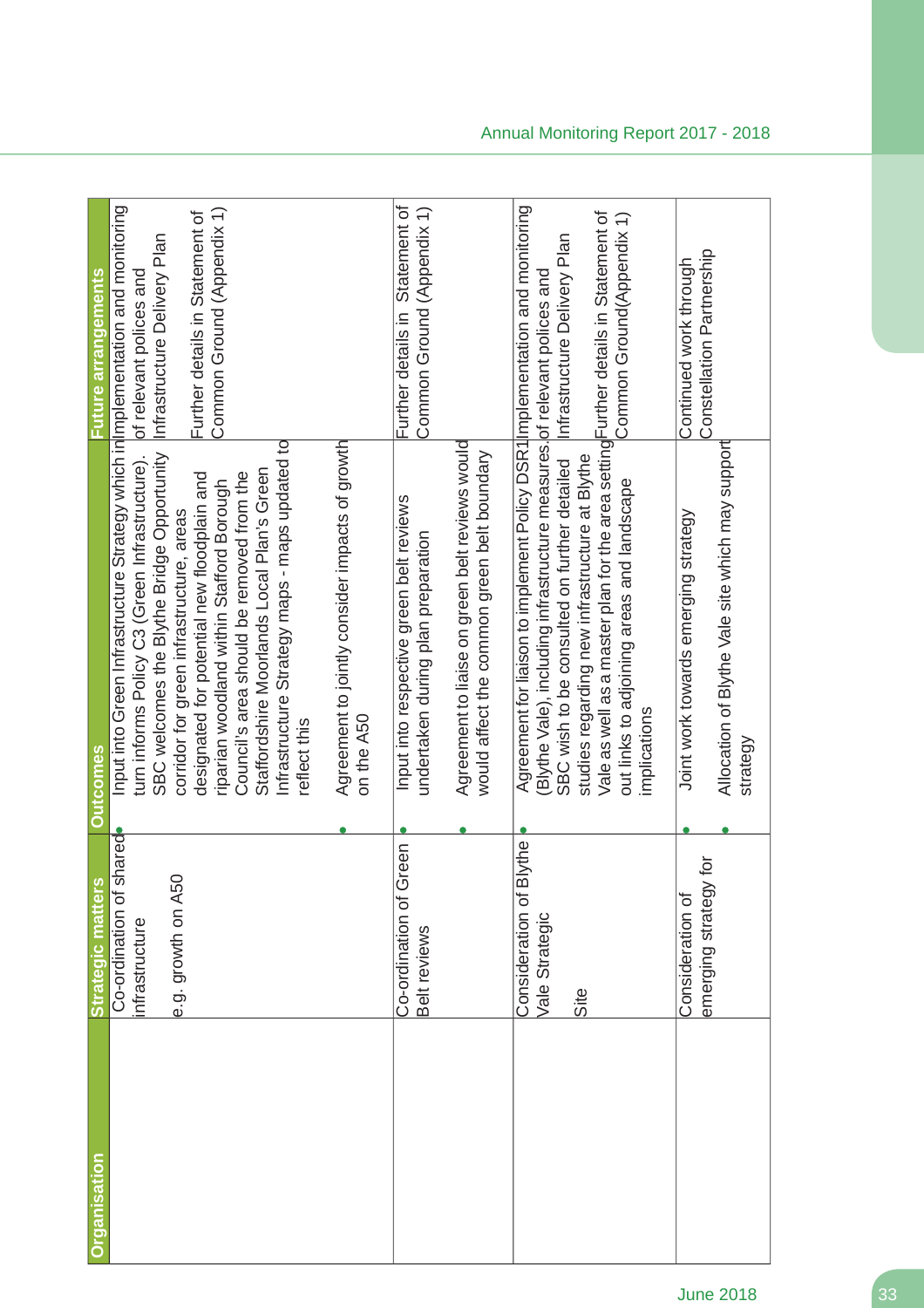| <b>Organisation</b>                   | <b>Strategic matters</b>                                                                                          | <b>Outcomes</b>                                                                                                                                                                                                                                                                             | Future arrangements                                                                          |
|---------------------------------------|-------------------------------------------------------------------------------------------------------------------|---------------------------------------------------------------------------------------------------------------------------------------------------------------------------------------------------------------------------------------------------------------------------------------------|----------------------------------------------------------------------------------------------|
|                                       | the Constellation<br>Partnership                                                                                  |                                                                                                                                                                                                                                                                                             |                                                                                              |
| East Staffordshire<br>Borough Council | Co-ordination of shared<br>traffic<br>Towers and growth on<br>implications of Alton<br>infrastructure e.g.<br>A50 | Alton Towers Resort Transport Liaison Group Meetings to implement Alton<br>co-ordinates transport improvements to mitigate Towers Legal Agreement<br>Agreement to jointly consider impacts of growthof relevant polices and<br>traffic impacts under terms of legal agreement<br>on the A50 | mplementation and monitoring<br>Infrastructure Delivery Plan<br>Further details in future    |
|                                       | Consideration of Blythe                                                                                           | Agreement to jointly consider impacts of growth implementation and monitoring                                                                                                                                                                                                               | Statement of Common Ground                                                                   |
|                                       | Vale Strategic<br>Site                                                                                            | on the A50                                                                                                                                                                                                                                                                                  | Infrastructure Delivery Plan<br>Further details in future<br>of relevant polices and         |
|                                       |                                                                                                                   |                                                                                                                                                                                                                                                                                             | Statement of Common Ground                                                                   |
|                                       | and improve the Churnet<br>Initiatives to conserve<br>Valley                                                      | Policy SS11 (Churnet Valley Strategy) seeks to policies<br>Churnet Valley Living Landscape Partnership<br>co-ordinates and implements measures to<br>conserve and improve the valley                                                                                                        | Continued joint working under<br>provisions of the partnership<br>Implementation of relevant |
| Cheshire East Council                 | Co-ordination of shared<br>infrastructure                                                                         | Input into Green Infrastructure Strategy which in Implementation of relevant<br>turn informs Policy C3 (Green Infrastructure)<br>conserve and improve the valley                                                                                                                            | policies                                                                                     |
|                                       | e.g. Green Infrastructure                                                                                         | Future consideration of cross boundary highways Future input into new evidence<br>impacts of growth in Cheshire East and<br>Staffordshire                                                                                                                                                   | т<br>potentially as part of<br>Constellation Partnership                                     |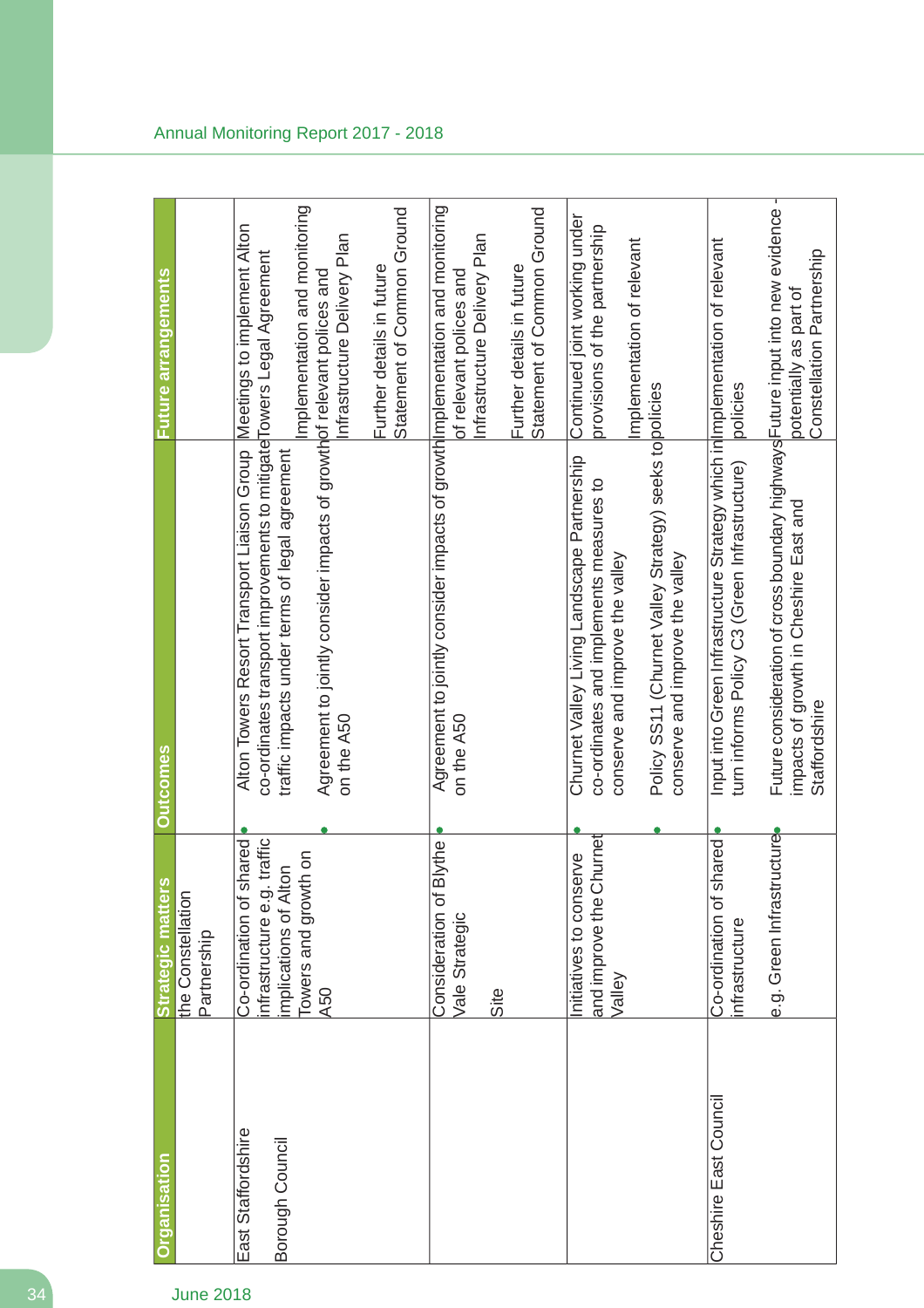| <b>Organisation</b>                              | <b>Strategic matters</b>                                                      | <b>Qutcomes</b>                                                                                                                      | <b>Euture arrangements</b>                                           |
|--------------------------------------------------|-------------------------------------------------------------------------------|--------------------------------------------------------------------------------------------------------------------------------------|----------------------------------------------------------------------|
|                                                  | Co-ordination of Green<br>Belt reviews                                        | Input into respective green belt reviews<br>undertaken during plan preparation                                                       | Future input into new evidence                                       |
|                                                  |                                                                               | Agreement to liaise on green belt reviews would<br>would affect the common green belt boundary                                       |                                                                      |
|                                                  | Constellation Partnership<br>for the<br>emerging strategy<br>Consideration of | Allocation of Blythe Vale site which may support<br>Joint work towards emerging strategy<br>strategy                                 | Constellation Partnership<br>Continued work through                  |
| High Peak Borough<br>Council (HPBC)              | and nature conservation<br>consideration of setting<br>Shared need for        | Policies SS1 (Development Principles), (SD2<br>Settlement Setting) outline policy to address<br>Low Carbon Energy), DC3 (Landscape & | Implementation of relevant<br>policies                               |
|                                                  | of Peak District National<br>Park                                             | impacts on the National Park                                                                                                         | Co-ordination through Strategic<br>Alliance between HPBC and<br>SMDC |
| Derbyshire Dales District CouncilShared need for | consideration of setting                                                      | Policies SS1 (Development Principles), (SD2<br>Low Carbon Energy), DC3 (Landscape &                                                  | Implementation of relevant<br>policies                               |
|                                                  | and nature conservation<br>of Peak District National<br>Park                  | Settlement Setting) outline policy to address<br>impacts on the National Park                                                        | Correspondence / meetings as<br>required                             |
| Environment Agency (EA)                          | and environmental<br>Input on flood risk<br>matters                           | Findings of Strategic Flood Risk Assessment<br>and dialogue with EA has                                                              | Consultation on planning<br>applications                             |
|                                                  | including Churnet                                                             | Valley informed Local Plan Policies SD4 (Pollution and Waterof relevant<br>Quality) & SD5 (Flood Risk), H2 (Housing Allocations      | Implementation and monitoring<br>policies                            |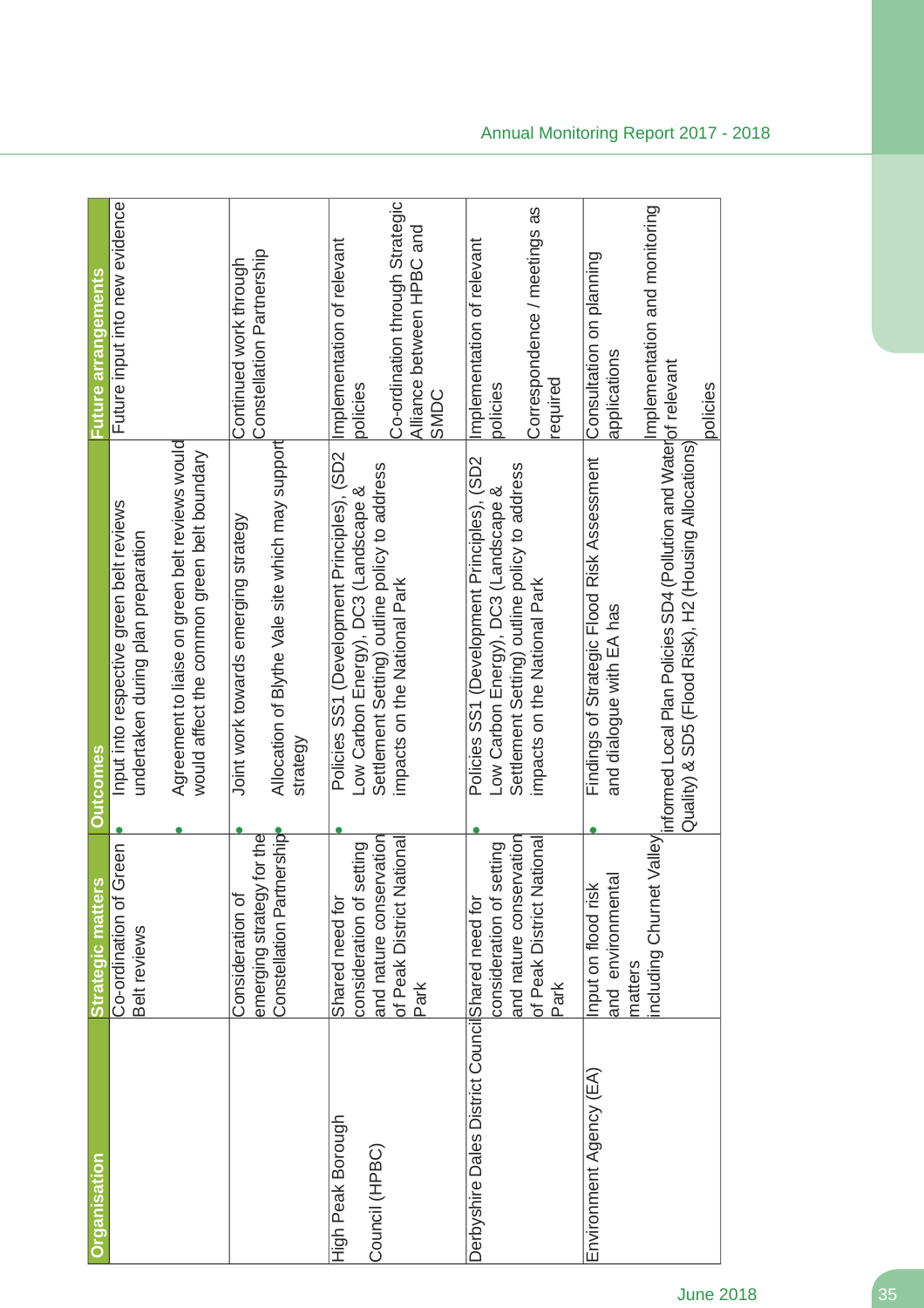| <b>Organisation</b>  | <b>Strategic matters</b>    | <b>Outcomes</b>                                                                                | Future arrangements                             |
|----------------------|-----------------------------|------------------------------------------------------------------------------------------------|-------------------------------------------------|
|                      |                             | Churnet Valley Living Landscape Partnership                                                    | Consultation on future evidence                 |
|                      |                             | co-ordinates and implements measures to                                                        | base updates                                    |
|                      |                             | conserve and improve the valley                                                                | and Local Plan reviews                          |
|                      |                             | Policy SS11 (Churnet Valley Strategy) seeks to                                                 | Continued joint working under                   |
|                      |                             | conserve and improve the valley                                                                | provisions of the partnership                   |
| Historic England (HE | Input on historic           | Findings of Landscape, Local Green Space and Consultation on planning                          |                                                 |
|                      | environment matters         | Heritage Impact Study and dialogue with HE                                                     | applications                                    |
|                      | including Churnet Valley    | have informed Local Plan policies including SS5                                                |                                                 |
|                      |                             | Environment) an Strategic Development Site<br>(Leek Area Strategy), DC2 (Historic              | Implementation and monitoring<br>of relevant    |
|                      |                             | Policies);                                                                                     |                                                 |
|                      |                             |                                                                                                | policies                                        |
|                      |                             | Churnet Valley Living Landscape Partnership<br>co-ordinates and implements measures to         | Consultation on future evidence<br>base updates |
|                      |                             | conserve and improve the valley                                                                |                                                 |
|                      |                             | Policy SS11 (Churnet Valley Strategy) seeks to and Local Plan reviews                          |                                                 |
|                      |                             | conserve and improve the valley                                                                | Continued joint working under                   |
|                      |                             |                                                                                                | provisions of the partnership                   |
| Natural England      | Input on                    | Input into the Habitat Regulations Assessment Consultation on planning                         |                                                 |
|                      | environmental matters       | which has informed Local Plan policies including; applications                                 |                                                 |
|                      | Valley<br>including Churnet | SS8 (Larger Villages Area Strategy), DSL1 (Land<br>at Horsecroft Far, Leek) & DSL2 (Land a the | Implementation and monitoring                   |
|                      |                             | Mount, Leek). Natural England support                                                          | of relevant policies                            |
|                      |                             | conclusions and outcomes of assessment.                                                        | Consultation on future evidence                 |
|                      |                             |                                                                                                | base updates                                    |
|                      |                             |                                                                                                | and Local Plan reviews                          |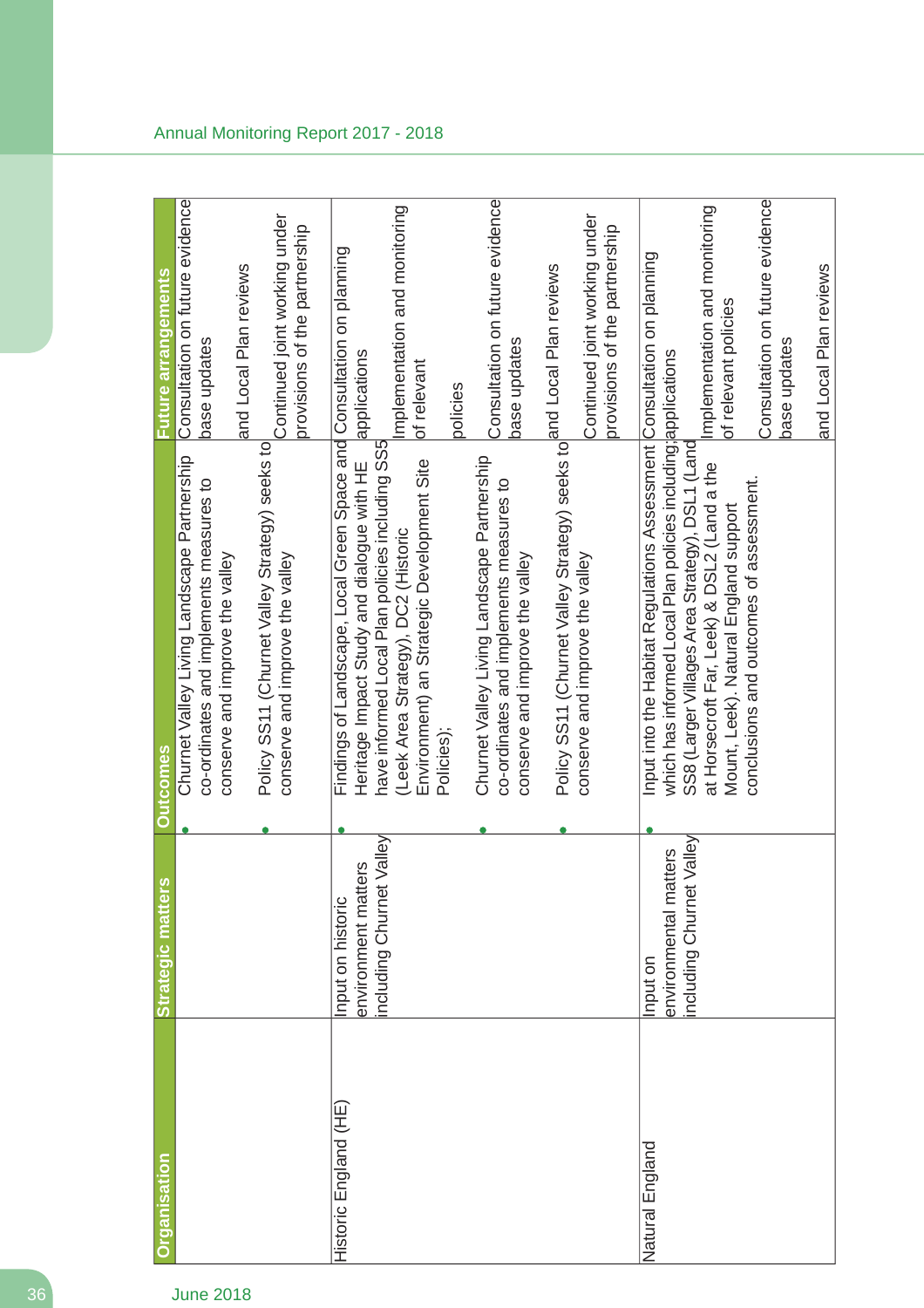| <b>Organisation</b>                            | Strategic matter                                                           | <b>Outcomes</b>                                                                                                                                            | <b>Future arrangements</b>                                                                             |
|------------------------------------------------|----------------------------------------------------------------------------|------------------------------------------------------------------------------------------------------------------------------------------------------------|--------------------------------------------------------------------------------------------------------|
|                                                |                                                                            | Churnet Valley Living Landscape Partnership<br>co-ordinates and implements measures to<br>conserve and improve the valley                                  | Continued joint working under<br>provisions of the partnership                                         |
|                                                |                                                                            | Policy SS11 (Churnet Valley Strategy) seeks to<br>conserve and improve the valley                                                                          |                                                                                                        |
| Homes England                                  | very of<br>affordable housing<br>housing, including<br>Partner in the deli | Policy H3 makes provisions for affordable<br>housing                                                                                                       | Consultation on planning<br>applications                                                               |
|                                                |                                                                            | Homes England to enable housing developmentof relevant policies<br>Policy H2 allocates land to be controlled by<br>(WE003 & WE052)                         | Implementation and monitoring                                                                          |
|                                                |                                                                            |                                                                                                                                                            | opportunities and implementation<br>regarding potential funding<br>Continued dialogue<br>of allocation |
| and Stoke-on-Trent<br>North Staffordshire      | Provision of health care<br>n co-ordination with                           | Input into Infrastructure Delivery Plan                                                                                                                    | Implementation and monitoring<br>of relevant polices and                                               |
| Clinical Commissioning Groups                  | Local Plan                                                                 | Policy C1 (Creating Sustainable Communities) Infrastructure Delivery Plan<br>facilitates new and protects existing healthcare<br>infrastructure            |                                                                                                        |
| National Health Service<br>Commissioning Board | Provision of health care<br>n co-ordination with<br>Local Plan             | Sustainable Communities) facilitates new and<br>No direct outcome but Policy C1 (Creating<br>protects existing healthcare infrastructure                   | Implementation and monitoring<br>Infrastructure Delivery Plan<br>of relevant polices and               |
| (NHS England)                                  |                                                                            |                                                                                                                                                            |                                                                                                        |
| Office of Rail Regulation                      | vewlie<br>provision at Blythe<br>Consideration of<br><b>Bridge</b>         | No direct outcome but Policy DSR1 (Blythe Vale) Implementation and monitoring<br>requires consideration of impacts on railway<br>arising from applications | of relevant policies                                                                                   |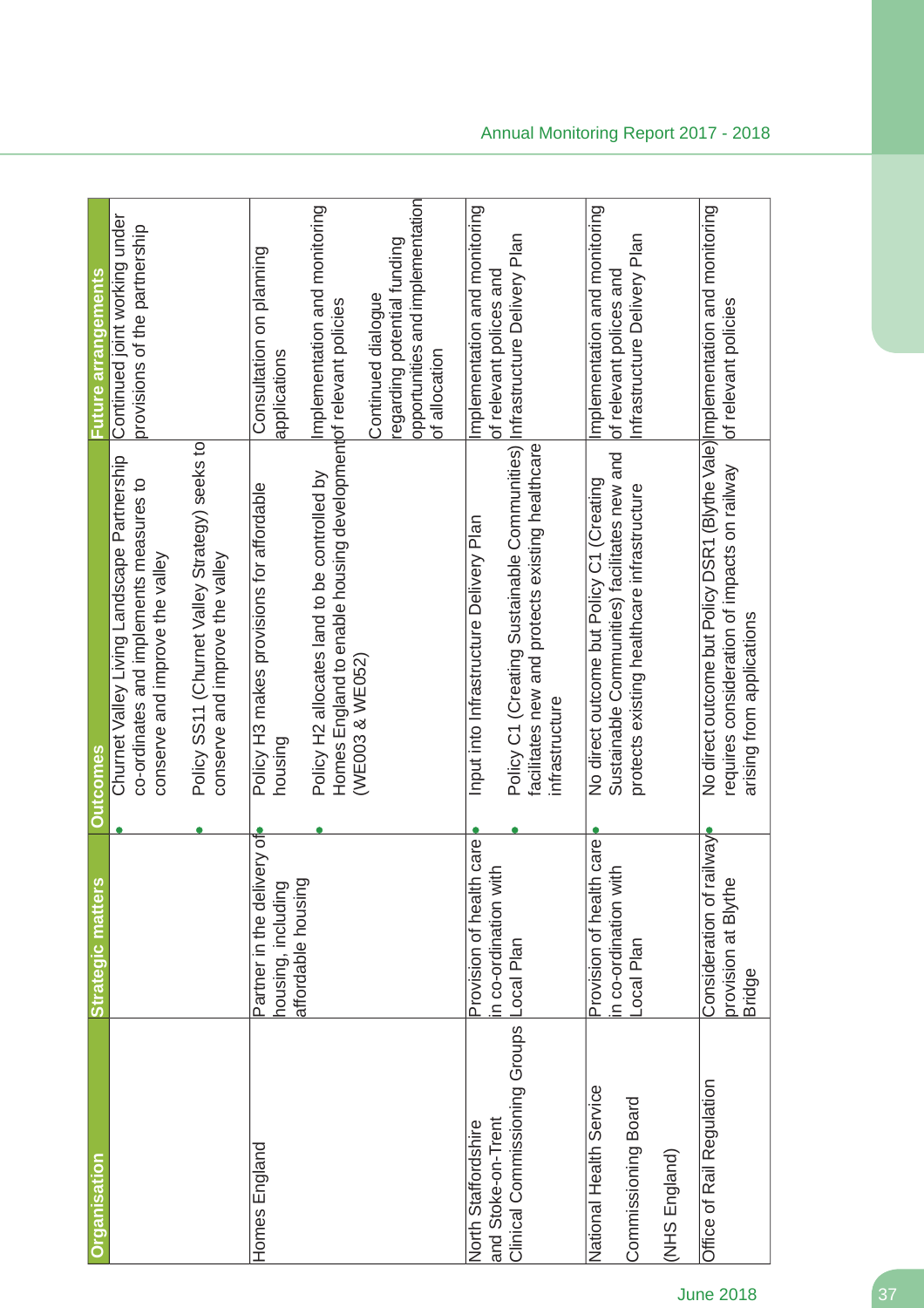| Agreement to work with Highways England and Joint working on study<br>local authority partners to consider and address                                                     |
|----------------------------------------------------------------------------------------------------------------------------------------------------------------------------|
| the impact of Local Plan growth on the A50                                                                                                                                 |
| the Local Plan's Challenges and Spatial Vision of relevant polices<br>LEP's Strategic Economic Plan recognised in                                                          |
| Policy SS4 (Strategic Housing and Employment<br>Land Supply) supports housing and economic                                                                                 |
| support proposals in line with LEP's priorities.<br>Policy E1 (New Employment Development)                                                                                 |
| conserve and enhance the biodiversity of the<br>Geological Resources) makes provisions to<br>None direct but Policy NE1 (Biodiversity &<br>District and neighbouring areas |
| conserve and enhance the biodiversity of the<br>Geological Resources) makes provisions to<br>None direct but Policy NE1 (Biodiversity &<br>District and neighbouring areas |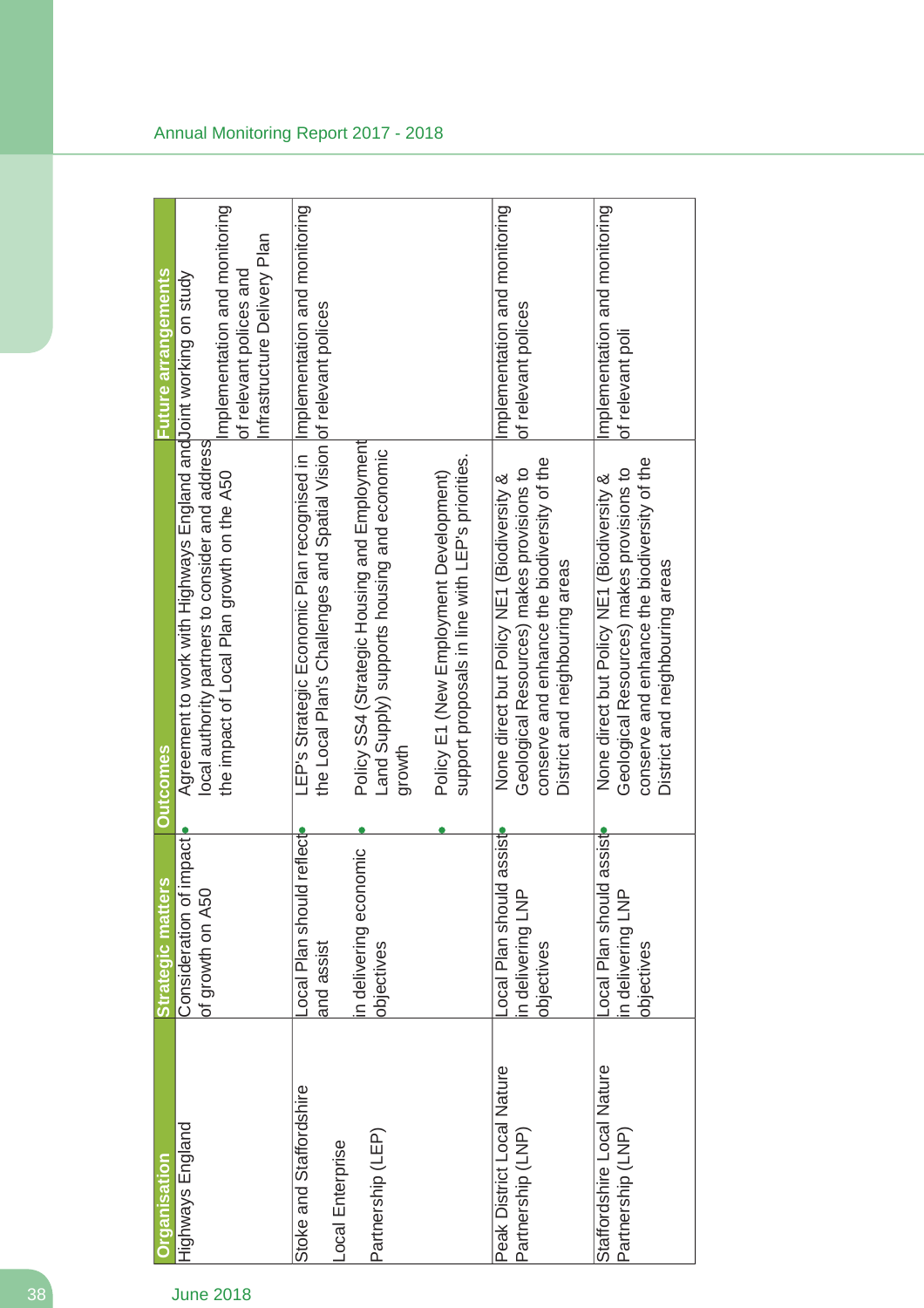### **Consultation**

### **Table 4.4 Planning Documents**

| <b>Name of</b><br><b>Document</b>                                                                                               | <b>Consultation</b><br><b>Start Date</b> | <b>Authority /</b><br><b>Organisation</b>                                                                                                                | <b>Action</b>                                                                                                                              |
|---------------------------------------------------------------------------------------------------------------------------------|------------------------------------------|----------------------------------------------------------------------------------------------------------------------------------------------------------|--------------------------------------------------------------------------------------------------------------------------------------------|
| Staffordshire<br>Moorlands<br><b>Local Plan Site</b><br>Options<br>Consultation<br><b>Booklet</b><br>(including SCI &<br>SHLAA) | <b>July 2015</b>                         | All residents and<br>businesses in<br><b>Staffordshire</b><br>Moorlands, all<br>interested parties<br>on the LDF<br>database and all<br>statutory bodies | Responses received were taken into<br>consideration in the preparation of the<br><b>Preferred Options Consultations.</b>                   |
| Staffordshire<br><b>Moorlands</b><br><b>Preferred Site</b><br>Options &<br>Boundary<br>consultation                             | 28 April<br>2016                         | and<br>neighbouring<br>authorities.                                                                                                                      | Responses received were taken into<br>consideration in the preparation of the<br>Preferred Options Consultation.                           |
| <b>Staffordshire</b><br><b>Moorlands</b><br>Local Plan<br>Preferred<br>Options<br>Consultation                                  | <b>July 2017</b>                         |                                                                                                                                                          | Responses received were taken into<br>consideration in the preparation of the<br>Submission Version Local Plan.                            |
| Staffordshire<br>Moorlands<br>Local Plan<br>Submission<br>Version<br>published                                                  | February<br>2018                         |                                                                                                                                                          | Submission Version of the Local Plan<br>published with representations invited<br>on the soundness and legal compliance<br>of its content. |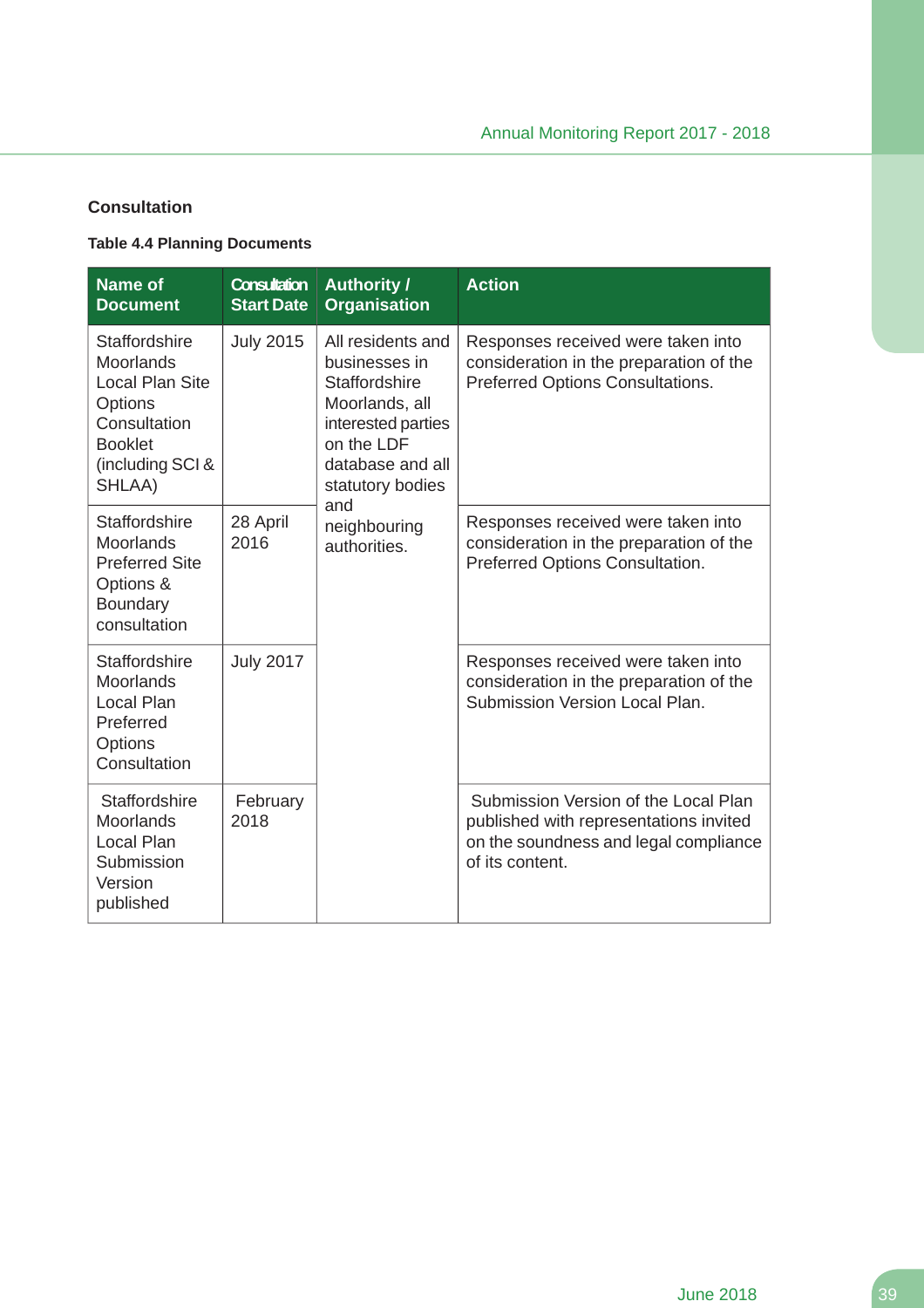Statement of Community Involvement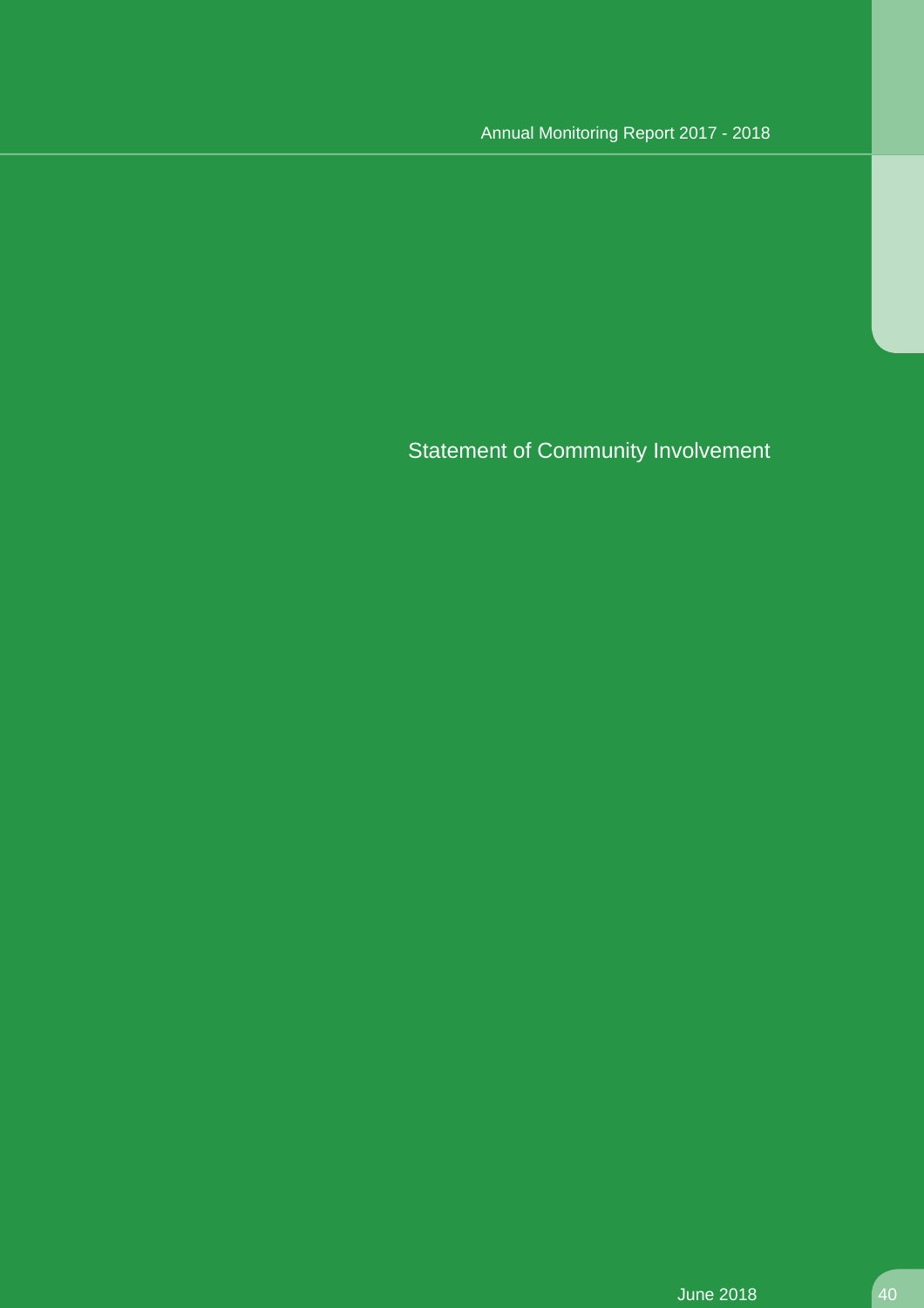# **5 Statement of Community Involvement**

**5.1** The Statement of Community Involvement (SCI) is a document explaining to the local community how they will be involved in the preparation of planning policy documents and planning applications. The preparation of an SCI is a statutory requirement under the Planning & Compulsory Purchase Act 2004. It is intended to set out standards to be met by the authority in terms of community involvement, building on the minimum requirements set out in the Town & Country Planning (Local Planning) (England) Regulations 2012.

**5.2** The Council's first SCI was adopted in 2006 and an updated SCI was adopted in December 2014. A revision to Chapter 5 of the updated SCI, relating to consultation on planning applications was consulted on in July 2015. This amendment was necessary to reflect the latest planning procedures which came into place after the SCI was adopted.

**5.3** In line with the monitoring requirements set out in the new SCI, future versions of the AMR will provide a summary of the previous years' community involvement activities in relation to Development Plan Documents and Supplementary Planning Documents and assess their effectiveness. This will be done by:

- Use of equal opportunities monitoring data collected from participants of consultation  $\bullet$ exercises;
- Use of the Citizens' Panel (where appropriate) to obtain feedback on the effectiveness of planning policy consultations in terms of methods of notification and gathering views;
- Consideration of comments received about the quality and effectiveness of planning  $\bullet$ policy consultations from participants.

**5.4** During the monitoring period, two public consultations were carried out on the emerging Local Plan:

- Consultation on the Preferred Options Local Plan:  $31<sup>st</sup>$  July to  $22<sup>nd</sup>$  September 2017.
- Publication of the Submission version Local Plan for receipt of representations regarding its legal compliance and soundness:  $27<sup>th</sup>$  February to 11<sup>th</sup> April 2018.
- **5.5** Views were sought on the Local Plan which comprises the following:
- $\bullet$ A Portrait of Staffordshire Moorlands - a description of the District.
- The Challenges a summary of the key challenges facing the District.  $\bullet$
- $\bullet$ The Vision – detailing what the Staffordshire Moorlands will be like in 2031.
- Aims and Objectives stating what the Local Plan is proposing to achieve.  $\bullet$
- A Spatial Strategy and Strategic Policies setting out the over-arching strategy and  $\bullet$ policies for the District.
- Development Management Policies setting out specific measures to manage development.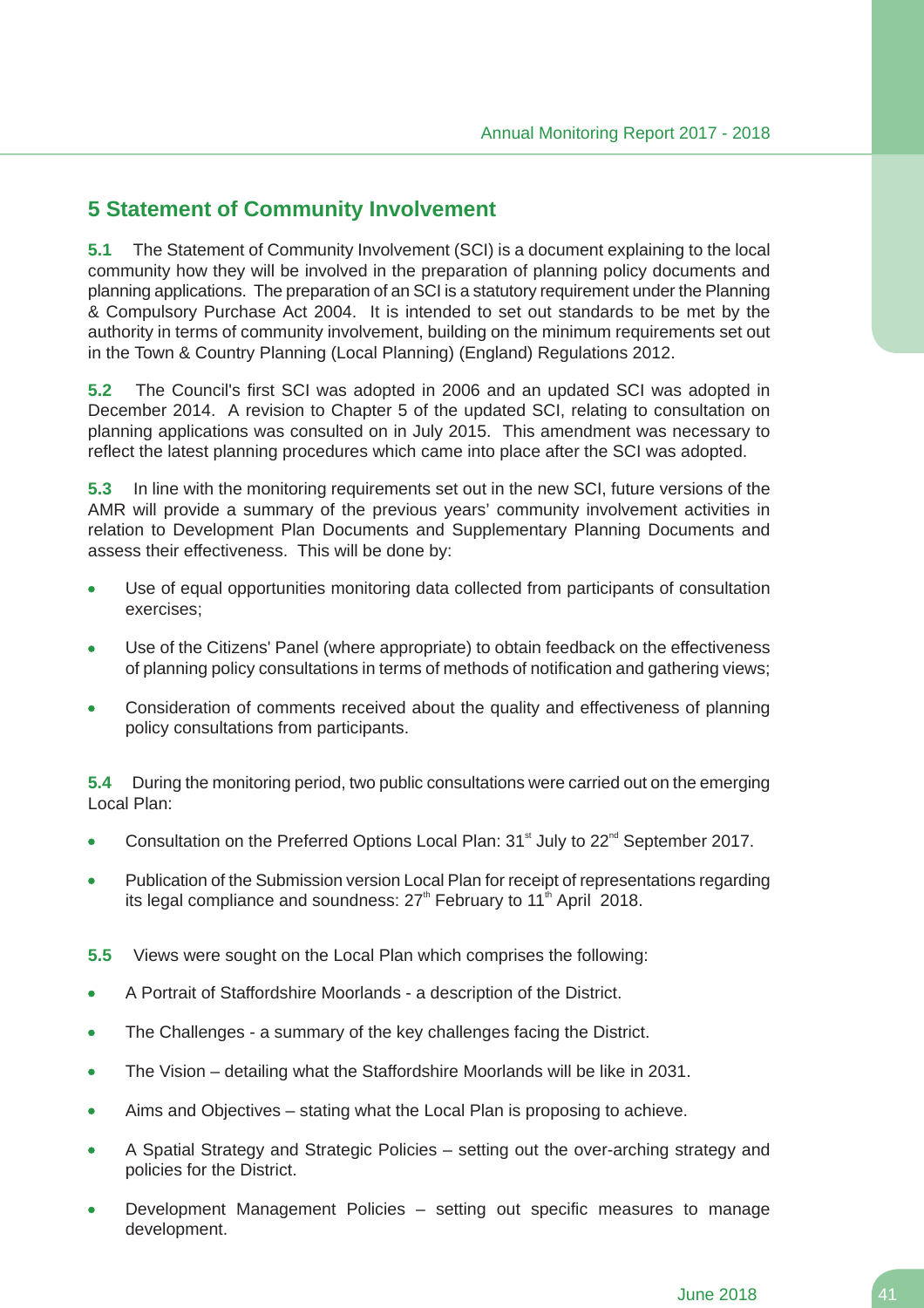- Strategic Development Site Policies specific policy to guide the development of strategic sites.
- Implementation and Monitoring a framework for how the plan will be implemented and monitored.
- Maps for Leek, Biddulph, Cheadle and the Rural Areas which identify proposed sites and boundaries.

**5.6** The consultations were widely publicised in line with the SCI. The consultation on the Preferred Options Local Pan included:

- Initial consultation with District Councillors through focus group sessions.
- Extensive postcard distribution to residents/businesses and consultees.
- Local drop in sessions throughout the district.
- Regular press releases in local papers.
- Site notices on all affected development sites.
- Posters erected by Parish Councils throughout the district.
- Regular tweets using the Council's social media platform.
- Consultation documents placed in all Council offices and libraries.
- Dedicated consultation web page on the Council web site hosting all consultation documents and on line responses.
- Online representations and comments promoted using the Council's on line service hosted by Objective.

**5.7** There was a high response to the consultation, over 2600 responses were received from over 1000 individuals and organisations, in addition to four petitions both for and against proposals. A summary of the responses to the consultation can be seen on the Council's website.

**5.8** The responses to the consultation have been take into consideration in the preparation of the Submission version Local Plan.

**5.9** The high level of response to the consultation indicates that it was well publicised and people were aware of the consultation being undertaken.

**5.10** In February 2018 the Council published the Local Plan Submission Version for representations under Regulation 19 of The Town and Country Planning (Local Planning) (England) Regulations 2012 (as amended) for a period of six weeks closing on 11th April. During this period, formal representations were sought from the public and other stakeholders on whether they believe the plan to be compliant with the tests of soundness as set out in the National Planning Policy Framework or in line with legal requirements.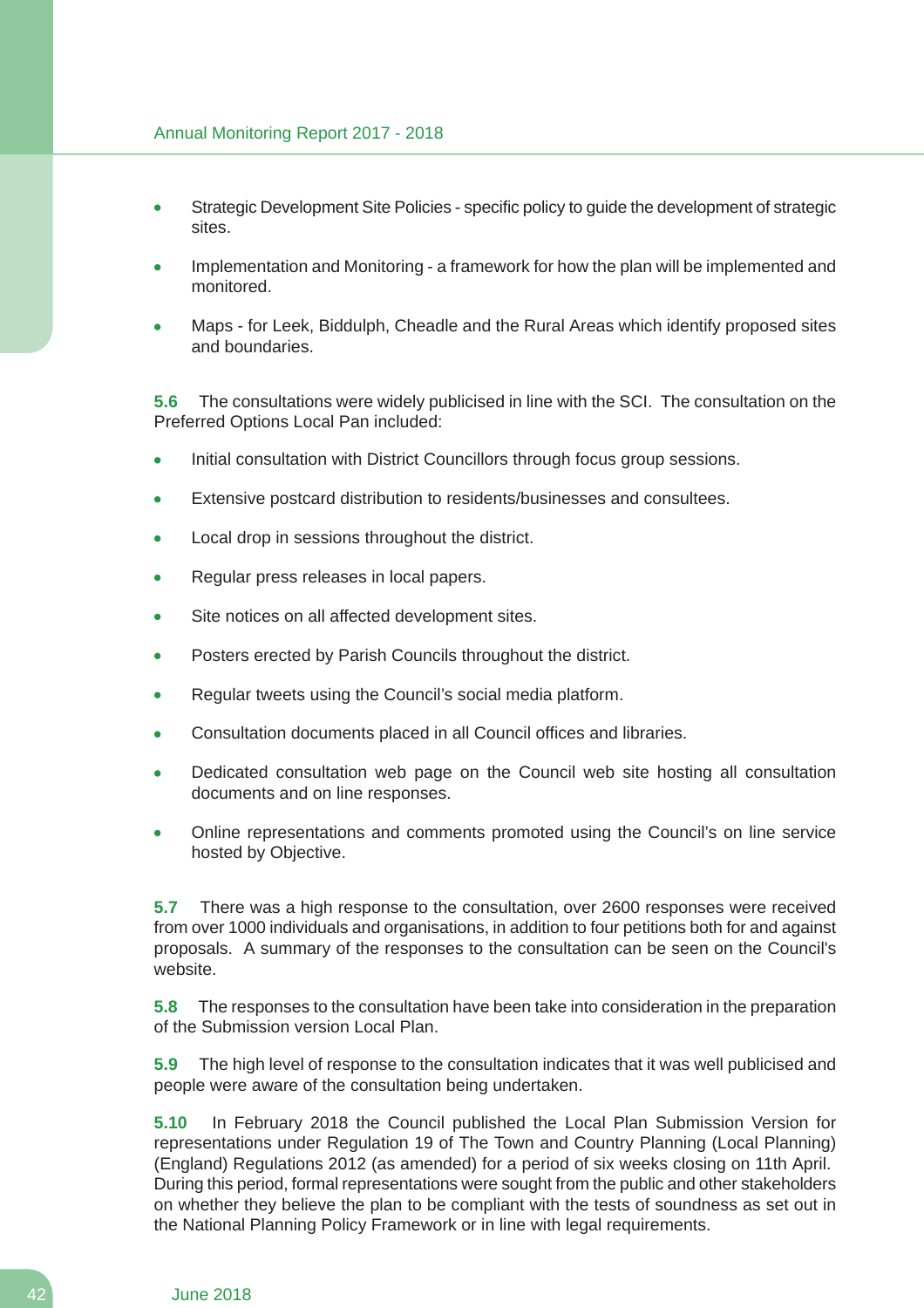**5.11** The Council invited 12,894 contacts on the consultation database to submit representations (8,997 letters and 3,897 emails). Paper copies of the consultation material were available at all libraries and Council offices in the District. Press releases, the Council's website and social media were also used to raise awareness.

**5.12** A total of 559 representations were received in response to the Submission Version Local Plan from 200 individuals or organisations.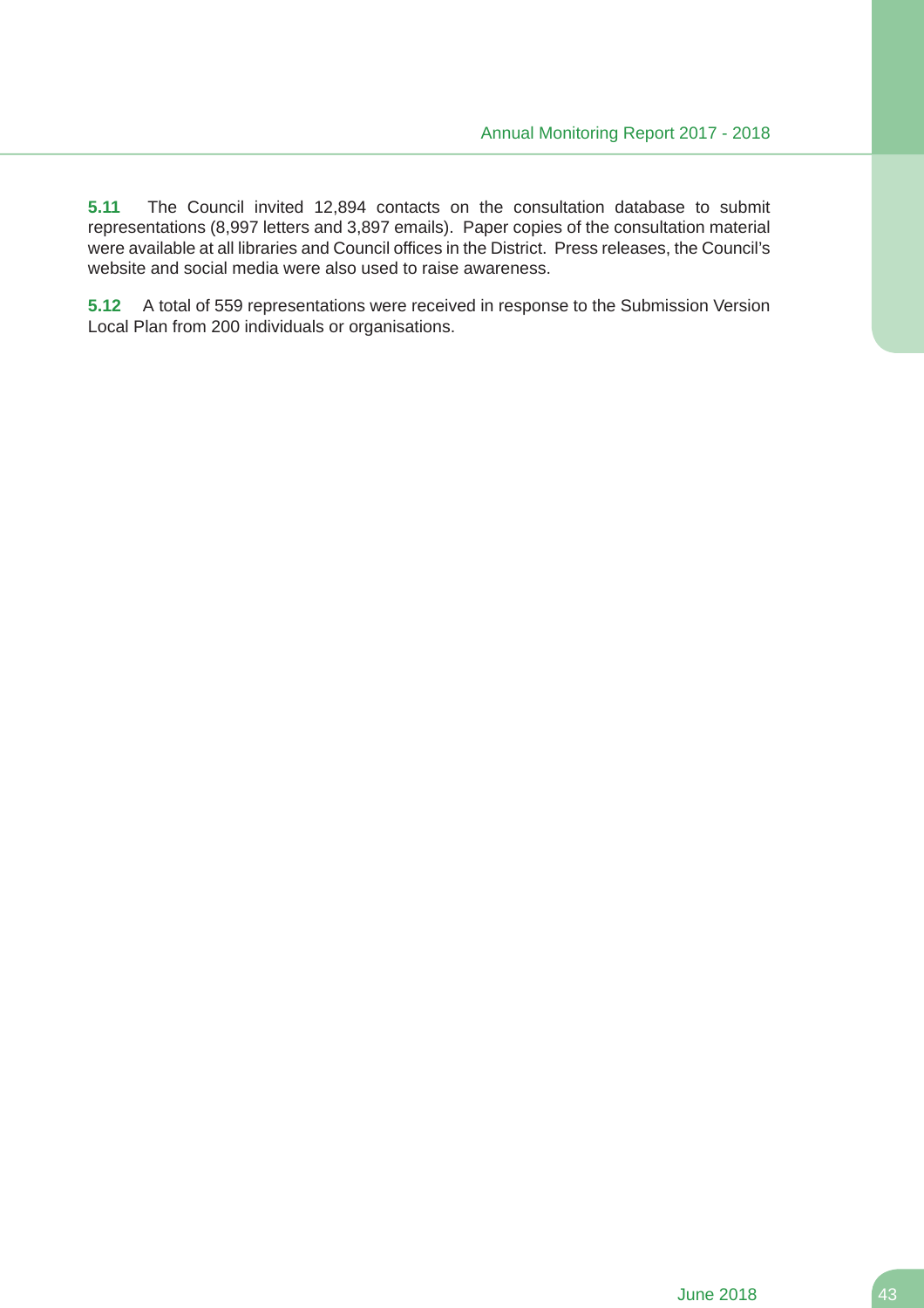Neighbourhood Planning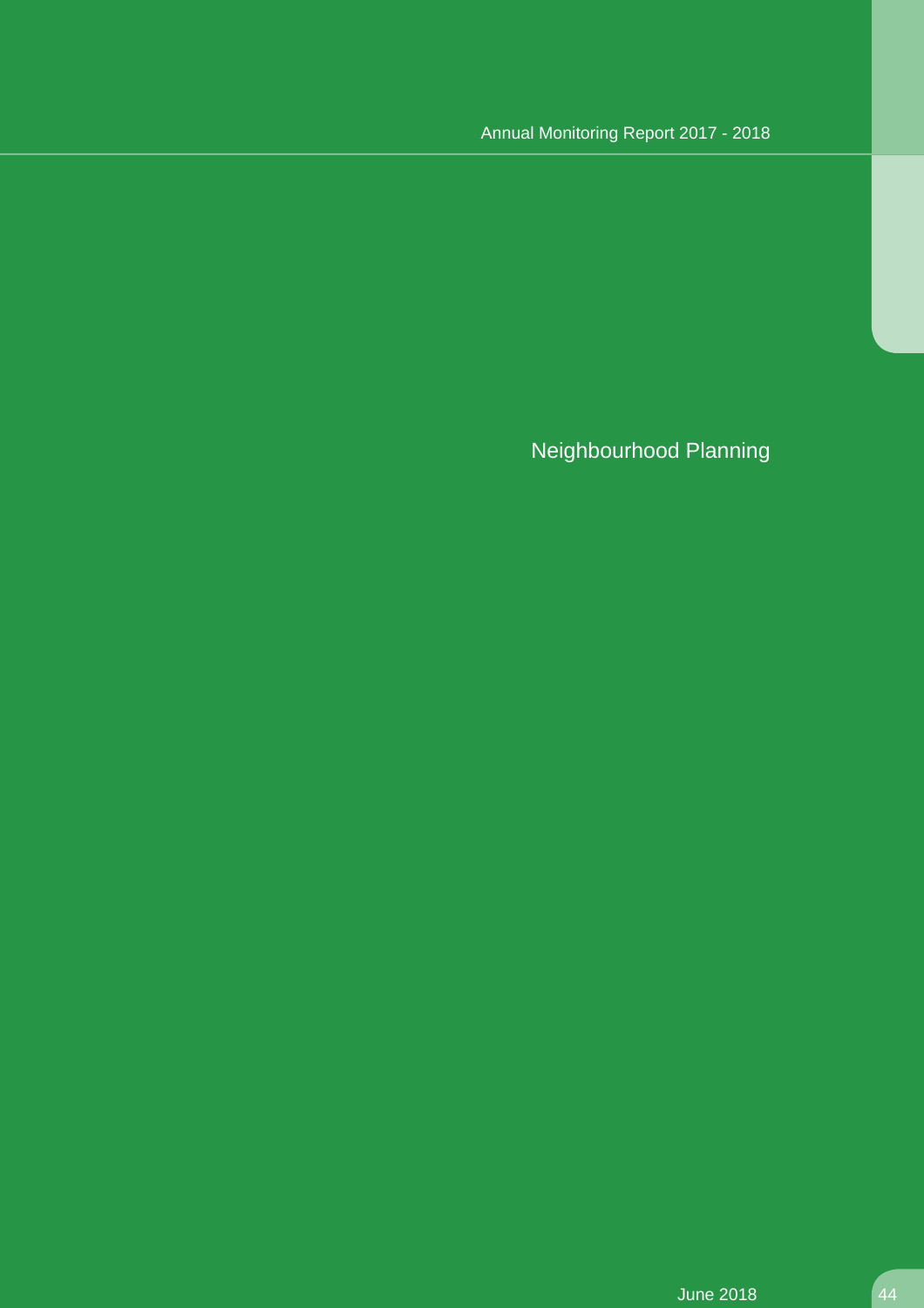# **6 Neighbourhood Planning**

#### **Neighbourhood Planning**

**6.1** Neighbourhood planning is part of the new planning system introduced by the Localism Act 2011, through the establishment of Neighbourhood Development Plans, Neighbourhood Development Orders and Community Right to Build initiatives.

**6.2** Neighbourhood planning enables members of a local community to take forward planning proposals for the neighbourhood in which they live. Local communities can produce Neighbourhood Plans for their local area, putting in place planning policies for the future development and growth of the neighbourhood. Neighbourhood Development Plans are voluntary local planning policy documents - that are written and developed by a community - usually led by a town or parish council.

**6.3** Once a neighbourhood plan is made, and adopted in Staffordshire Moorlands it will form part of the Local Development Plan for Staffordshire Moorlands. This means that it will become a main consideration within the local planning system.

#### **Support for Neighbourhood Planning**

**6.4** The District Council supports Neighbourhood Planning and aims to provide assistance to local communities who wish to produce plan by providing:

- Initial advice and an introductory meeting to explain the process.  $\bullet$
- $\bullet$ Holding Neighbourhood Planning forums
- Advice on the evidence needed to prepare the plan.  $\bullet$
- Provision of local maps.
- Specialist technical advice on issues such as affordable housing, heritage and conservation and sustainability appraisal.
- A "critical friend" role throughout the drafting of the plan, attending steering group  $\bullet$ meetings where necessary to provide advice and support.
- Assistance with consultation and publicity programmes, including providing details of  $\bullet$ statutory consultees and support with press releases.
- Reviewing draft documents to ensure they meet the basic conditions.

**6.5** There are seven Neighbourhood Areas designated in the District. The details below give progress to date (June 2018) on all the Neighbourhood Plans. For all the neighbourhood areas the designated area is the same as the parish/town council boundary. All qualifying bodies have had discussions with Staffordshire Moorlands District Council regarding preparation of their Neighbourhood Plans.

#### **Leekfrith Neighbourhood Plan**

**Name of Designated Neighbourhood Area**: Leekfrith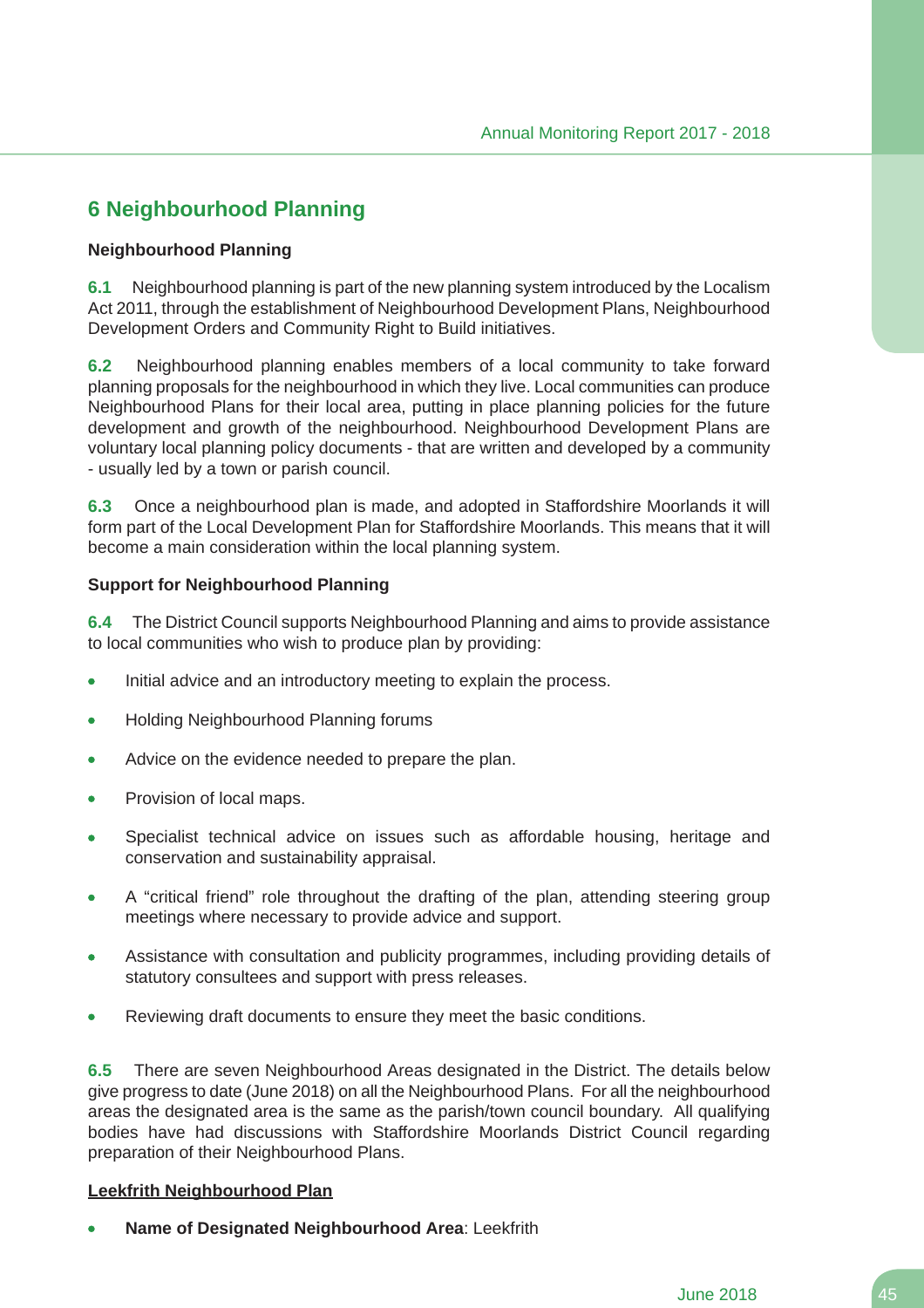- **Date of Designation**: 24<sup>th</sup> March 2015 (Staffordshire Moorlands District Council) and  $\bullet$ 13<sup>th</sup> March 2015 (Peak District National Park Authority)
- **Relevant Body**: Leekfrith Parish Council
- **Progress**: Work underway
	- Plan preparation supported by Peak District National Park Authority.
	- Pre-submission (Regulation 14) consultation took place between 31<sup>st</sup> January and 21<sup>st</sup> March 2018.

#### **Brown Edge Neighbourhood Plan**

- **Name of Designated Neighbourhood Area**: Brown Edge
- Date of Designation: 16<sup>th</sup> February 2016
- **Relevant Body**: Brown Edge Parish Council
- **Progress:** Work underway
	- Funding received for consultancy assistance in plan preparation.
	- Consultants appointed to assist in plan preparation.  $\bullet$
	- Further grant received for housing needs survey. Consultants appointed.
	- Local Green Space assessment survey undertaken.

#### **Biddulph Neighbourhood Plan**

- **Name of Designated Neighbourhood Area**: Biddulph
- **Date of Designation: 16<sup>th</sup> February 2016**
- **Relevant Body**: Biddulph Town Council
- **Progress**: Work underway
	- Public engagement undertaken.  $\bullet$
	- Funding received for consultancy assistance in plan preparation.  $\blacksquare$
	- Consultants appointed to assist in plan preparation.  $\bullet$
	- Further grant received for masterplan and housing needs survey. Consultants appointed.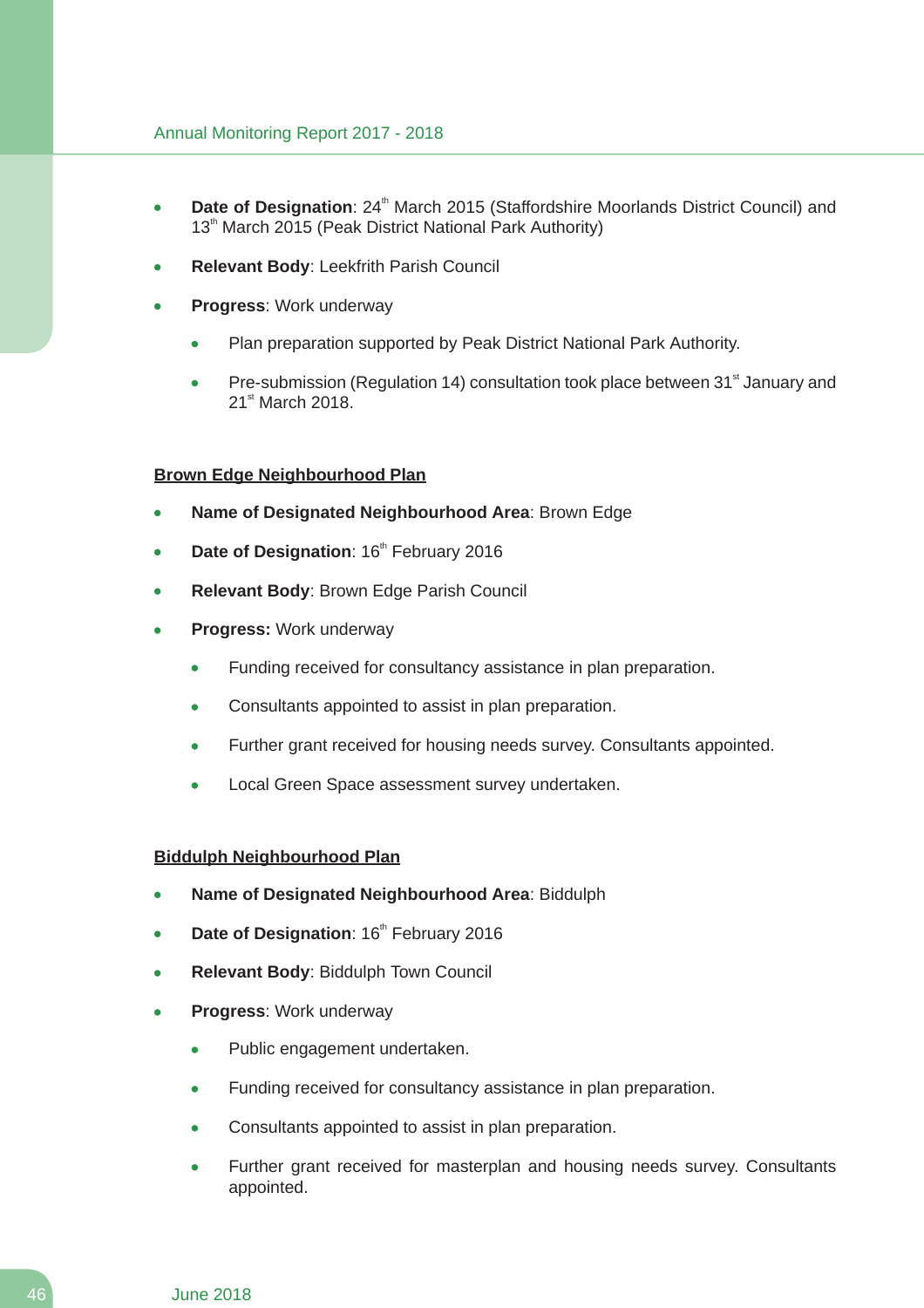#### **Checkley Neighbourhood Plan**

- **Name of Designated Neighbourhood Area**: Checkley
- Date of Designation: 16<sup>th</sup> February 2016
- **Relevant Body**: Checkley Parish Council
- **Progress:** Work underway  $\bullet$
- Funding received for consultancy assistance in plan preparation.
- Consultants appointed to assist in plan preparation.
- Further grant received housing needs survey. Consultants appointed.
- Public engagement undertaken.

#### **Draycott in the Moors Neighbourhood Plan**

- **Name of Designated Neighbourhood Area**: Draycott in the Moors
- **Date of Designation: 19th July 2016**
- **Relevant Body**: Draycott in the Moors Parish Council
- **Progress**: Work underway

#### **Rushton Neighbourhood Plan**

- **Name of Designated Neighbourhood Area**: Rushton  $\bullet$
- Date of Designation: 14<sup>th</sup> February 2017
- **Relevant Body**: Rushton Parish Council
- **Progress**: Work underway
	- Consultancy appointed to assist in plan preparation

#### **Forsbrook Neighbourhood Plan**

- **Name of Designated Neighbourhood Area**: Forsbrook
- **Date of Designation: 11<sup>th</sup> April 2018**
- **Relevant Body**: Forsbrook Parish Council
- **Progress**: Work underway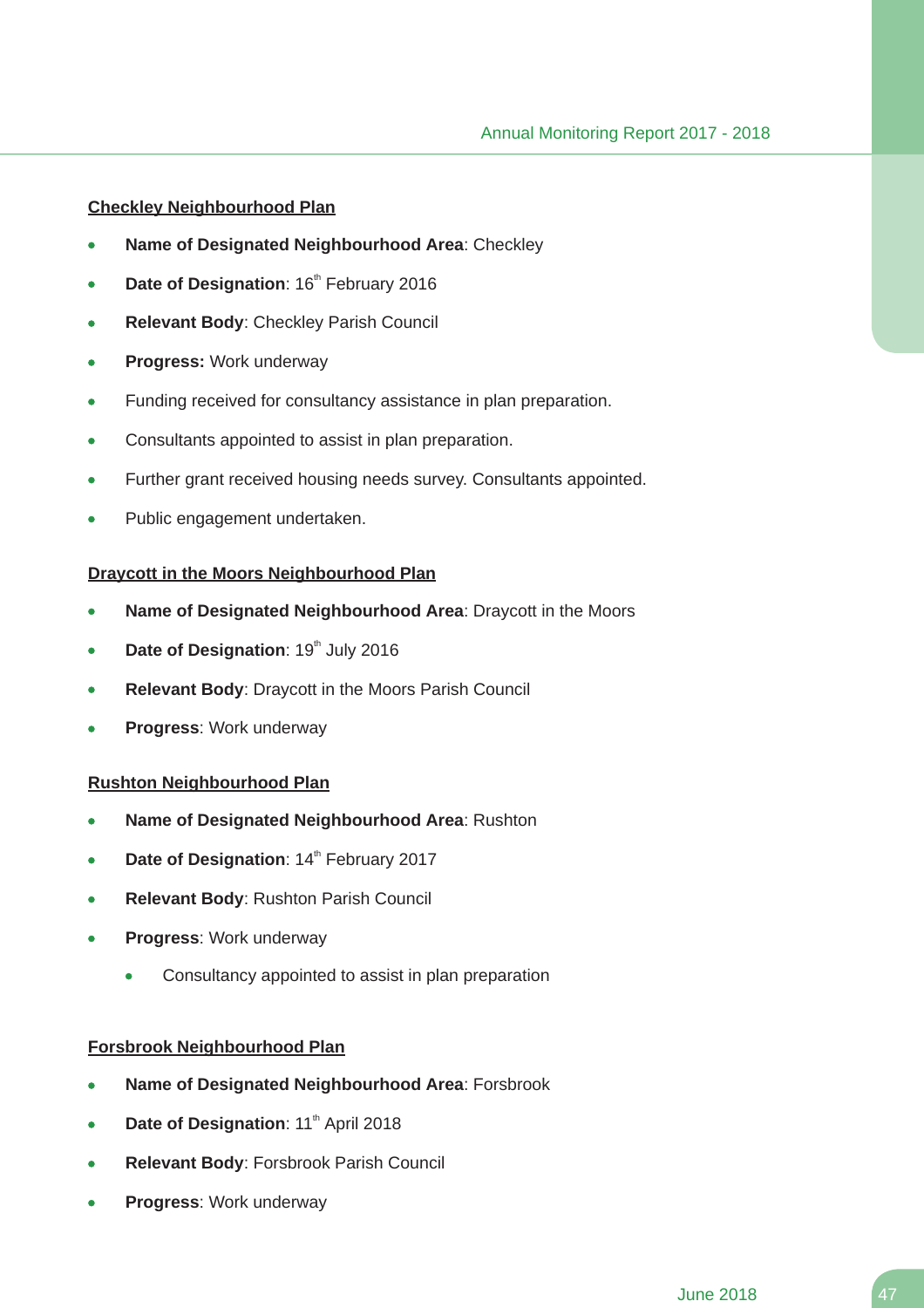### **Leek Neighbourhood Plan**

Application for Neighbourhood Area designation submitted 11<sup>th</sup> April 2018.  $\bullet$ 

48 June 2018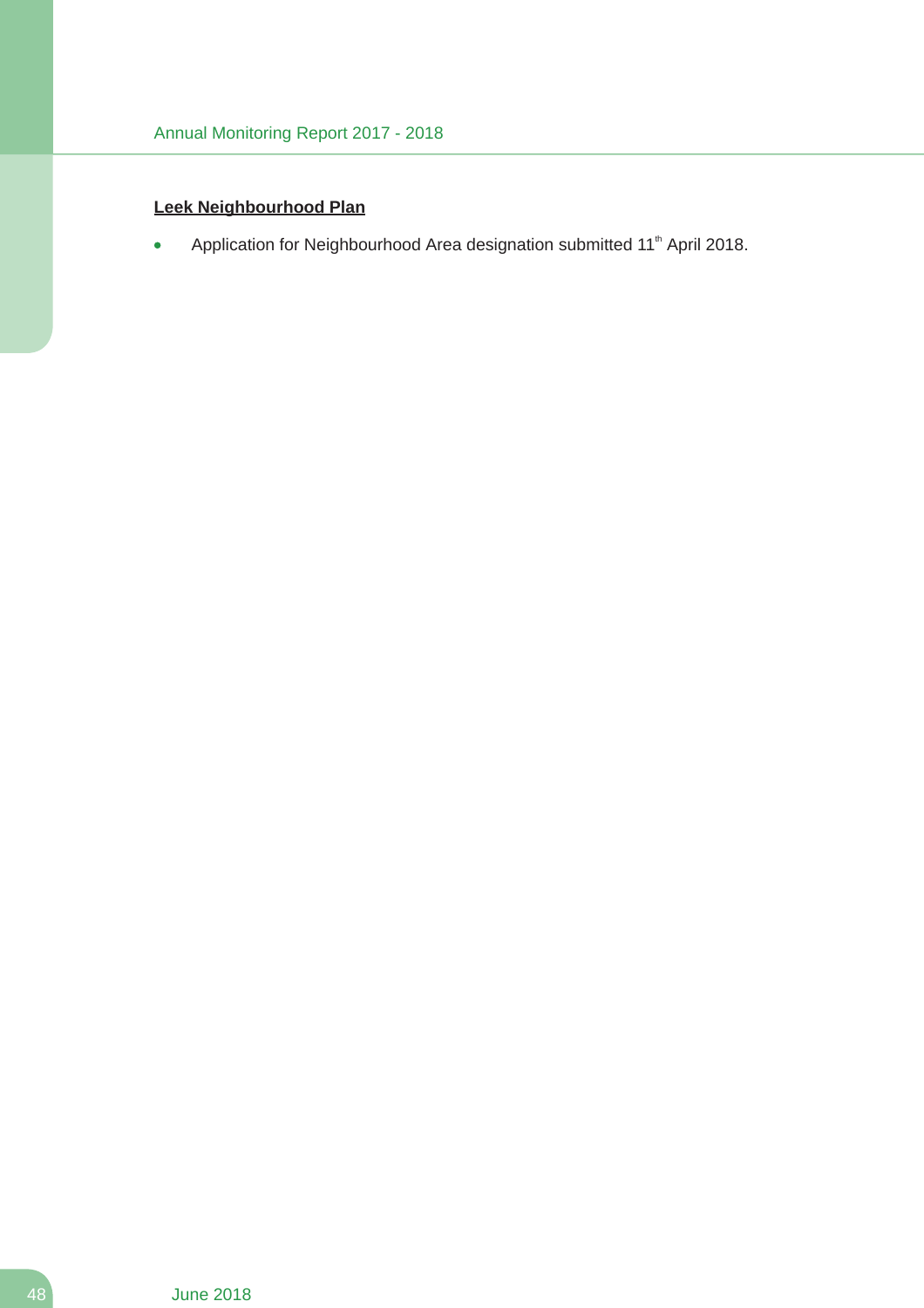Community Infrastructure Levy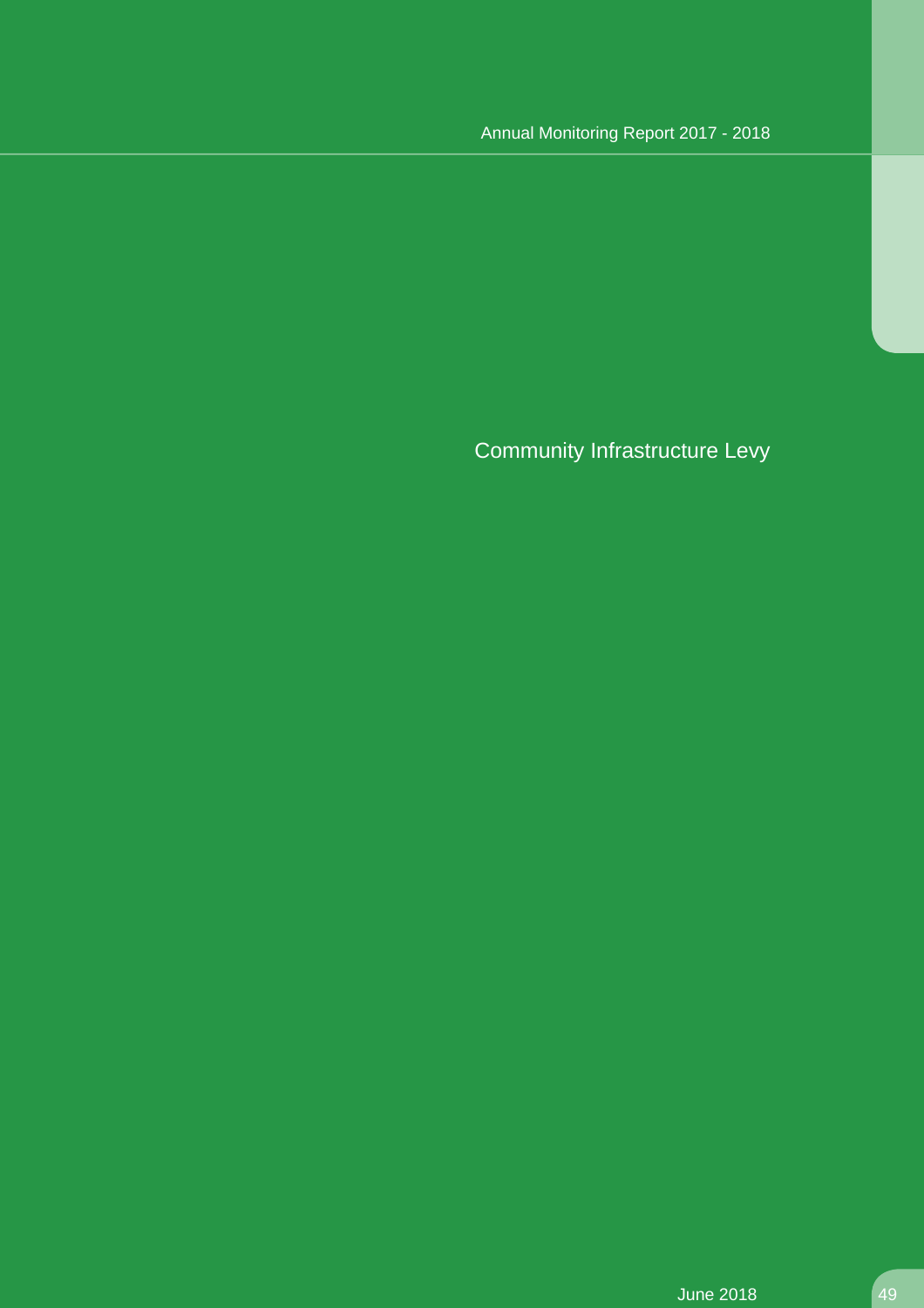# **7 Community Infrastructure Levy**

**7.1** The Community Infrastructure Levy (CIL) is a planning charge, introduced by the Planning Act 2008 as a tool for local authorities in England and Wales to help deliver infrastructure to support the development of their area. It came into force on 6 April 2010 through the Community Infrastructure Levy Regulations 2010.

**7.2** In 2013 Staffordshire Moorlands District Council along with the Peak District National Park Authority, Derbyshire Dales District Council and High Peak Borough Council commissioned a viability assessment (2013) which considers how CIL charges could be implemented.

**7.3** Staffordshire Moorlands District Council and High Peak Borough Council have commissioned consultants Keppie Massie to provide an update to the earlier study.

**7.4** The Council has not made a decision on whether or not it will take CIL forward yet.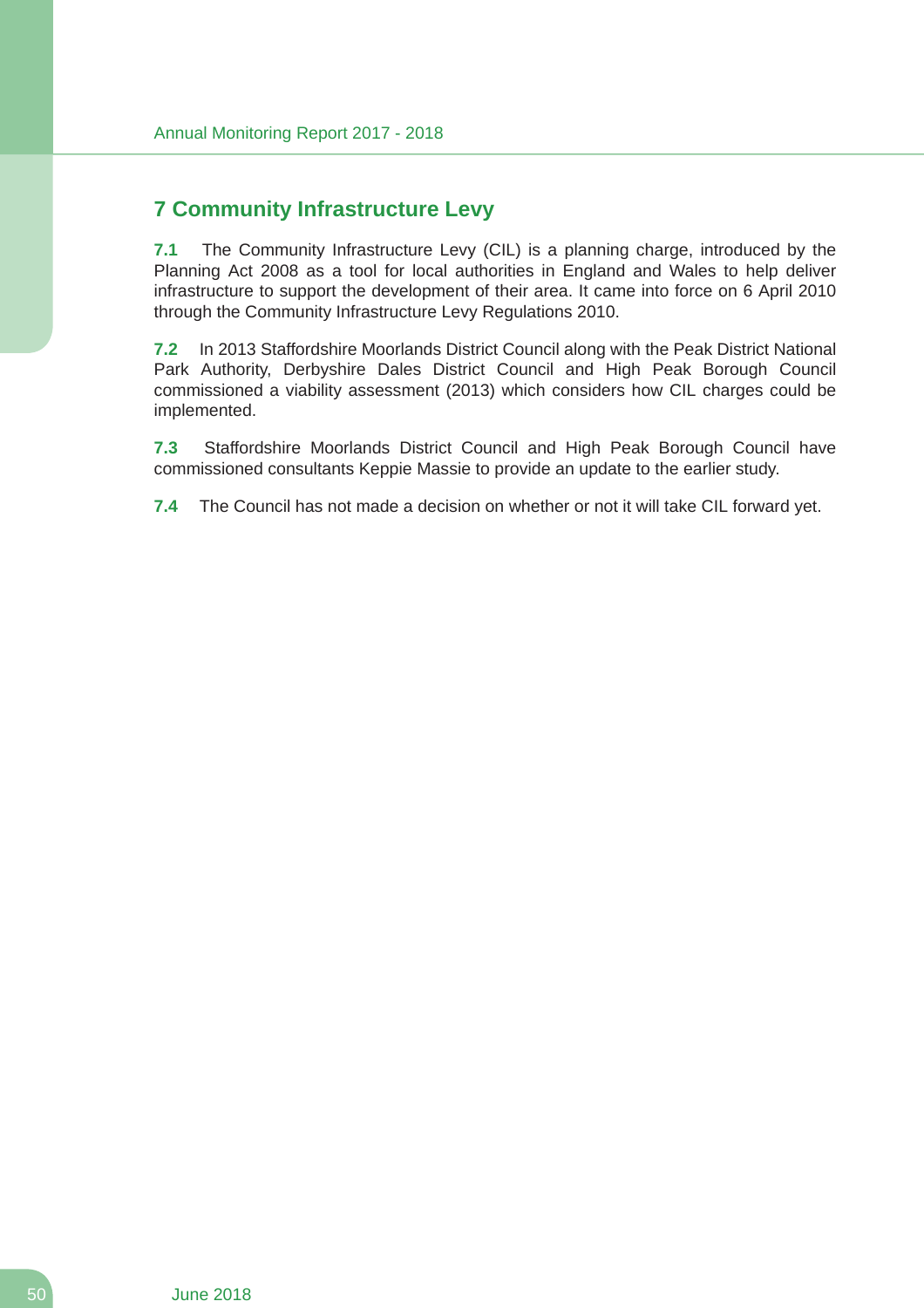# Self Build Register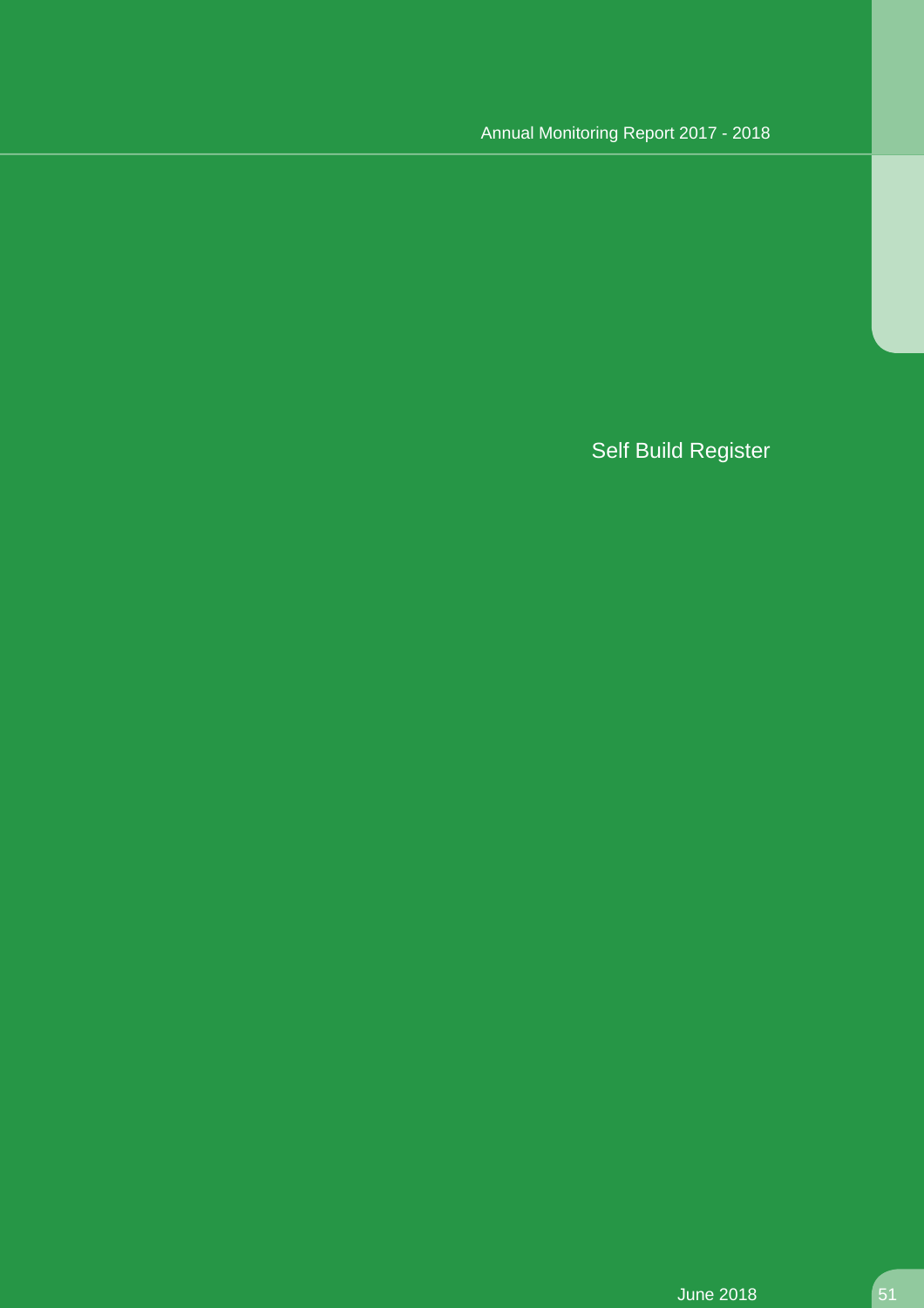### **8 Self Build Register**

**8.1** The Self-build and Custom Housebuilding Act 2015 requires the Council to keep a register of individuals/associations who are seeking a serviced plot of land to build a house on to for them to occupy as their sole or main residence. These register will provide information regarding the demand for self/custom build housing in the District and will inform the evidence base of the demand for this housing.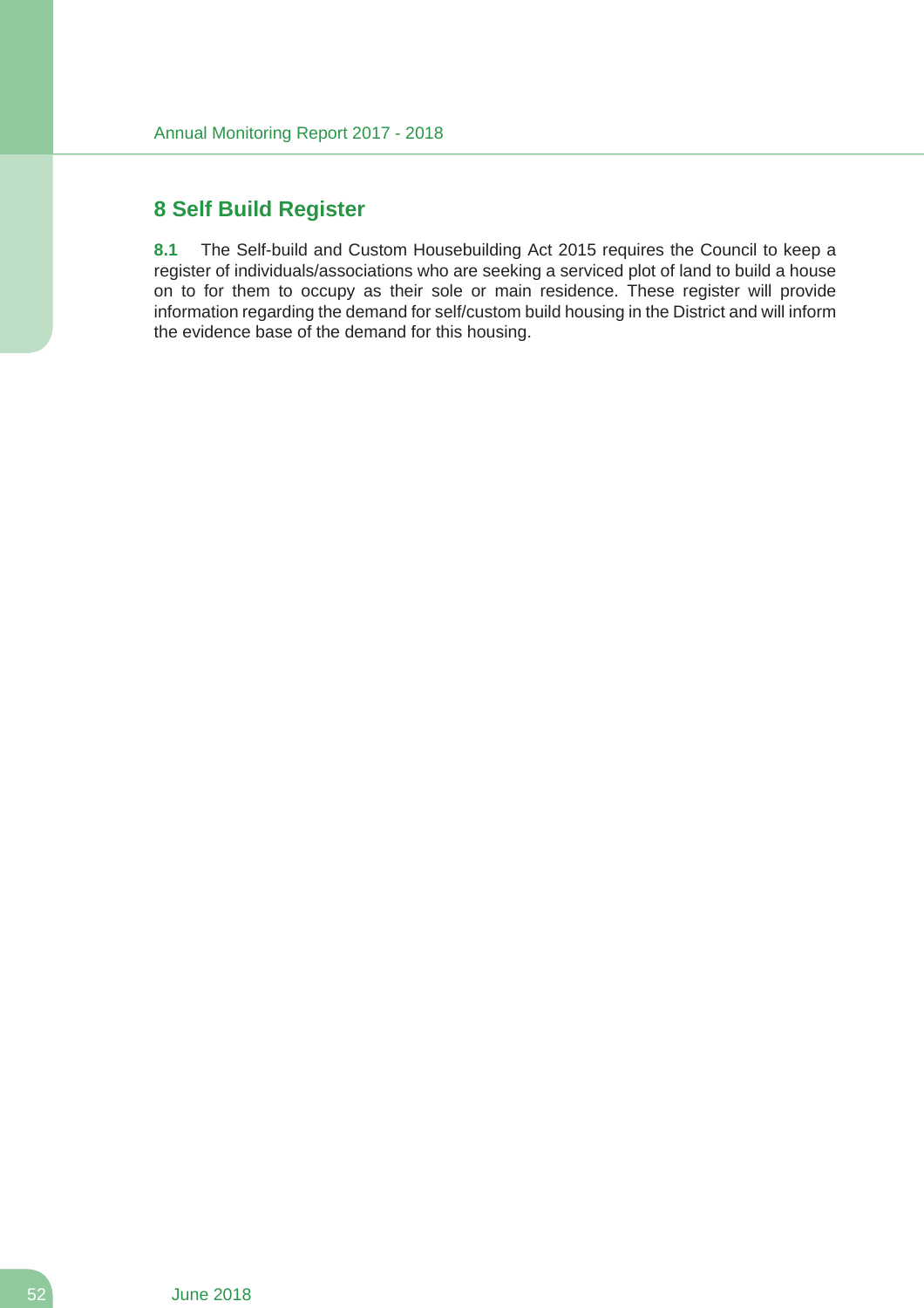Table 8.1 Details from the Self Build Register **Table 8.1 Details from the Self Build Register**

| Received<br>Date | sought<br>No. Of<br>plots | local planning<br>Registered<br>authorities<br>with other | Location                                         | details<br>Plot                                       | Property<br>details  | Number of<br>bedrooms | suitable plot is<br><b>Timescale for</b><br>building if a<br>identified |
|------------------|---------------------------|-----------------------------------------------------------|--------------------------------------------------|-------------------------------------------------------|----------------------|-----------------------|-------------------------------------------------------------------------|
| 24/10/2016       |                           | $\frac{1}{2}$                                             | & surrounding<br>Leek<br>area                    | Standalone individual<br>plot                         | detached             | 4                     | Within 1-2 years                                                        |
| 30/10/2016       | ᅮ                         | Yes Stafford<br>Borough                                   | Caverswall,<br>Forsbrook Blythe<br><b>Bridge</b> | other                                                 | Detached<br>bungalow | S                     | Within 12 months                                                        |
| 1/11/2016        | ᡪ                         | Yes High Peak<br>Cheshire East                            | Anywhere in the<br>district                      | Standalone individual<br>Sustainable house<br>plot    | Detached             | S                     | Within 12 months                                                        |
| 6/11/16          | ᅮ                         | yes Stoke on<br>trent                                     | Anywhere in the<br>District                      | Standalone individual<br>$\frac{1}{2}$                | detached             | 4                     | within 6-12<br>months                                                   |
| 6/11/16          | ᅮ                         |                                                           | Anywhere in the<br>District                      | other                                                 |                      | $\mathbf{\Omega}$     | within 6 months                                                         |
| 11/11/2016       |                           | <b>Yes Cheshire</b><br>East                               | North Leek/Cheadle                               | Standalone individual<br>plot                         | Detached             | 4                     | Within 12 months                                                        |
| 11/11/2016       |                           | Stoke-on-Trent<br>Yes                                     | Stone, Caverswall<br>Blythe Bridge,              | community self build<br>Plot as part wider<br>project | Detached             | 4                     | Within 12 months                                                        |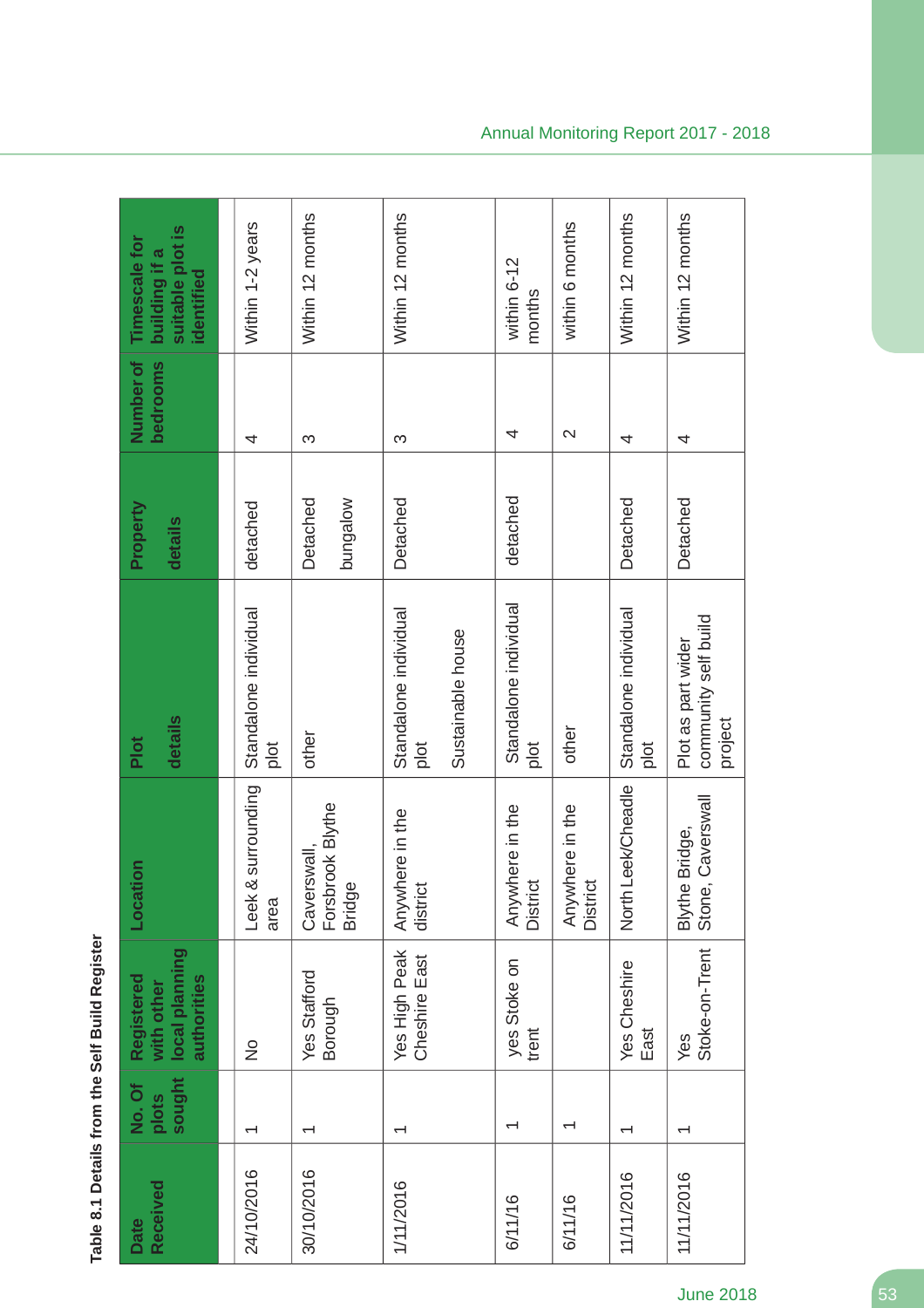| Received<br>Date | sought<br>No. Of<br>plots | local planning<br>Registered<br>authorities<br>with other | Location                     | details<br>Plot                                                             | Property<br>details  | Number of<br>bedrooms | suitable plot is<br>Timescale for<br>building if a<br>identified |
|------------------|---------------------------|-----------------------------------------------------------|------------------------------|-----------------------------------------------------------------------------|----------------------|-----------------------|------------------------------------------------------------------|
| 11/11/2016       | $\overline{\phantom{0}}$  | $\frac{1}{2}$                                             | Anywhere in District         | Standalone individual<br>plot                                               | Bungalow<br>Detached | S                     | Within 12 months                                                 |
| 12/11/2016       | ↽                         | $\frac{1}{2}$                                             | Leek                         | Standalone individual<br>plot                                               | Detached             | 4                     | Within 12 months                                                 |
| 14/11/2016       | $\overline{\phantom{0}}$  | $\frac{1}{2}$                                             | Village or rural<br>location | Standalone individual<br>plot                                               | Detached             | 4                     | Within 2-3 years                                                 |
| 14/11/2016       | $\overline{\phantom{0}}$  | Stoke-on-Trent<br>Yes                                     | Any rural semi rural<br>area | Standalone individual<br>plot                                               | Detached<br>wolebung | $\mathbf{\Omega}$     | Within 12 months                                                 |
| 9/12/2016        | ↽                         | $\frac{1}{2}$                                             | Anywhere in the<br>district  | Standalone individual<br>plot                                               | Detached             | S                     | Within 2-3 years                                                 |
| 30/1/2017        |                           | Yes                                                       | Anywhere in the<br>district  | Standalone individual<br>plot                                               | Detached             | 4                     | Within 12 months                                                 |
| 5/3/2017         |                           | $\frac{1}{2}$                                             | Leek                         | project or standalone<br>community self build<br>Plot as part wider<br>plot | Detached             | S                     | Within 12 months                                                 |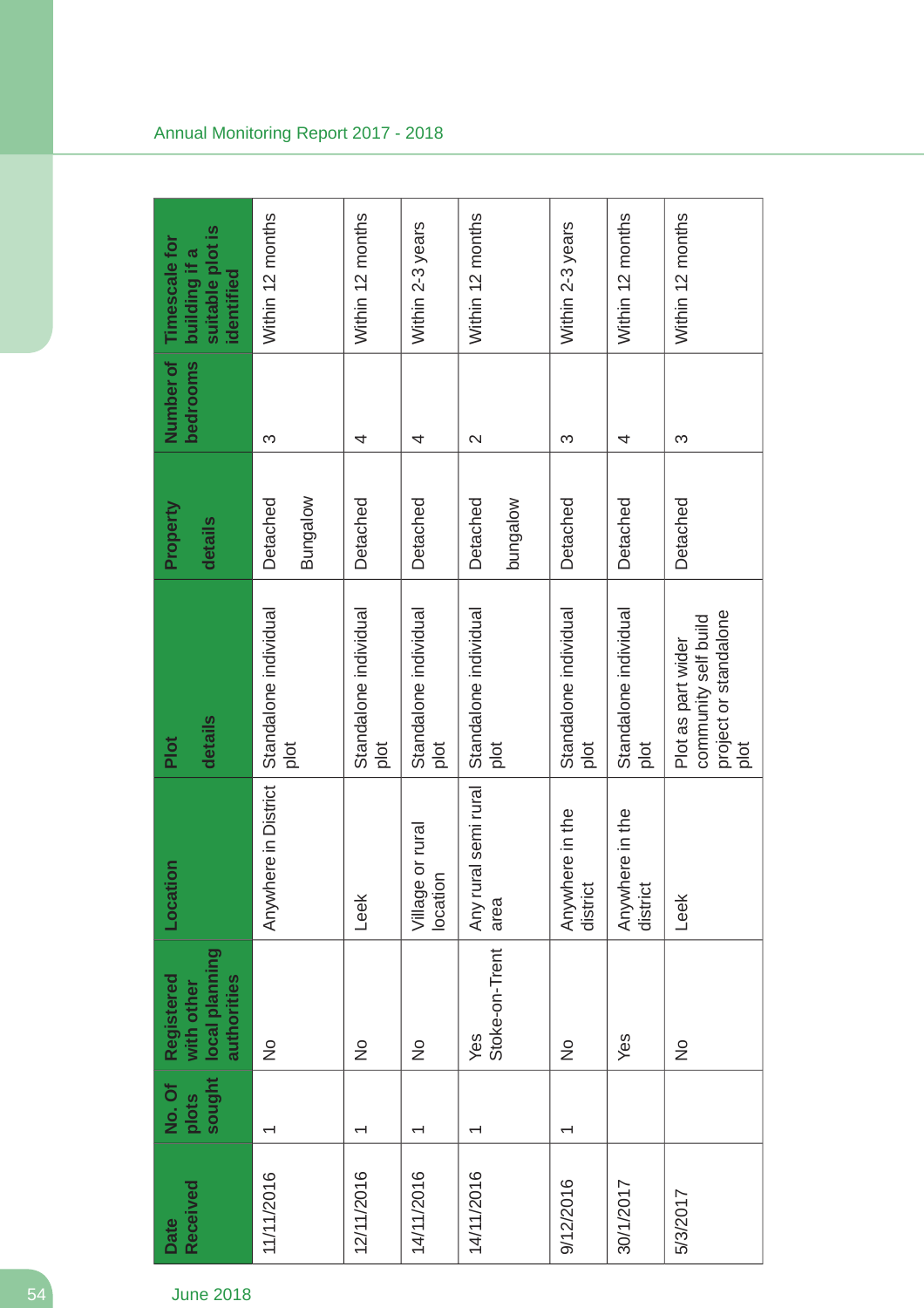| Received<br>Date | sought<br>No. Of<br>plots | local planning<br>Registered<br>authorities<br>with other | Location                        | details<br>Plot                                                                        | Property<br>details              | Number of<br>bedrooms | suitable plot is<br>Timescale for<br>building if a<br>identified |
|------------------|---------------------------|-----------------------------------------------------------|---------------------------------|----------------------------------------------------------------------------------------|----------------------------------|-----------------------|------------------------------------------------------------------|
| 25/2/2017        |                           | $\frac{1}{2}$                                             | Cheadle area or<br>towards Leek | Sustainable dwelling<br>community self build<br>Plot as part wider<br>project          | Detached                         | $\mathbf{\Omega}$     | Within 2-3 years                                                 |
| 22/3/2017        |                           | $\frac{1}{2}$                                             | location<br>Rural               | Standalone individual<br>plot                                                          | Detached                         | $\mathbf{\Omega}$     | Within 6 months                                                  |
| 26/3/2017        |                           | $\frac{1}{2}$                                             | Leek                            | Elevated area of Leek or<br>with views of countryside<br>Standalone individual<br>plot | Detached                         | 4                     | Within 1-2 years                                                 |
| 27/3/2017        |                           | $\frac{1}{2}$                                             | Waterhouses area.               | Any                                                                                    | Any                              | က                     | Within 12 months                                                 |
| 1/4/2017         | $\overline{\phantom{0}}$  | <b>OU</b>                                                 | <b>Biddulph Moor</b>            | Standalone individual<br>plot                                                          | bungalow-<br>detached<br>passive | က                     | Within 6 months                                                  |
| 26/04/2017       | $\overline{\phantom{0}}$  | OU                                                        | Endon, Stanley,<br>Longsdon     | Standalone individual<br>plot                                                          | detached                         | 4                     | within 6-12<br>months                                            |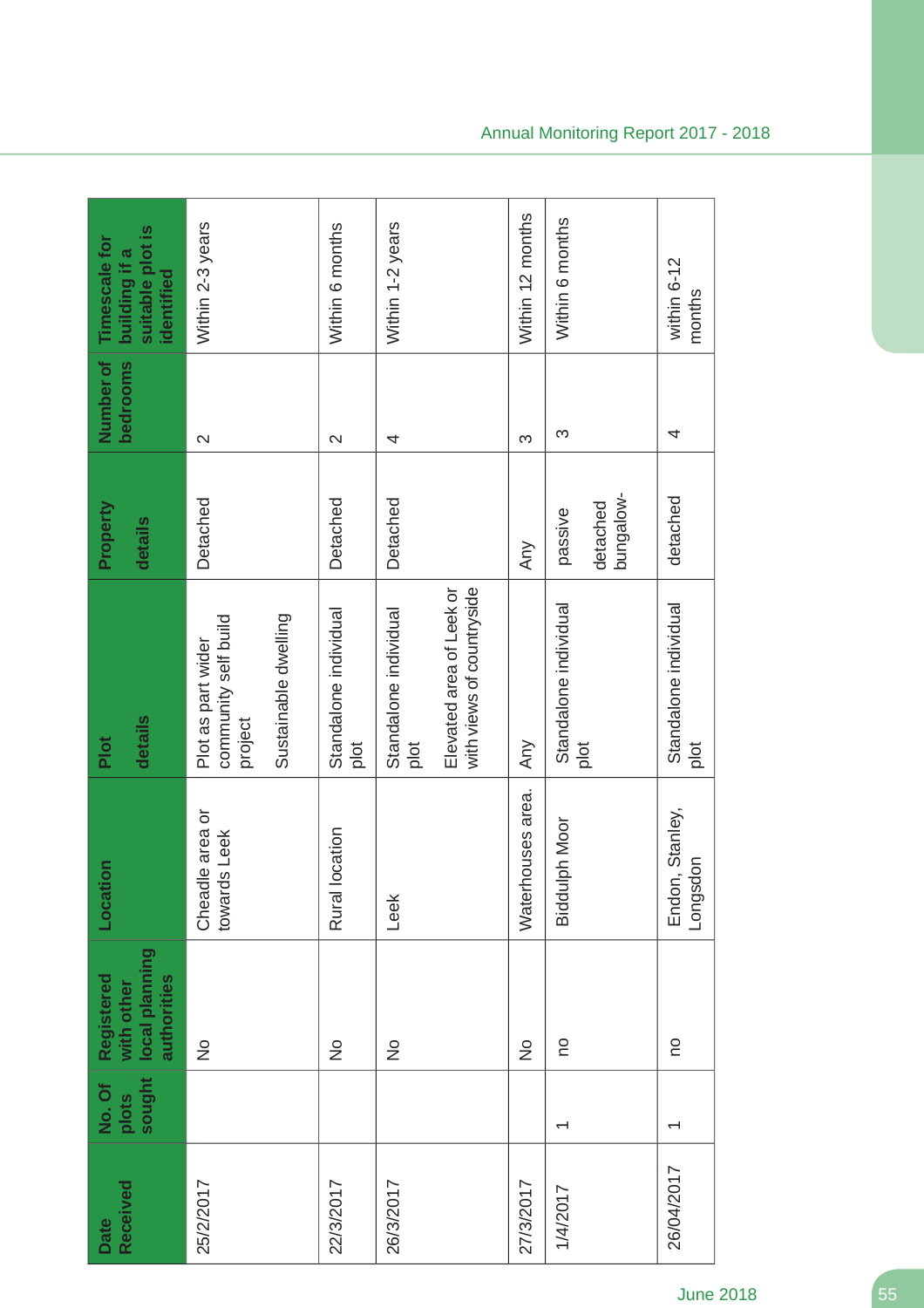| Received<br><b>Date</b> | sought<br>No. Of<br>plots | local planning<br>Registered<br>authorities<br>with other | Location                                            | details<br>Plot                               | Property<br>details  | Number of<br>bedrooms    | suitable plot is<br>Timescale for<br>building if a<br>identified |
|-------------------------|---------------------------|-----------------------------------------------------------|-----------------------------------------------------|-----------------------------------------------|----------------------|--------------------------|------------------------------------------------------------------|
| 23/05/2017              | ↽                         | <b>DO</b>                                                 | All Moorlands                                       | Standalone individual<br>plot                 | detached             | 4                        | within 6 months                                                  |
| 11/06/2017              | ᡪ                         | OU                                                        | Checkley or<br>Freehay                              | Standalone individual<br>plot                 | detached             | ς                        | within 6-12<br>months                                            |
| 19/06/2017              | ↽                         | yes Cheshire<br>East                                      | north of Leek                                       | Standalone individual<br>plot                 | detached<br>bungalow | ς                        | within 6-12<br>months                                            |
| 26/06/2017              | $\overline{\phantom{0}}$  | <b>DU</b>                                                 | Wetley Rocks easy<br>transport to Leek<br>and Stoke | part of wider community<br>self build project | detached             | ς                        | within 6 months                                                  |
| 26/06/2017              |                           | yes                                                       | eas<br>all ar                                       | Standalone individual<br>plot                 | detached<br>bungalow | $\mathbf{\Omega}$        | within 6 months                                                  |
| 3/07/2017               | ↽                         | yes Newcastle                                             | Werrington<br>miles<br>$5 - 10$                     | Standalone individual<br>plot                 | detached             | 4                        | asap                                                             |
| 2/08/2017               |                           | <b>OU</b>                                                 | <b>Biddulph Moor</b>                                | Standalone individual<br>plot                 | detached             | ς                        | 2018                                                             |
| 23/08/2017              |                           | o                                                         | Hamps Valley                                        | Standalone individual<br>plot                 | detached             | က                        | as soon as plans<br>are approved                                 |
| 04/09/2017              |                           | <b>OU</b>                                                 | Leek                                                | other (stable<br>conversion)                  | detached<br>molebung | $\overline{\phantom{0}}$ | immediately                                                      |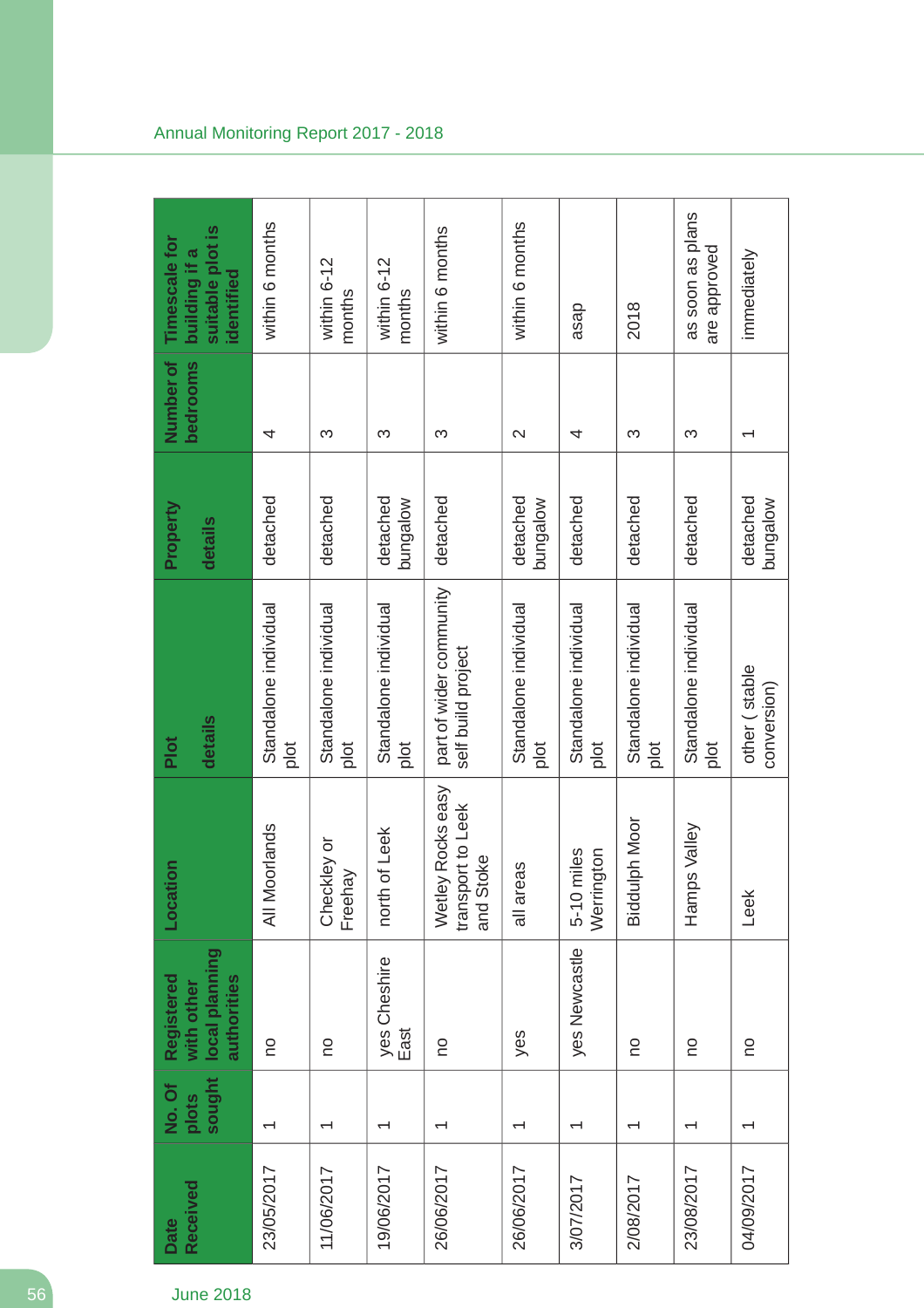**8.2** The Council's Self Build Register was set up in April 2016. Details of the register are shown in the table above.

**8.3** The register provides details of the property required and includes information on the following:

- Registered with other local authority  $\bullet$
- Plot/property details
- Location
- Timescale for building

**8.4** During the monitoring period there were 27 applications for the register. A number of registrations gave limited details. 8 had also registered with other local planning authorities. All the other authorities were neighbouring authorities Stoke-on-Trent City Council, Stafford Borough Council, Newcastle Borough, Cheshire East. All were from individuals looking for a single plot.

**8.5** 25 were for a detached house (7 of which wanted bungalow). Of the others 2 stated they were flexible regarding plot type and the other did not specify.

**8.6** The majority of registrations were for a large property. 11 were for a 4 bedroom dwelling,11 for a 3 bedroom dwelling and 6 for 1-2 bedrooms.

**8.7** Most registrations specified a particular location in the Borough. 8 registrations indicated they wanted a plot anywhere in the District. 19 Specified a particular location

- 6 Leek
- 2 Biddulph Moor
- 2 Caverswall, Forsbrook, Blythe Bridge  $\blacksquare$
- 3 North Leek Cheadle
- 4 Rural semi rural
- 2 Waterhouses area

**8.8** 1 registrations indicated they wanted a dwelling with sustainable construction methods.

**8.9** The majority of registrations wanted to build relatively quickly. 8 registrations wanted to build within 6 months,14 within 12 months,3 within 1-2 years and 2 within 2-3 years.

**8.10** In summary most registrations were looking for a stand alone plot for a large 3/4 bedroom detached house and timescale for building was relatively short with most wanting to build within 12 months.